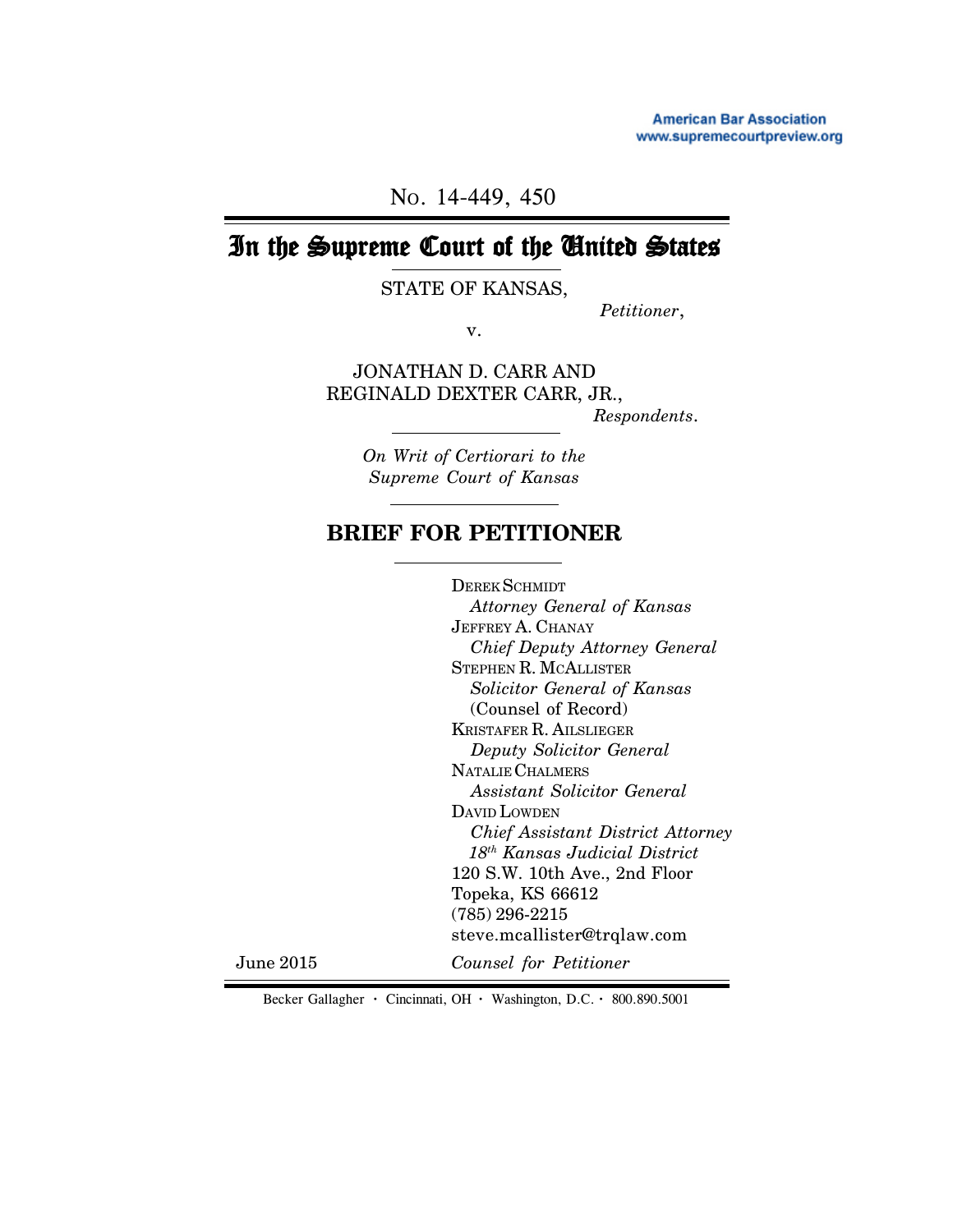### **CAPITAL CASE**

#### **QUESTIONS PRESENTED**

- 1. Whether the trial court's decision not to sever the sentencing phase of the co-defendant brothers' trial here—a decision that comports with the traditional approach preferring joinder in circumstances like this—violated an Eighth Amendment right to an "individualized sentencing" determination and was not harmless in any event?
- 2. Whether the Eighth Amendment requires that a capital-sentencing jury be *affirmatively instructed* that mitigating circumstances "need not be proven beyond a reasonable doubt," as the Kansas Supreme Court held here, or instead whether the Eighth Amendment is satisfied by instructions that, in context, make clear that each juror must individually assess and weigh any mitigating circumstances?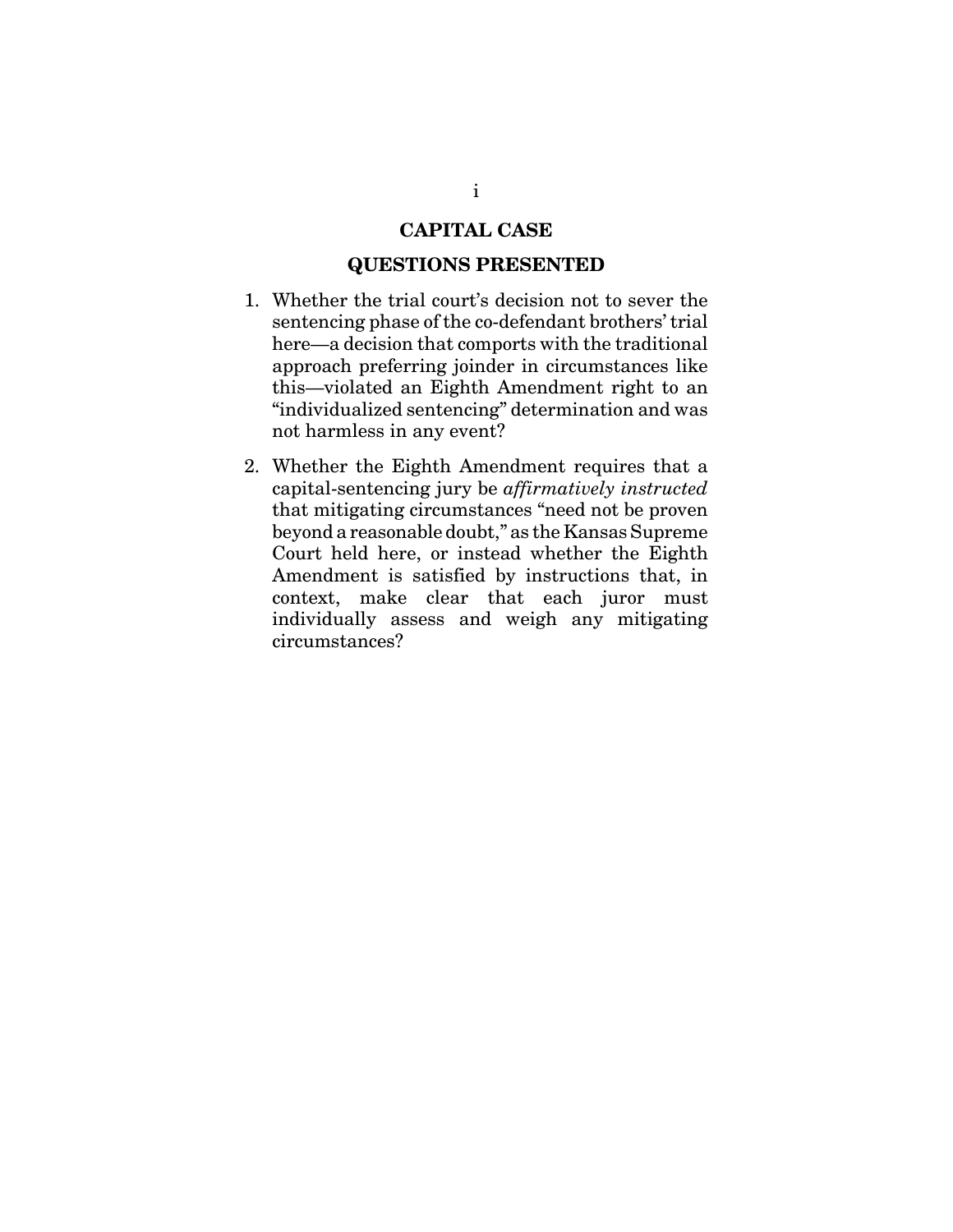# **TABLE OF CONTENTS**

| QUESTIONS PRESENTED  i                                                                                                                                                                                                        |
|-------------------------------------------------------------------------------------------------------------------------------------------------------------------------------------------------------------------------------|
| TABLE OF AUTHORITIES  vi                                                                                                                                                                                                      |
|                                                                                                                                                                                                                               |
|                                                                                                                                                                                                                               |
| CONSTITUTIONAL PROVISIONS INVOLVED 1                                                                                                                                                                                          |
| $\operatorname{STATEMENT}$ OF THE CASE $\,\,\ldots\,\ldots\,\ldots\,\ldots\,\ldots\,\,2$                                                                                                                                      |
| A. The Multiple Violent Crimes Underlying<br>These Cases. $\ldots \ldots \ldots \ldots \ldots \ldots \ldots \ldots 2$                                                                                                         |
| B. The Extensive Trial and Detailed Penalty<br>Proceedings $\ldots \ldots \ldots \ldots \ldots \ldots \ldots \ldots 5$                                                                                                        |
| C. The Kansas Supreme Court Reversed The<br>Death Sentences.  11                                                                                                                                                              |
| 1. The Majority Ruled That Failure To Sever<br>The Penalty Phase Was Constitutional                                                                                                                                           |
| a. Failure to Sever for Reginald Carr 12                                                                                                                                                                                      |
| b. Failure to Sever for Jonathan Carr . 15                                                                                                                                                                                    |
| 2. The Majority Ruled That The Instructions<br>Violated The Eighth Amendment Because<br>They Failed To Affirmatively Inform The<br>Jury That Mitigating Circumstances<br>Need Not Be Proven Beyond A<br>Reasonable Doubt.  16 |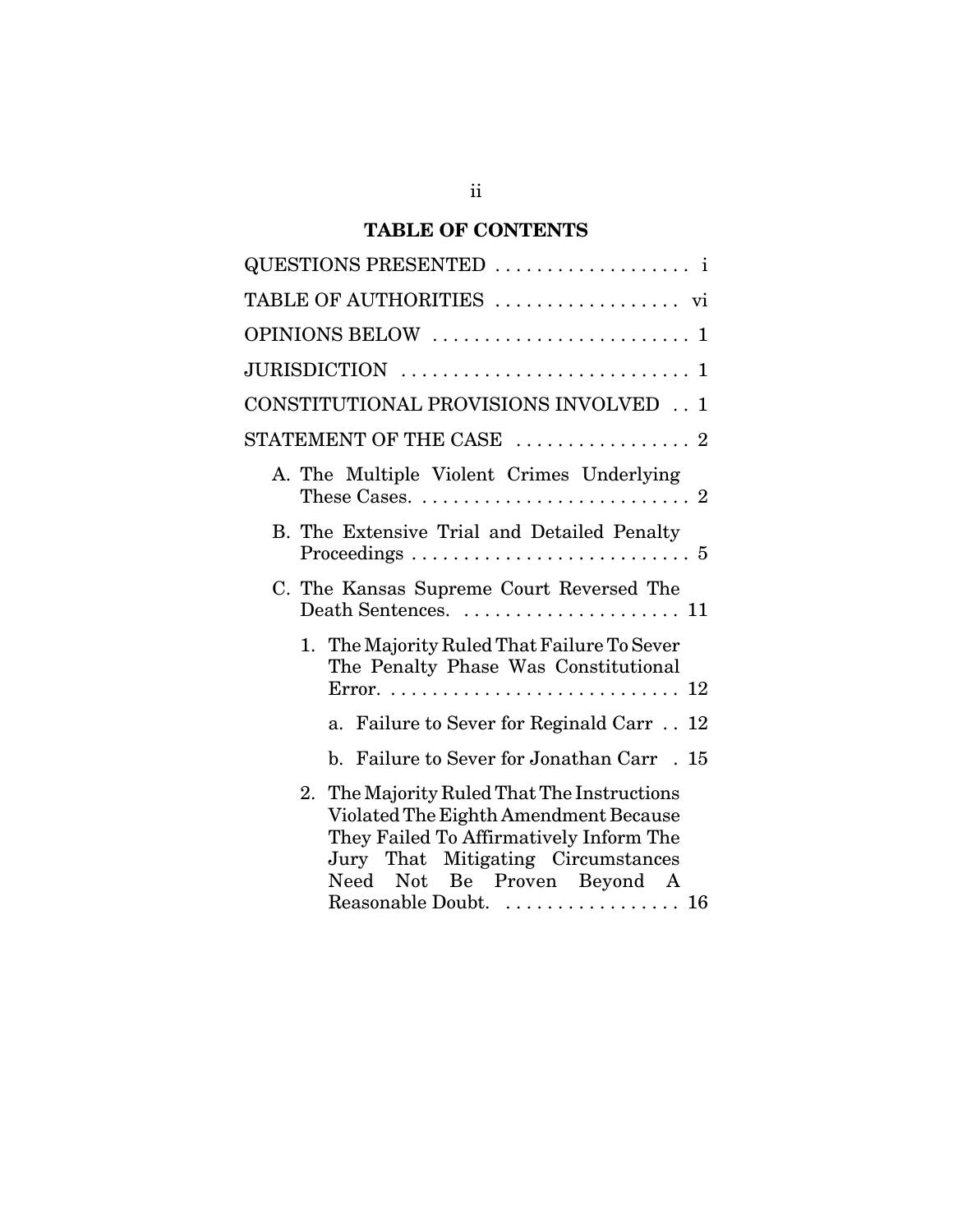|    |  | 3. One Dissent Disagreed That Failure To<br>Sever Was Constitutional Error And Both<br>Dissents Disagreed That There Was Error<br>In The Instructions.  17                                                                      |  |
|----|--|---------------------------------------------------------------------------------------------------------------------------------------------------------------------------------------------------------------------------------|--|
|    |  | $SUMMARY$ OF THE ARGUMENT $\ldots \ldots \ldots \ldots 20$                                                                                                                                                                      |  |
|    |  |                                                                                                                                                                                                                                 |  |
| I. |  | The Joint Penalty Phase Proceeding Did Not<br>Violate The Eighth Amendment. Severance<br>Decisions Are Reviewed Only For An Abuse Of<br>Discretion And Require Defendants To Meet A<br>High Burden Not Satisfied Here.  25      |  |
|    |  | A. The Reasons Joinder Is Generally Proper<br>And Desirable Apply Fully Here. The Eighth<br>Amendment Does Not Create A Per Se Bar<br>To Joinder In Capital Cases.  27                                                          |  |
|    |  | 1. As A General Rule, Joinder Is Strongly<br>Favored, And There Is No Need For A<br>Special Or Contrary Rule In Capital                                                                                                         |  |
|    |  | a. This Court's Cases Strongly Favor                                                                                                                                                                                            |  |
|    |  | b. The Court Has Recognized The Value<br>And Propriety Of Having A Single<br>Jury In Capital Cases Generally, And<br>Of Joinder In The Analogous Context<br>Of A Non-Capital Defendant Tried<br>With A Capital Codefendant.  31 |  |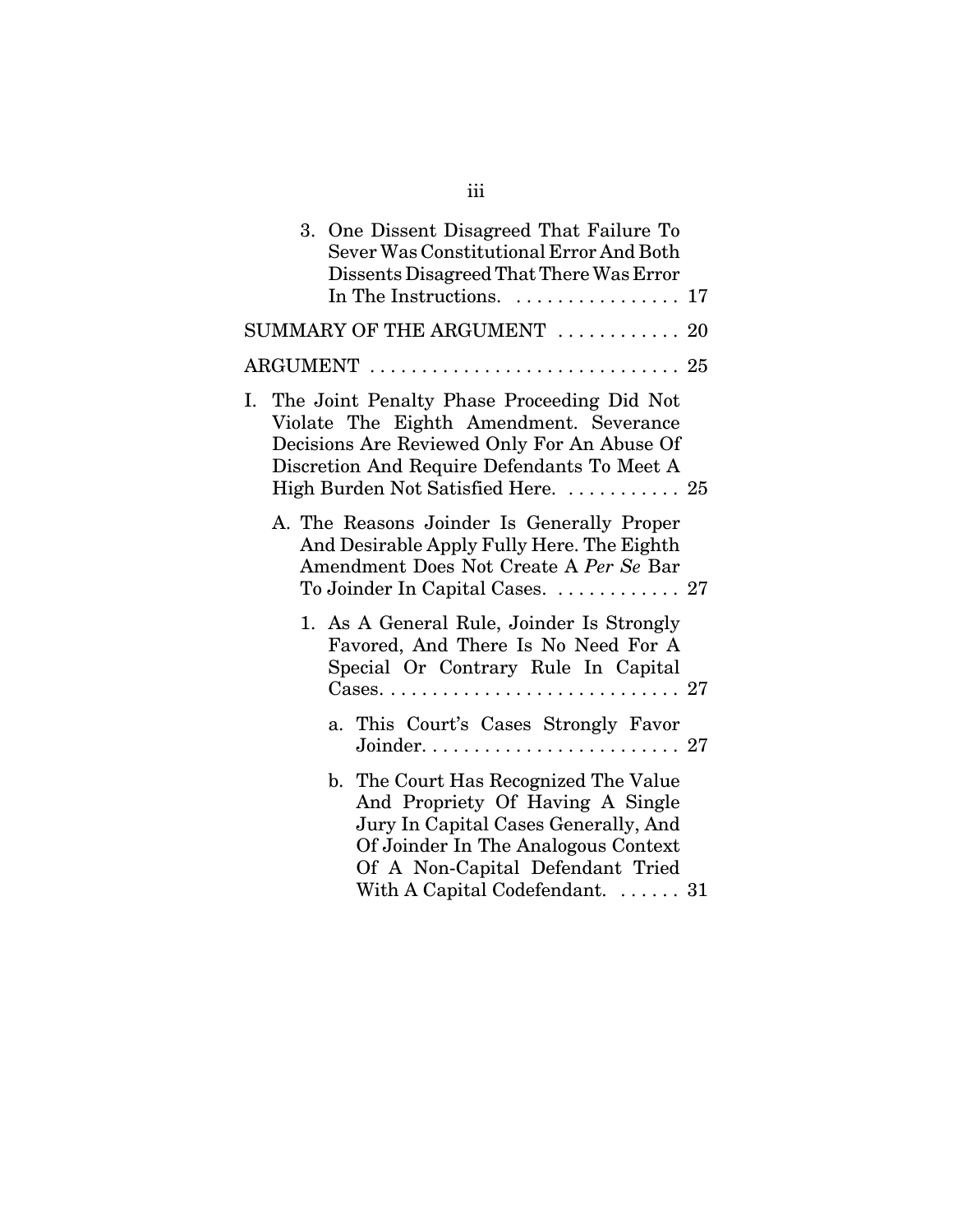|  | c. The Reasons For Permitting Joinder<br>Apply Fully In Capital Sentencing<br>Proceedings And, In Some Respects,<br>With Special Force.  33                                                        |  |
|--|----------------------------------------------------------------------------------------------------------------------------------------------------------------------------------------------------|--|
|  | 2. Jurors Are Presumed To Follow Their<br>Instructions, And There Is No Reason Not<br>To Follow That Foundational Principle                                                                        |  |
|  | 3. Because There Is No Eighth Amendment<br>Right To Have A Capital Sentencing Jury<br>Consider "Mercy," There Can Be No<br>Entitlement To Separate Penalty Phase<br>Proceedings On That Basis.  40 |  |
|  | B. Severance Decisions Are Subject Only To<br>Abuse Of Discretion Review And Require<br>Defendants To Satisfy A High Burden, One<br>Not Met Here By Either Carr.  42                               |  |
|  | 1. Neither Carr Met The "Heavy Burden" Of<br>Establishing "Compelling, Specific, And<br>Actual Prejudice."  43                                                                                     |  |
|  | a. There Was No Compelling, Specific,<br>And Actual Prejudice To Reginald                                                                                                                          |  |
|  | b. There Was No Compelling, Specific,<br>And Actual Prejudice To Jonathan                                                                                                                          |  |
|  | 2. Any Perceived Error Here Had To Be<br>Harmless Given The Overwhelming<br>Evidence Against Each Carr.  49                                                                                        |  |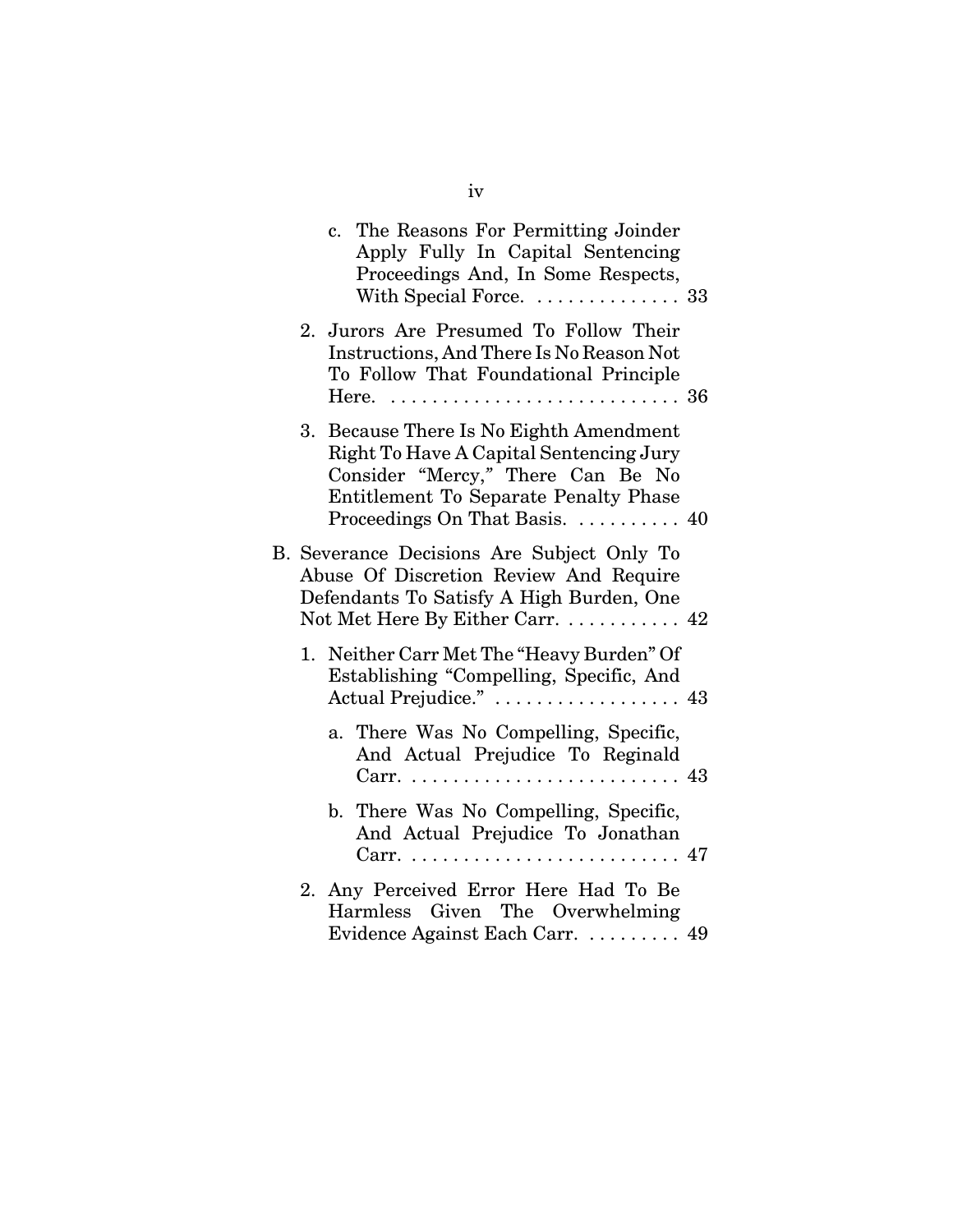| II. There Was No Reasonable Likelihood That The                         |  |  |
|-------------------------------------------------------------------------|--|--|
| Jury Applied The Instructions Here To Prevent                           |  |  |
| The Consideration Of Mitigating                                         |  |  |
|                                                                         |  |  |
| CONCLUSION $\ldots \ldots \ldots \ldots \ldots \ldots \ldots \ldots$ 62 |  |  |

v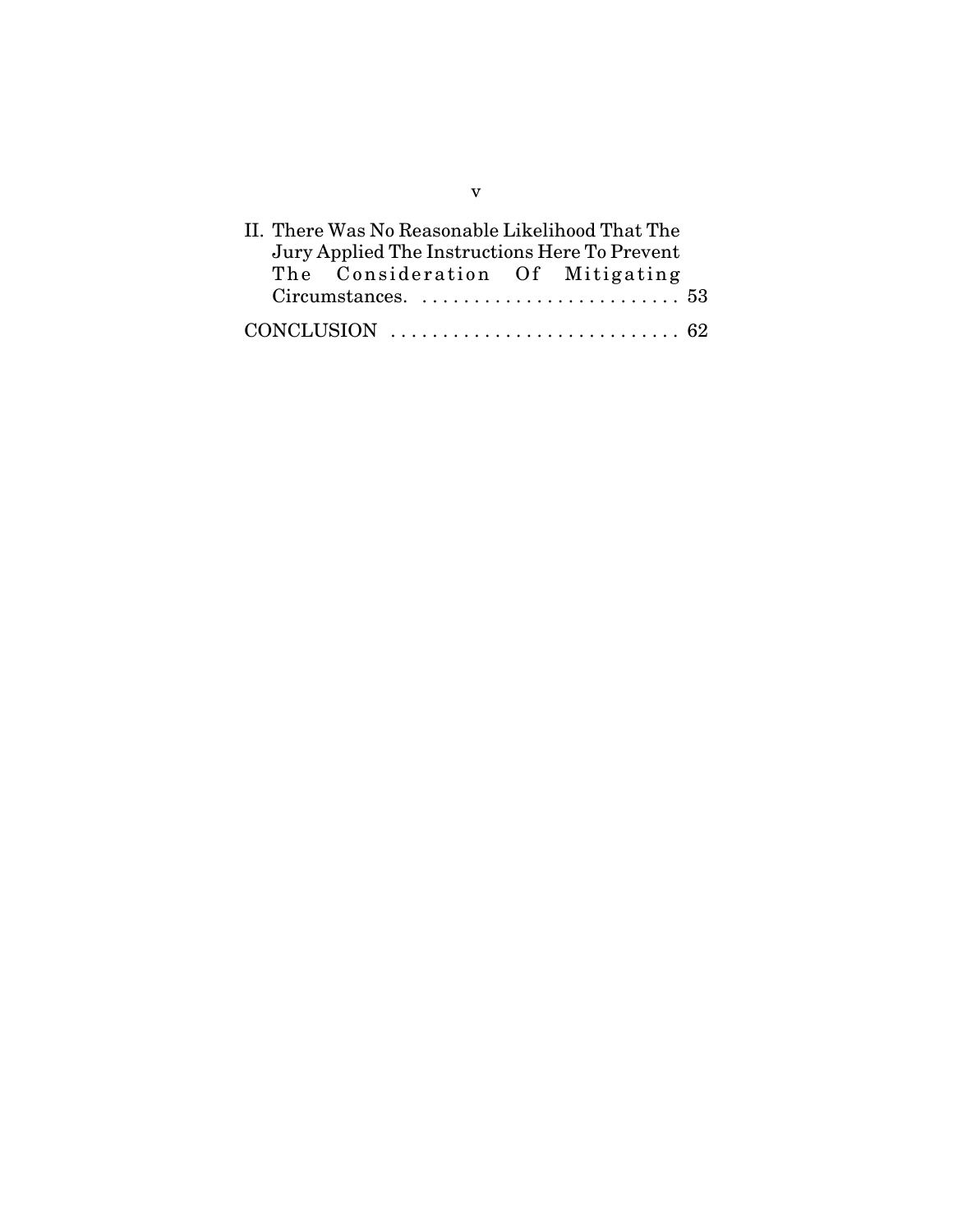## **TABLE OF AUTHORITIES**

## **CASES**

| Blueford v. Arkansas,<br>$566$ U.S. ___, $132$ S. Ct. $2044$ (2012)  21, 37           |
|---------------------------------------------------------------------------------------|
| Blystone v. Pennsylvania,                                                             |
| Boyde v. California,                                                                  |
| Bruton v. United States,                                                              |
| Buchanan v. Angelone,                                                                 |
| Buchanan v. Kentucky,                                                                 |
| California v. Brown,                                                                  |
| Commonwealth v. Rainey,                                                               |
| CSX Transp., Inc. v. Hensley,<br>556 U.S. 838 (2009) (per curiam) $\ldots$ 21, 36, 37 |
| Dawson v. State,                                                                      |
| Deck v. Missouri,                                                                     |
| Gregg v. Georgia,                                                                     |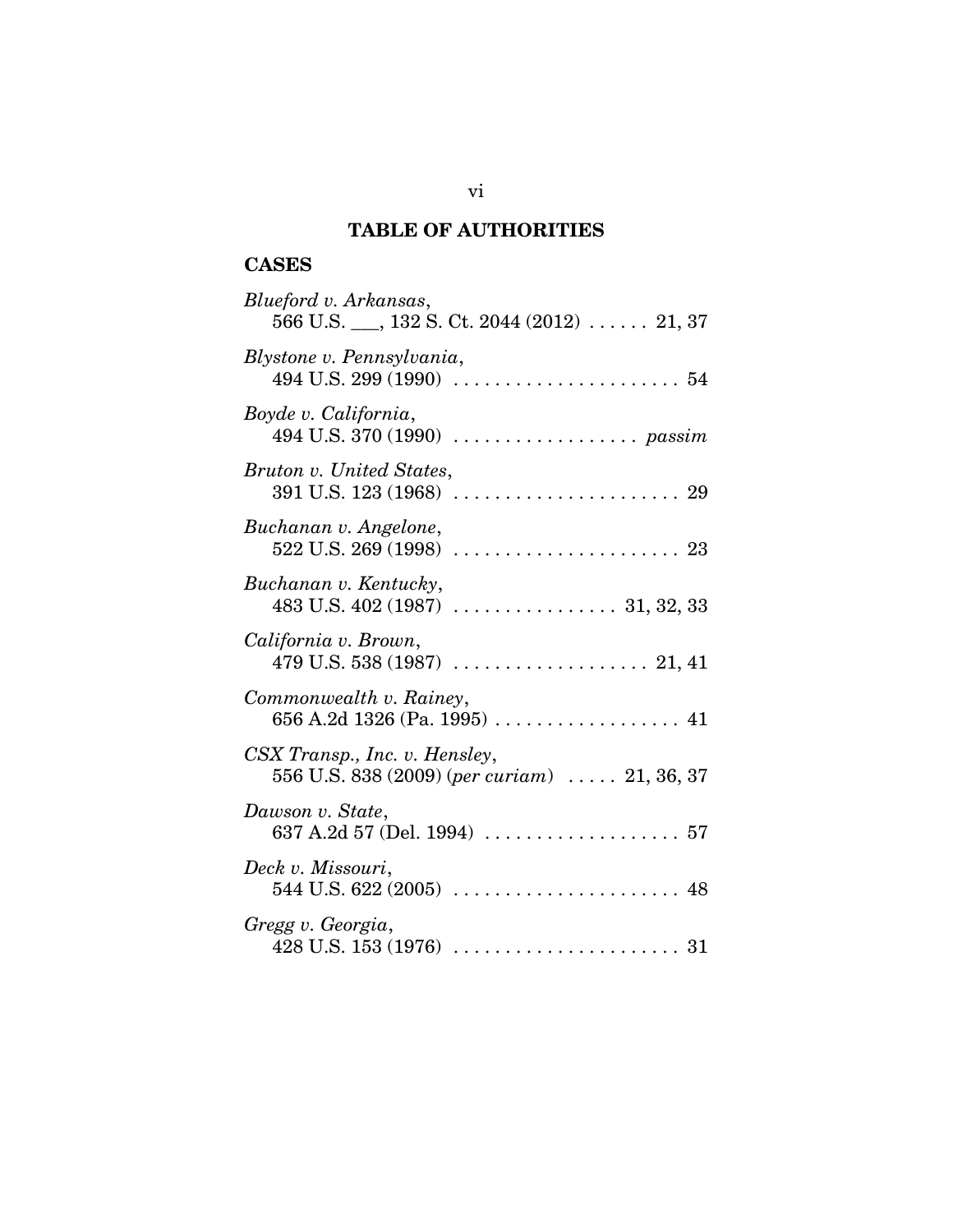| Kansas v. Marsh,                                                                               |
|------------------------------------------------------------------------------------------------|
| Lockhart v. McCree,                                                                            |
| Matheney v. State,<br>688 N.E.2d 883 (Ind. 1997)  58                                           |
| Opper v. United States,                                                                        |
| People v. Lewis,                                                                               |
| People v. Welch,<br>976 P.2d 754 (Cal. 1999) $\ldots \ldots \ldots \ldots \ldots \ldots 57$    |
| Puiatti v. McNeil,<br>626 F.3d 1283 (11th Cir. 2010)  34, 35                                   |
| Richardson v. Marsh,                                                                           |
| Saffle v. Parks,                                                                               |
| State v. Gleason,                                                                              |
| State v. J. Carr,<br>329 P.3d 1195 (Kan. 2014) 1                                               |
| State v. Johnson,<br>723 N.E.2d 1054 (Ohio 2000)  41                                           |
| State v. Lafferty,<br>$20$ P.3d 342 (Utah 2001) $\ldots \ldots \ldots \ldots \ldots \ldots$ 41 |

# vii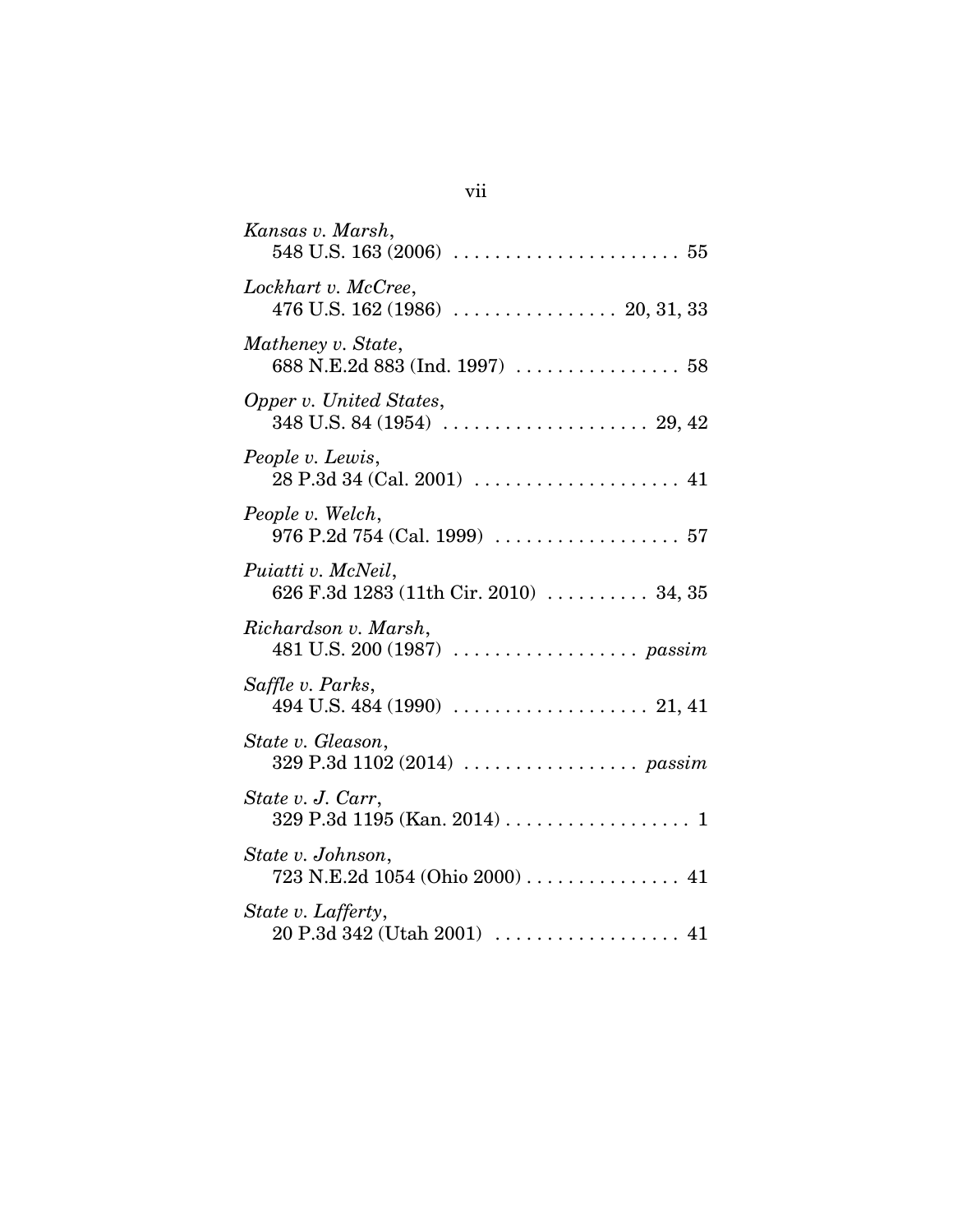| State v. R. Carr,                                                                         |
|-------------------------------------------------------------------------------------------|
| United States v. Abfalter,<br>340 F.3d 646 (8th Cir. 2003)  43                            |
| United States v. Bernard,                                                                 |
| United States v. Clark,<br>989 F.2d 1490 (7th Cir. 1993)  43                              |
| United States v. Driver,<br>535 F.3d 424 (6th Cir. 2008)  43                              |
| United States v. Fazio,<br>770 F.3d 160 (2d Cir. 2014)  43                                |
| United States v. Gonzalez,<br>804 F.2d 691 (11th Cir. 1986)  43                           |
| United States v. Lane,                                                                    |
| United States v. Marchant & Colson,<br>$25$ U.S. (12 Wheat.) 480 (1827) $\ldots$ . 27, 28 |
| United States v. McConnell,<br>749 F.2d 1441 (10th Cir. 1984)  43                         |
| United States v. Pindell,<br>336 F.3d 1049 (D.C. Cir. 2003)  43                           |
| United States v. Thornton,<br>$1 F.3d 149 (3d Cir. 1993) \ldots$                          |
| United States v. Tipton,                                                                  |

# viii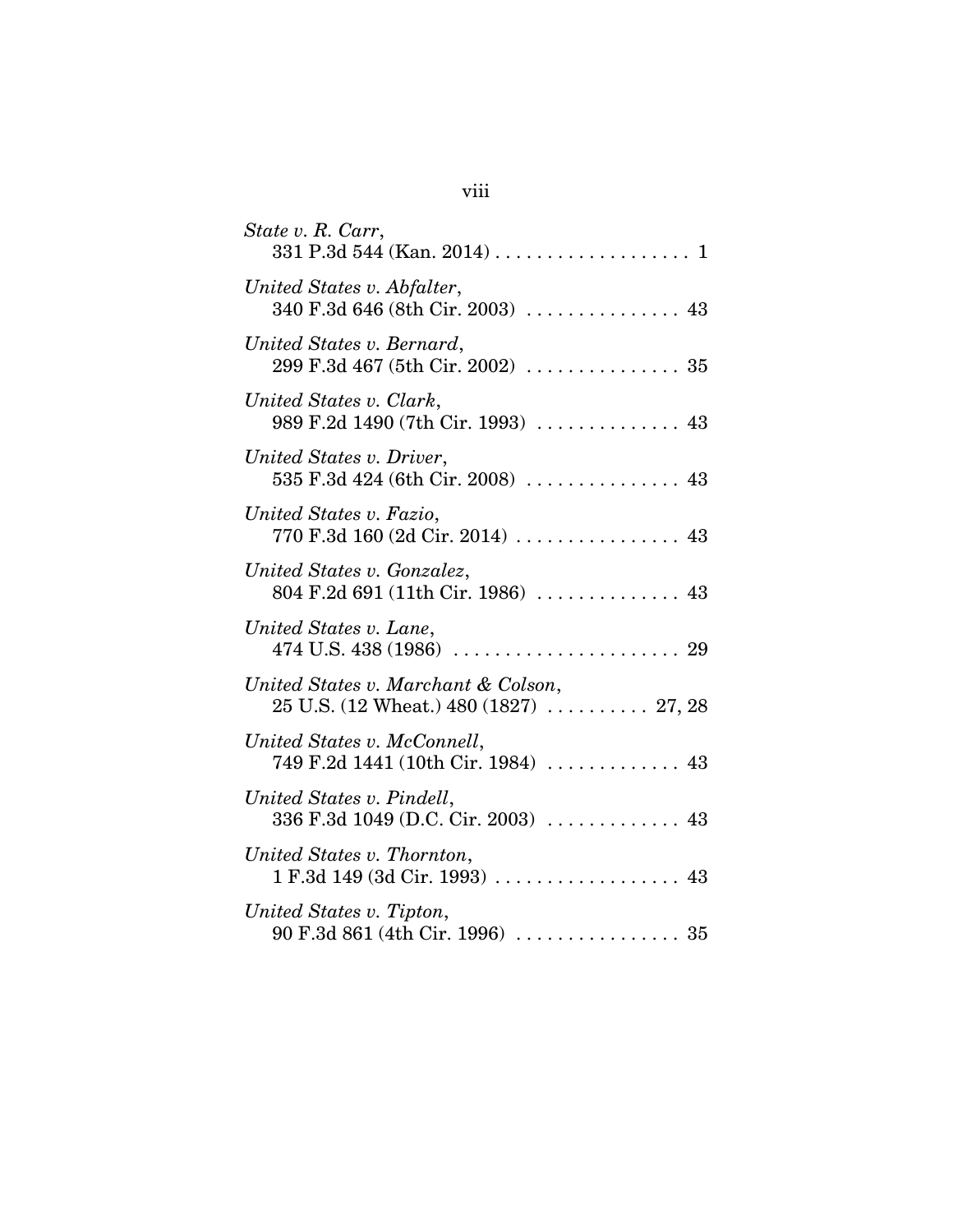| United States v. Wheeler,<br>802 F.2d 778 (5th Cir. 1986)  43                               |
|---------------------------------------------------------------------------------------------|
| Weeks v. Angelone,                                                                          |
| Zafiro v. United States,<br>506 U.S. 534 (1993) $\ldots \ldots \ldots \ldots \ldots$ passim |

# **CONSTITUTION AND STATUTES**

| U.S. Const. amend. VIII  passim |
|---------------------------------|
|                                 |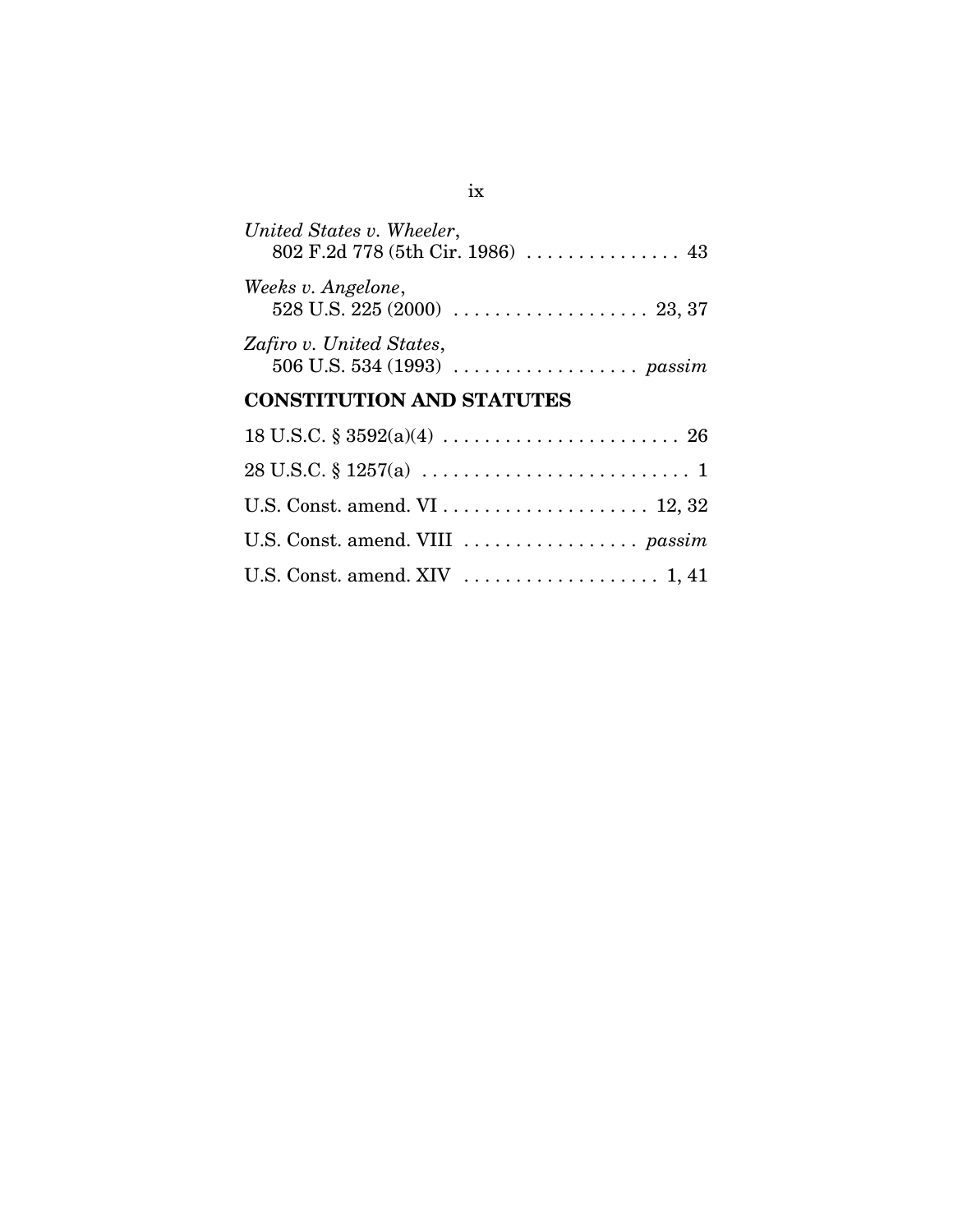#### **OPINIONS BELOW**

The decisions of the Kansas Supreme Court are reported, *State v. R. Carr*, 331 P.3d 544 (Kan. 2014), *State v. J. Carr*, 329 P.3d 1195 (Kan. 2014), and are reproduced as appendices to the respective Petitions for Writ of Certiorari.

#### **JURISDICTION**

The Kansas Supreme Court decided these cases July 25, 2014. This Court has jurisdiction under 28 U.S.C. § 1257(a).

#### **CONSTITUTIONAL PROVISIONS INVOLVED**

**The Eighth Amendment to the United States Constitution** provides in relevant part that "[e]xcessive bail shall not be required, nor excessive fines imposed, nor cruel and unusual punishments inflicted." U.S. Const. amend. VIII.

**The Fourteenth Amendment to the United States Constitution** provides, in pertinent part, "... nor shall any State deprive any person of life, liberty, or property without due process of law ...." U.S. Const. amend. XIV.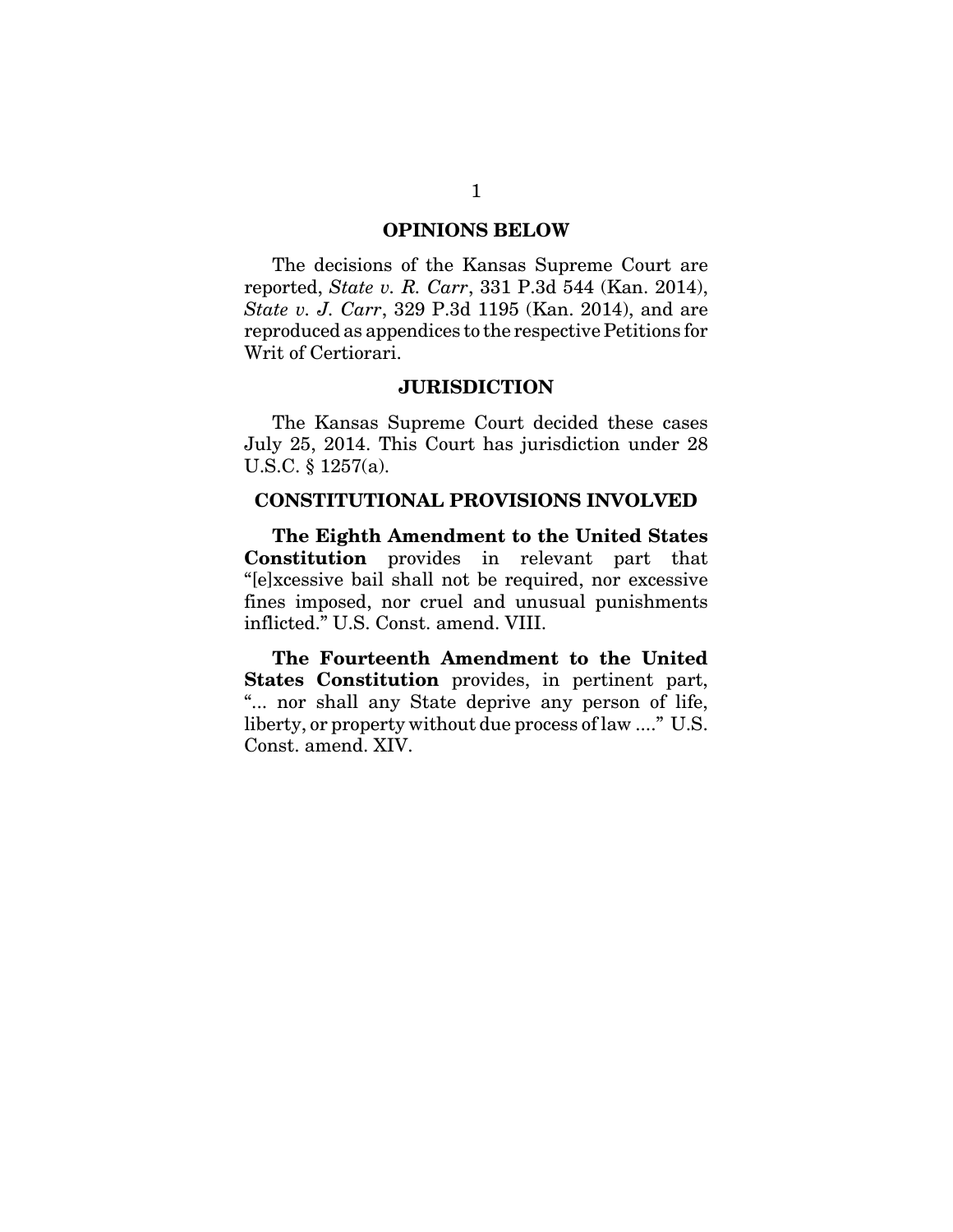## **STATEMENT OF THE CASE**<sup>1</sup>

## **A. The Multiple Violent Crimes Underlying These Cases.**

Reginald Carr, Jr., and Jonathan Carr, brothers, were charged, jointly tried, convicted, and sentenced for crimes committed in a series of *three* violent incidents in December 2000 in Wichita, Kansas.

1. **The Schreiber Carjacking**. In the first incident, on December 7, 2000, the respondents carjacked Andrew Schreiber and drove to various ATMs, forcing Schreiber at gunpoint to withdraw money from his bank account. The Carrs ultimately abandoned Schreiber in a rural area after taking his watch, striking him in the head with a gun, and shooting out the tires of his vehicle. RC App. 29-32.

2. **The Walenta Murder**. Four days later, the respondents followed Linda Ann Walenta to her home. As she pulled into her driveway, one of the Carrs approached her vehicle and pointed a gun through the driver's side window. Walenta attempted to reverse her vehicle and was shot. She survived for a few days, but died from the shooting. RC App. 33-35.

<sup>&</sup>lt;sup>1</sup> Kansas will refer to the appendices to the Petitions for Writ of Certiorari by utilizing "RC App." for *Kansas v. Reginald Carr*, No. 14-450, and "JC App." for *Kansas v. Jonathan Carr*, No. 14- 449. When the cited material in the appendices is the same, Kansas cites the "RC App." The parties deferred the printing of the Joint Appendix until after the Respondents' briefs were filed. After the printing and filing of the Joint Appendix, Kansas filed this brief substituting "JA" citations where possible.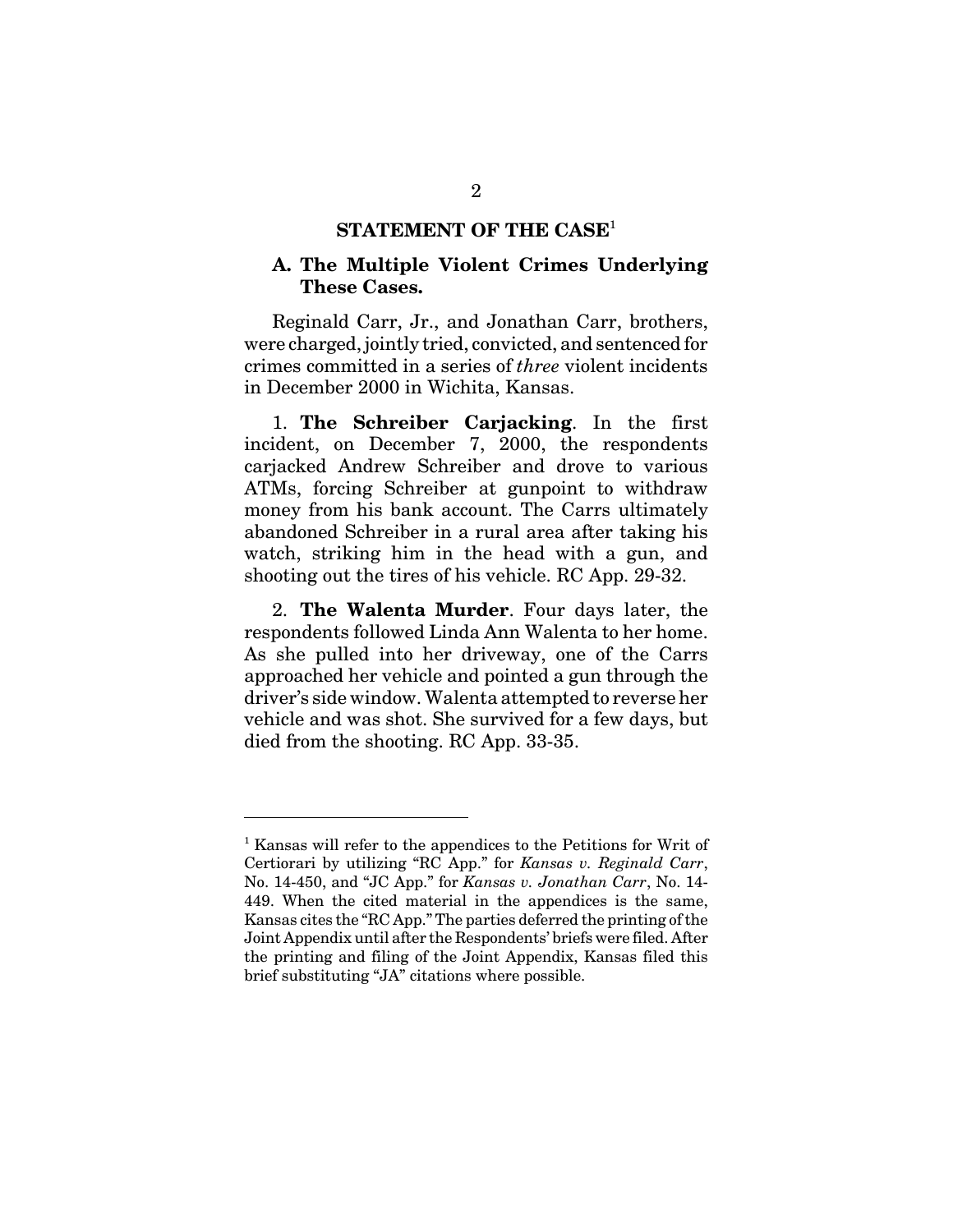3. **The Birchwood Rapes, Torture, Robberies, and Multiple Murders**. The third and final incident began on December 14, 2000, at a Birchwood neighborhood home shared by three young men, Aaron S., Brad H., and Jason B. Two women, Holly G. and Heather M., also were at the home that night. RC App. 35.

Shortly after the occupants of the house went to bed, the Carrs, armed with guns, forced their way inside. They rounded up the occupants, gathered them into one bedroom, and demanded money. When the victims said they had no cash, the Carrs demanded ATM cards. The Carrs also ordered the victims to remove their clothes and forced all five into a closet. RC App. 35-36.

The Carrs then removed the two women from the closet and forced them to perform oral sex on each other and to penetrate each other with their fingers, while the Carrs watched and gave instructions. Next, the Carrs brought the male victims out of the closet one at a time and ordered each to have sexual intercourse with Holly G. The Carrs threatened to shoot the men if they did not perform. When one victim said he would not do it, he was struck in the back of the head with a hard object. RC App. 37-38.

The Carrs next ordered each of the men to have sexual intercourse with Heather M. After these numerous coerced sex acts, Reginald drove Brad H. to several ATMs to withdraw money. While they were gone, Jonathan raped Holly G., and then raped or attempted to rape Heather M. RC App. 38-39, 61.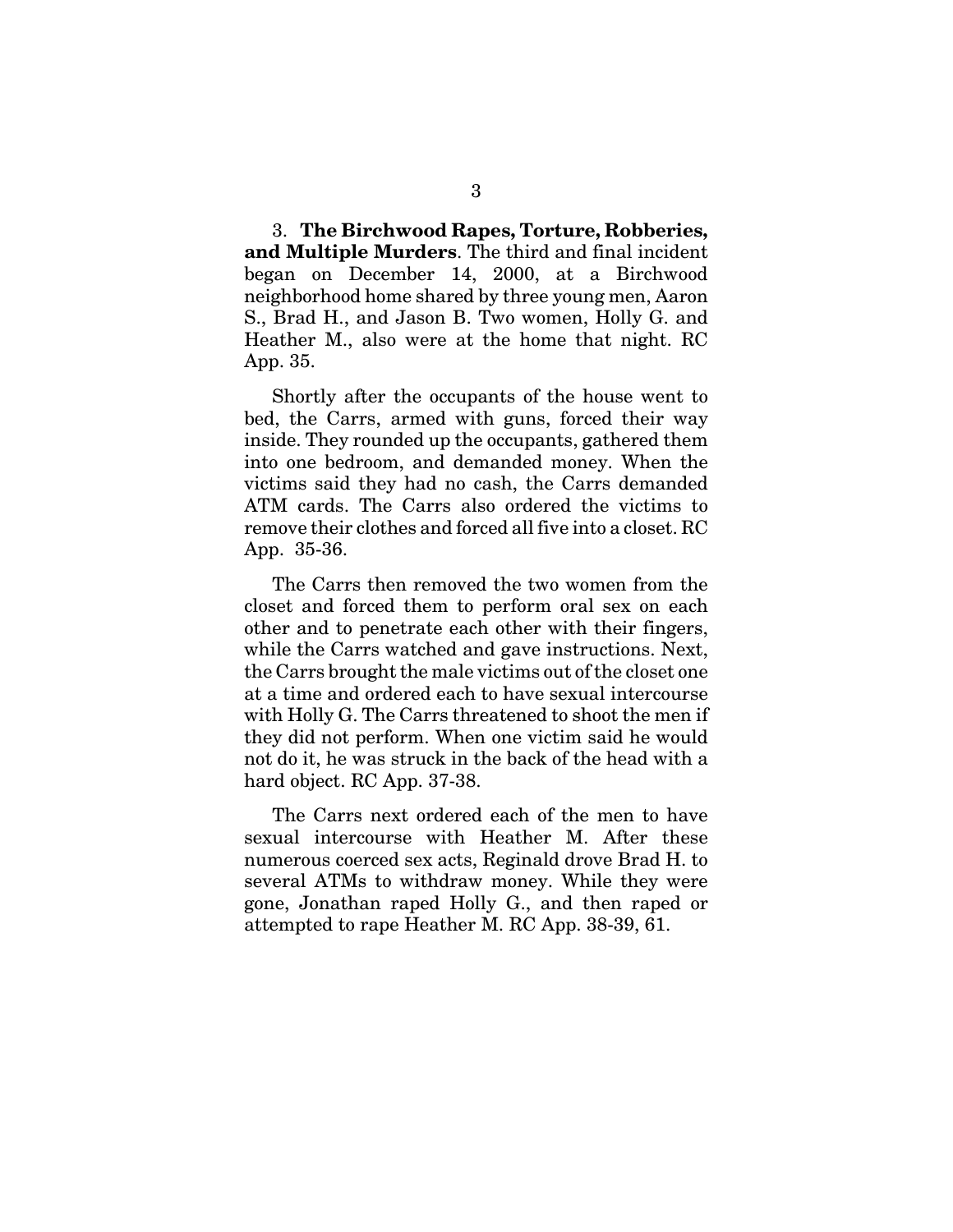Brad H. and Reginald returned after about 30 minutes, and Reginald then took Jason B. to two ATMs to withdraw money. Upon their return, Reginald took Holly G. to several ATMs to withdraw money. Finally, Reginald returned with Holly G. and took Aaron S. to withdraw money. RC App. 39-41, 62-63.

When Reginald and Aaron S. returned, Reginald raped Holly G. and forced her to perform oral sex. Meanwhile, Jonathan raped Heather M. again, and then raped Holly G. again. RC App. 41-42.

After these rapes, the Carrs forced the men into the trunk of Aaron S.'s car, put Heather M. in the back seat of the car, and put Holly G. in the passenger seat of Jason B.'s truck. Jonathan drove Aaron S.'s car, followed by Reginald driving Jason B.'s truck. The Carrs drove to a soccer field and ordered all of the victims out, forcing them to kneel in a line. The Carrs then shot each of the five victims in the back of the head, and drove away. RC App. 43-44, 57-58.

Miraculously, Holly G. survived. The bullet fired at her head fractured her skull, but did not enter her brain, apparently because a plastic hairclip she was wearing deflected the bullet. The impact stunned Holly G., but she remained kneeling until one of the Carrs kicked her to the ground. She could hear the Carrs talking, and felt the impact when one of them drove Jason B.'s truck over her body as they left. RC App. 44- 46, 57.

After the Carrs left the murder scene, Holly G. got up and used the only piece of clothing she had in a futile effort to bandage Jason B.'s fatal head wound. She then spotted lights from a house in the distance.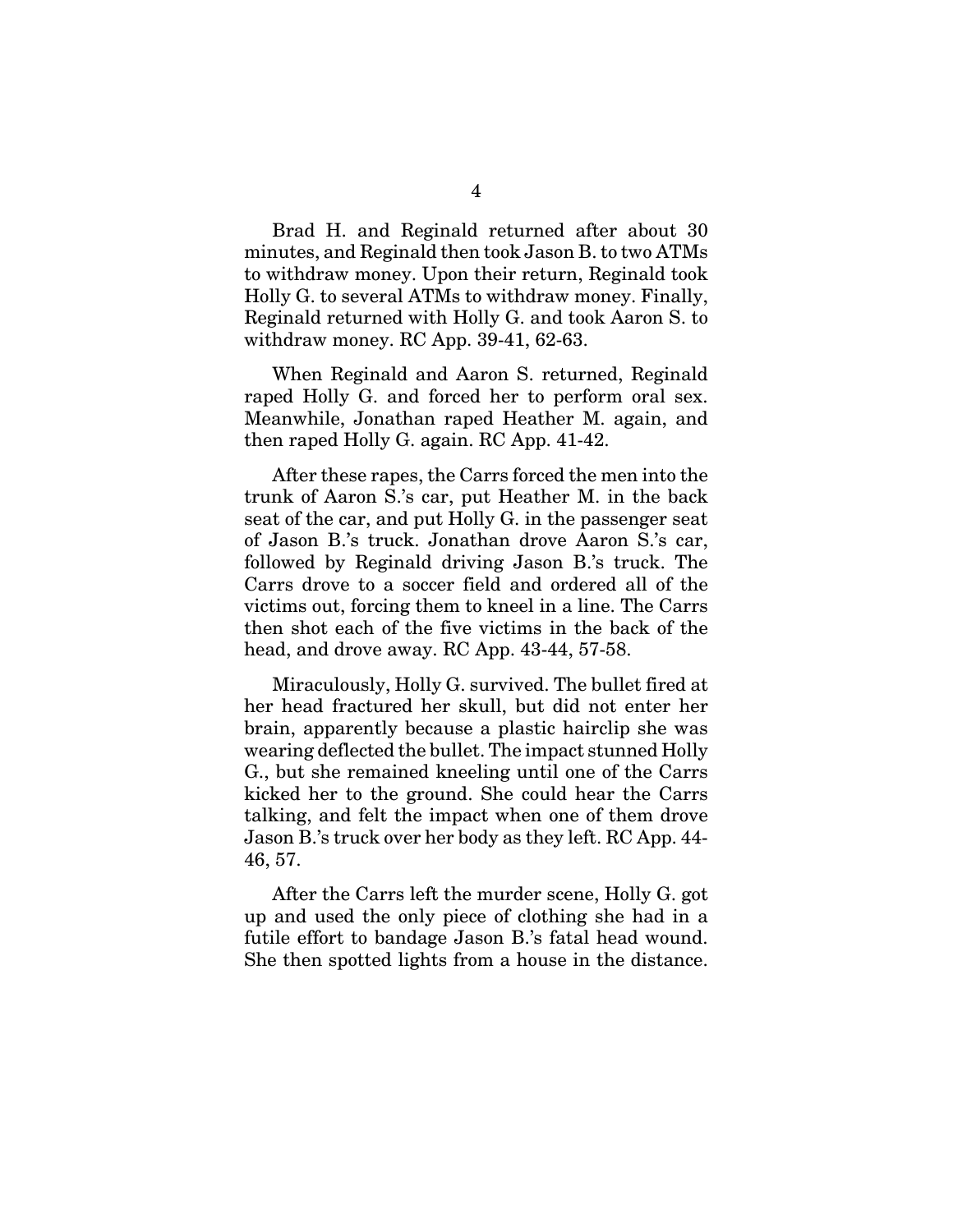Naked, barefoot, shot in the back of the head, and having been run over by a vehicle, she somehow managed to travel more than a mile through snow and over fences to reach the house. RC App. 44, 57, 496.

Holly G. pounded on the door and awoke the homeowners, who took her inside and called 911. Holly G. survived her numerous serious injuries. The other four victims, however, died. Holly G. provided police with details of these heinous crimes and eventually would testify against the Carrs at trial. RC App. 44-45, 57-58.

Soon after the murders the police apprehended Reginald. When he was arrested, Reginald had a gas card bearing Jason B.'s name, a watch that belonged to Heather M., and \$996. Inside the apartment where the police arrested Reginald, they found numerous additional items belonging to the four murder victims and Holly G. RC App. 51-52.

Meanwhile, Jonathan was at a friend's apartment. When the friend and her mother saw news footage of Reginald's arrest and learned that police were looking for another individual, they grew suspicious of Jonathan and called police. Police arrived and apprehended Jonathan. Like Reginald, Jonathan had property of the victims, including the engagement ring Jason B. had purchased for, but not yet given to, Holly G. RC App. 52-55.

### **B. The Extensive Trial and Detailed Penalty Proceedings.**

The Carrs were charged with and convicted of numerous offenses arising from their crime spree, including the felony murder of Walenta, and four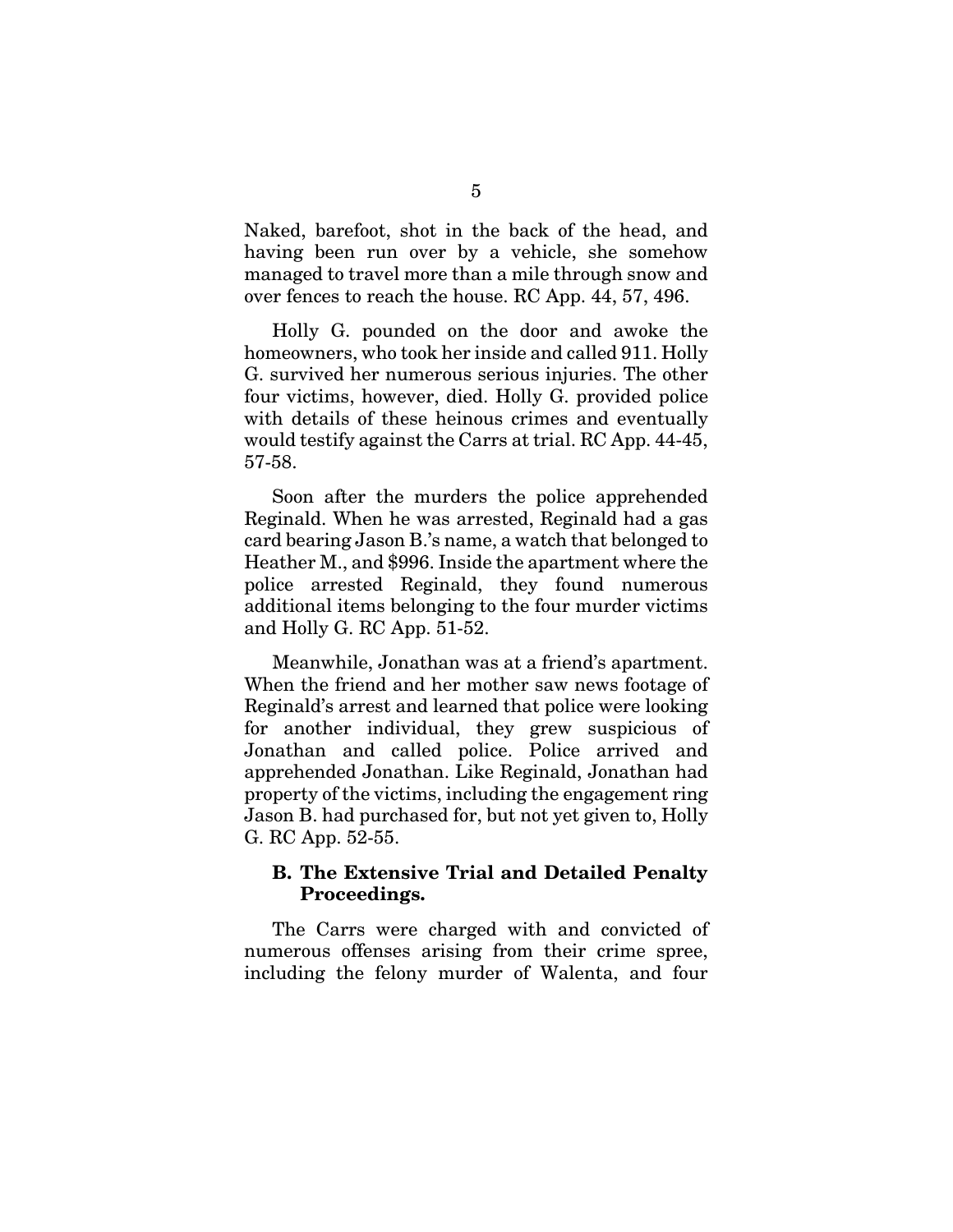capital murders of Aaron S., Brad H., Jason B., and Heather M. RC App. 25-27. They were tried jointly in the guilt phase.

After both Carrs were convicted of capital murder, the court conducted a joint penalty proceeding. The State's case-in-chief for the penalty phase consisted solely of relying on the State's guilt-phase evidence already presented. JA 73-74. The State argued that the guilt-phase evidence established four aggravating factors applicable to each Carr:

- (1) That the defendant knowingly or purposely killed or created a great risk of death to more than one person.
- (2) That the defendant committed the crime for the defendant's self or another for the purpose of receiving money or any other thing of monetary value.
- (3) That the defendant committed the crime in order to avoid or prevent a lawful arrest or prosecution.
- (4) That the defendant committed the crime in an especially heinous, atrocious or cruel manner.

RC App. 502-503, 505-506.

In mitigation, the Carrs offered extensive evidence of their childhoods, including various events, incidents, and experiences. They presented that evidence through the testimony of family members, in particular their mother, sister, an aunt and two cousins. Sentencing Tr. Vol. 41-A, at 36-138, Vol. 41-B, at 31-48 (mother); Vol.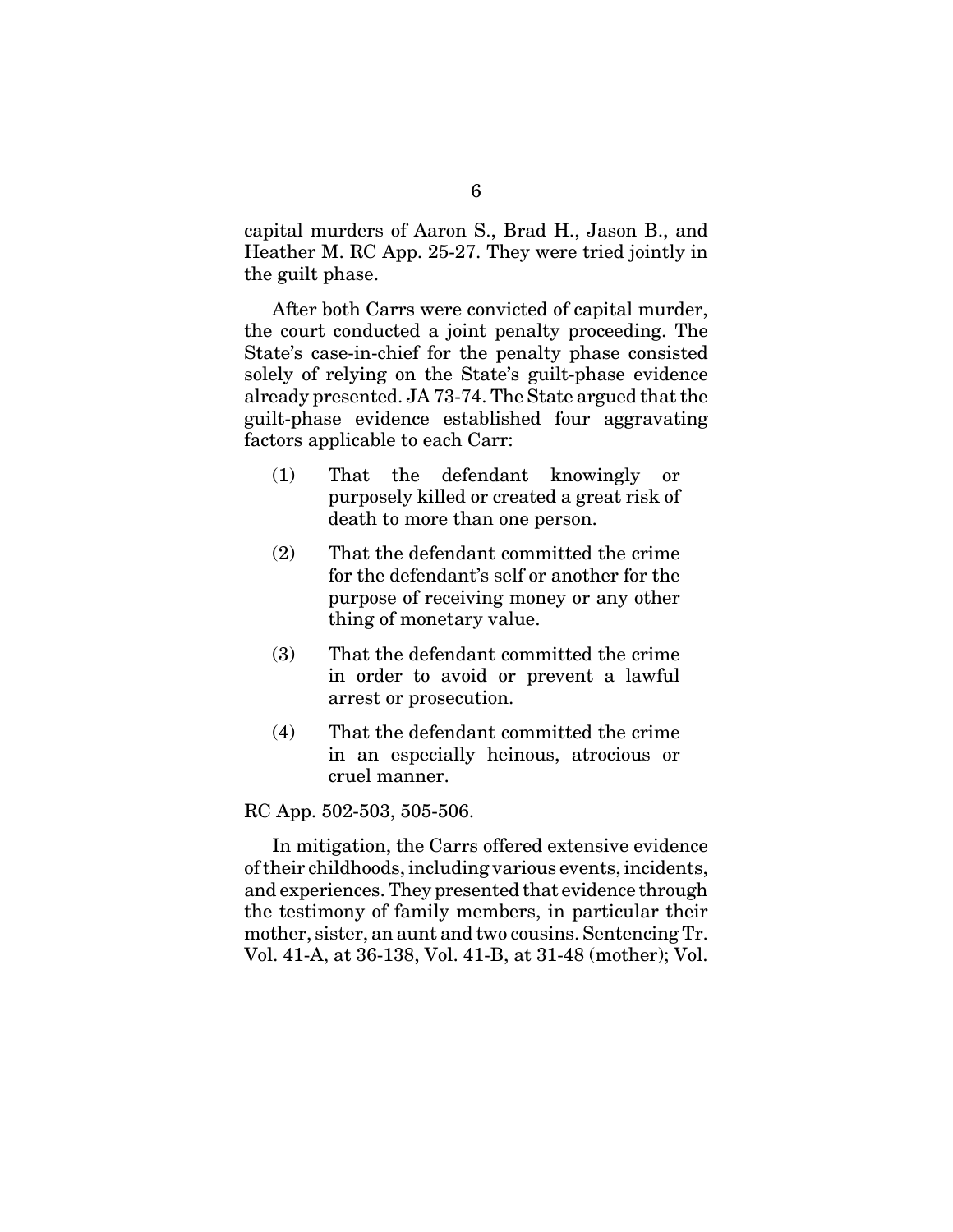41-B, at 64-121 (sister); Vol. 41-B, at 122-141, Vol. 43- B, at 52-142 (aunt); Vol. 42, at 106-141 (cousin); Vol. 45-B, at 142-152, Vol. 46, at 5-26 (cousin). Each Carr also presented a forensic psychologist to testify as an expert about the psychological effects each Carr's childhood had on him. Sentencing Tr. Vol. 43-A, at 17- 123, Vol. 43-B, at 5-50 (Dr. Reidy for Reginald); Vol. 45- A, at 4-145, Vol. 45-B, at 4-140 (Dr. Cunningham for Jonathan). They also presented a retired medical doctor, Dr. Preston, as an expert witness, who opined that both Reginald and Jonathan showed abnormal brains on PET scans performed in preparation for these cases. Sentencing Tr. Vol. 42, at 6-105.

Reginald presented evidence that he tries to be a good father to his three children. Sentencing Tr. Vol. 42, at 113-114, 172-173, 181. Jonathan presented evidence that he was considered a good kid growing up, and some evidence that he was negatively influenced by his brother. *E.g*., Sentencing Tr. Vol. 41A, at 116; Vol. 42, at 149; Vol. 43-A, at 6.

The only evidence that the State responded to with rebuttal evidence was the expert testimony that each brother showed brain abnormalities. In that regard, the State presented a neuroradiologist, Dr. Pay, who testified that the PET scans of Reginald and Jonathan showed normal brains. Sentencing Tr. Vol. 46, at 34-90. In any event, in closing argument, Jonathan's counsel acknowledged that the "brain injury" evidence was not intended to show that a brain injury caused Jonathan to commit the crimes or somehow excused his commission of the crimes. JA 429.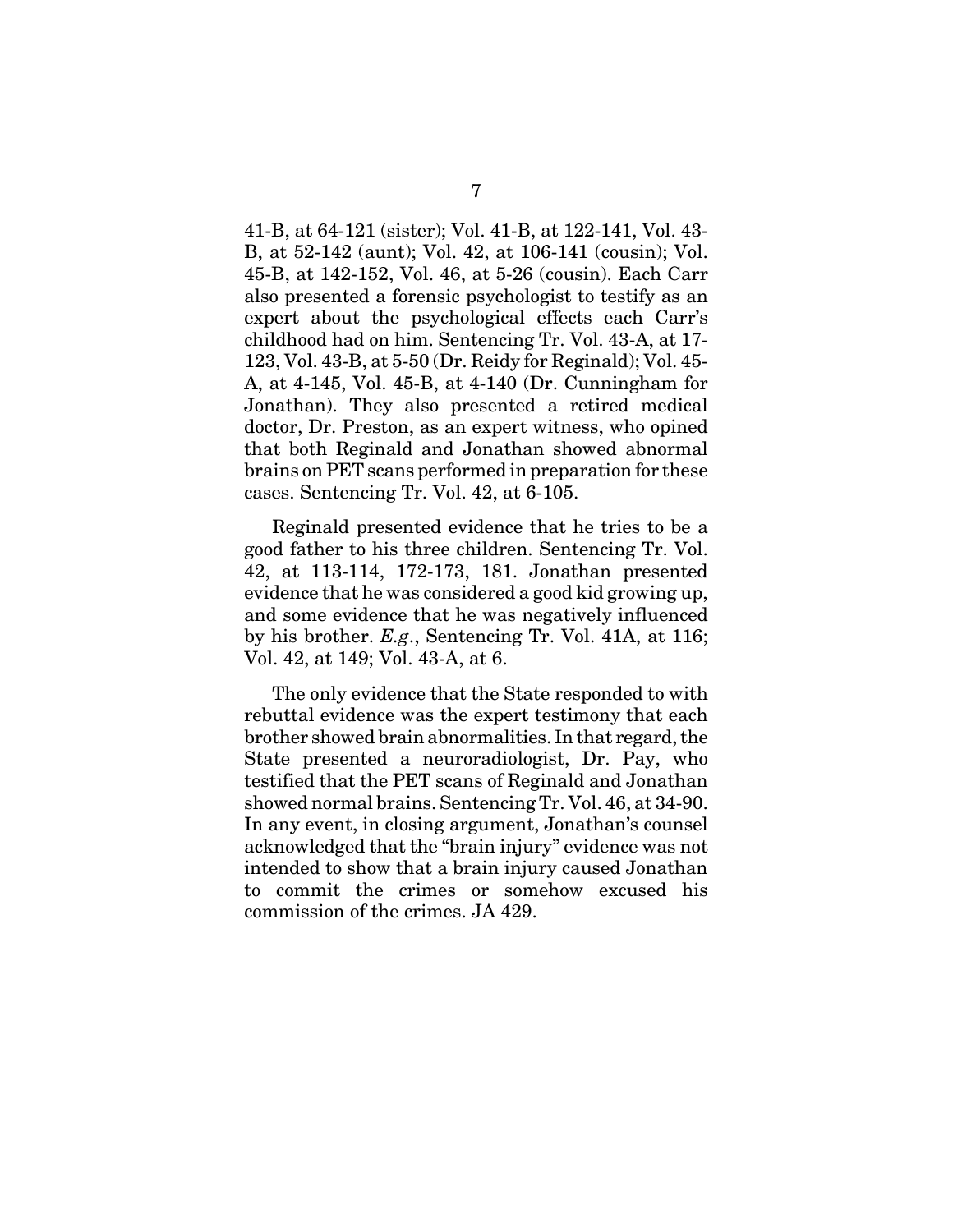The State did not contest that the Carrs had troubled childhoods, that their parents had many problems, that Reginald took some actions to be a good parent to his children, that Jonathan was considered by some to be a good kid growing up, or that Jonathan was influenced at times by his older brother. All of that evidence was essentially uncontested.

At the close of the sentencing phase evidence, the trial court conducted a jury instruction conference that was extremely short, taking up less than five pages in the transcript. JA 373-376. Neither defendant objected to the instructions on mitigation. Nor did either defendant propose a mitigation instruction that said anything about burden of proof. Nor did either defendant suggest or argue that the instructions as proposed would confuse the jurors because the instructions included a "beyond a reasonable doubt" burden of proof for aggravating factors but no burden of proof for mitigating circumstances. *Id*.

The trial court instructed the jury that, in determining the sentence for each defendant, "you should consider and weigh everything admitted into evidence during the guilt phase or the penalty phase of this trial that bears on either an aggravating or a mitigating circumstance." Instruction No. 2, RC App. 500. Further, the trial court emphasized to the jury that "[y]ou must give separate consideration to each defendant. Each is entitled to have his sentence decided on the evidence and law which is applicable to him. Any evidence in this phase that was limited to only one defendant should not be considered by you as to the other defendant." Instruction No. 3, RC App. 501.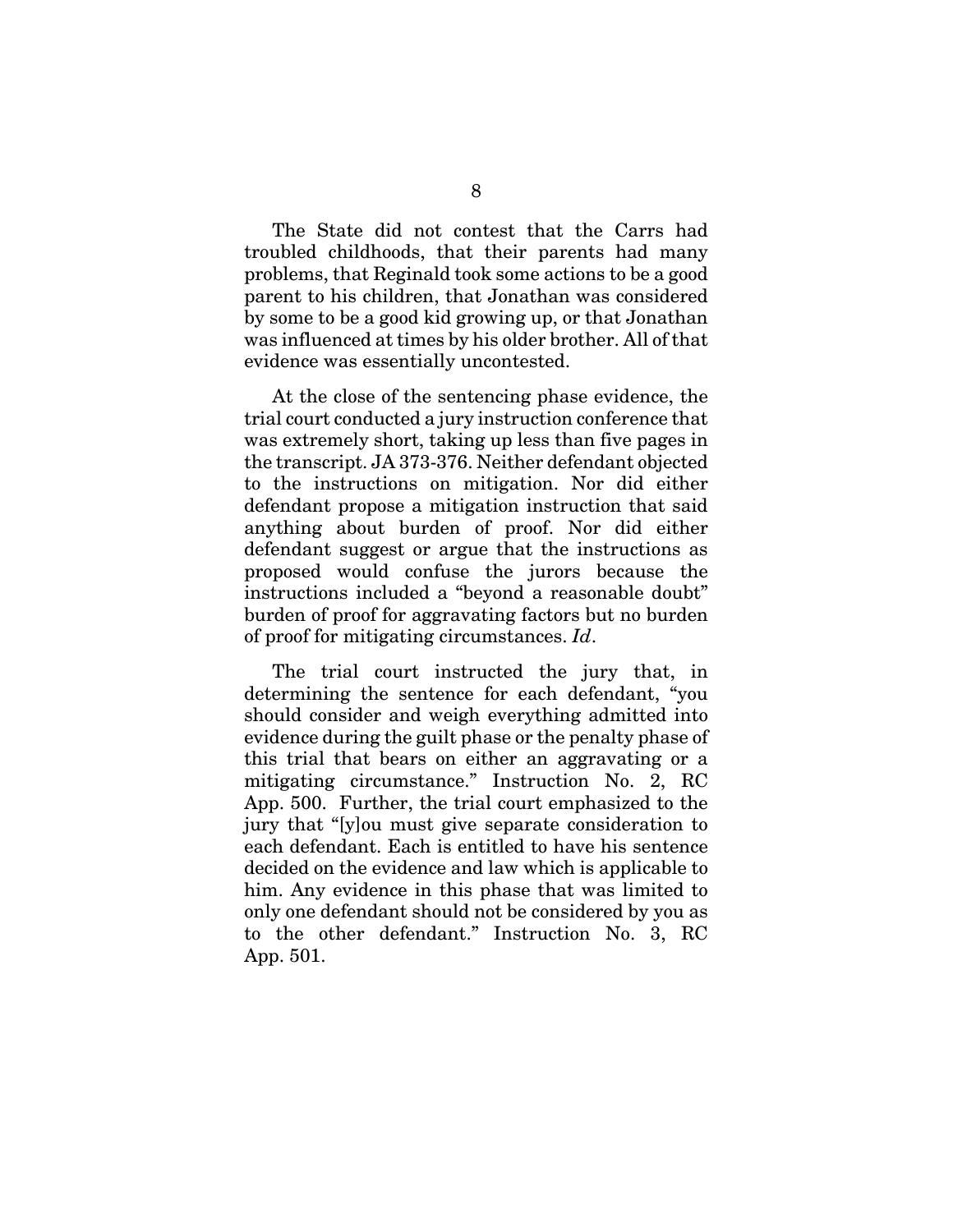With respect to mitigation, the trial court instructed the jury that "you may consider sympathy for a defendant," and the "appropriateness of exercising mercy can itself be a mitigating factor …." Instructions No. 6, 8, RC App. 503, 507. The court went on to emphasize that the

determination of what are mitigating circumstances is for you as jurors to decide under the facts and circumstances of the case. Mitigating circumstances are to be determined by each individual juror when deciding whether the State has proved beyond a reasonable doubt that the death penalty should be imposed. The same mitigating circumstances do not need to be found by all members of the jury in order to be considered by an individual juror in arriving at his or her decision.

Instructions No. 6, 8, RC App. 504, 507. The trial court then instructed the jury on six statutory mitigating circumstances (no prior criminal history, mental or emotional disturbance, defendant was a relatively minor accomplice, extreme duress or domination by another, term of imprisonment will protect the public, and age of the defendant), but made clear that mitigating circumstances, unlike aggravating factors, were not limited to the statutory list: "You may further consider as a mitigating circumstance *any other factor* which you find may serve as a basis for imposing a sentence of less than death. Each of you must consider every mitigating circumstance found to exist." Instruction Nos. 6, 8, RC App. 505, 508 (emphasis added).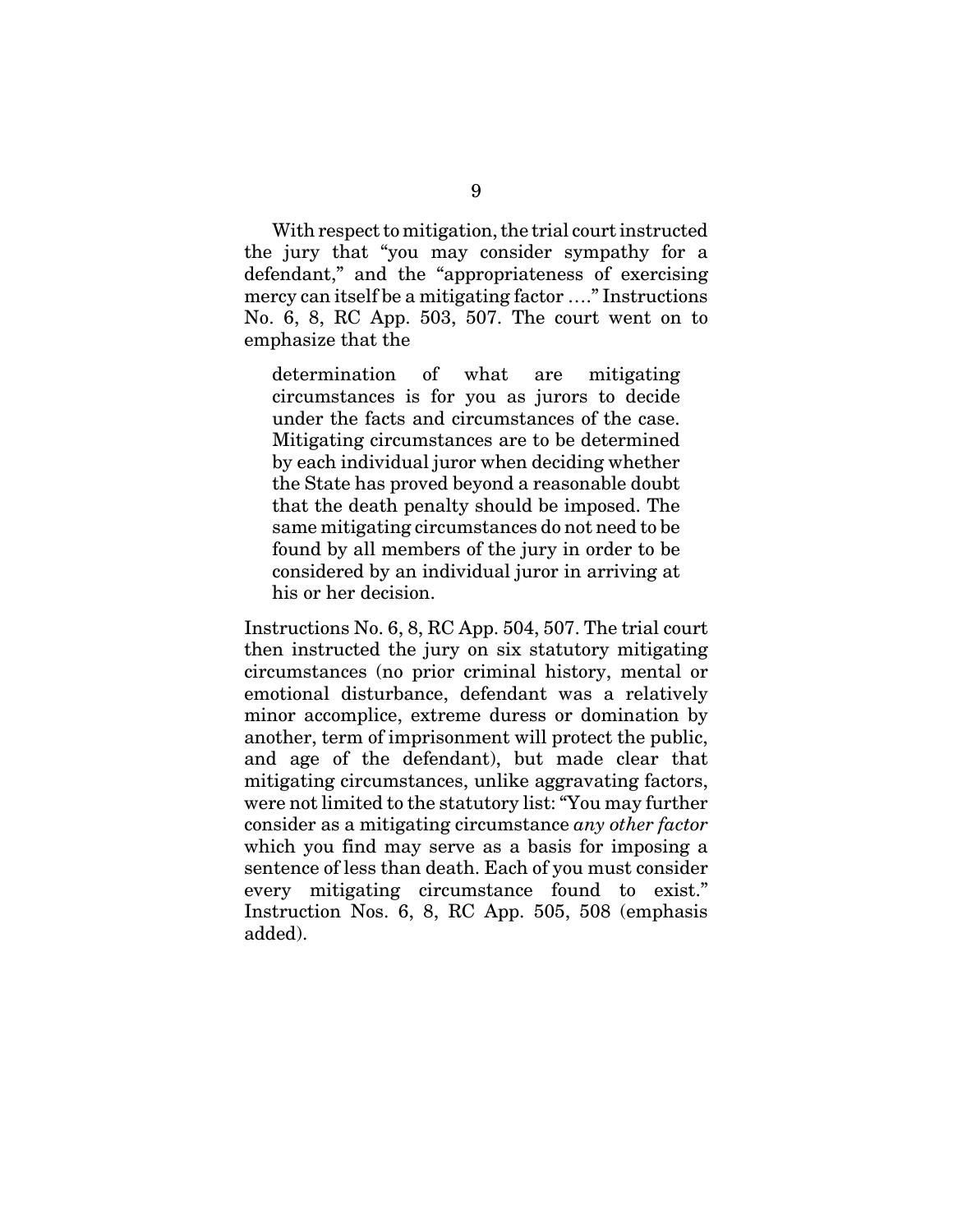During closing arguments, neither Carr tried to put the blame on the other, nor did either Carr argue that he was less culpable than the other. Instead, both Carrs focused on evidence of their childhoods, arguing that such a background favored giving them life sentences rather than death. JA 405-423, 426-433.

Furthermore, the Carrs' closing arguments emphasized the individuality of each defendant, with counsel for Reginald arguing at length about the reasons to show mercy to Reginald. Referring to "Reggie" numerous times, Reginald's counsel detailed the mitigating evidence relating to "Reggie," and never once mentioned "Jonathan." JA 405-423. Similarly, though briefer overall in his closing, Jonathan's counsel referred to Reginald only once and even then not by name, when he mentioned that Jonathan "has come to court every day, unlike his brother." JA 431. Also, Jonathan's counsel emphasized that "[y]ou know, any one of you can decide to save this young man's life. Any one of you." JA 433.

Simply put, the vast majority of sentencing phase evidence was not antagonistic as between the two Carrs, nor did either Carr, much less both, attempt in closing argument to put the blame for the crimes on the other. Instead, each Carr focused his efforts to establish mitigating circumstances on demonstrating his individual history, his upbringing, his family situation, and his life experiences. JA 405-423, 426- 433.

The jury explicitly found the existence of all four of the aggravating factors the State alleged for each defendant, and that those factors were not outweighed by any mitigating circumstances. Verdict Form (1),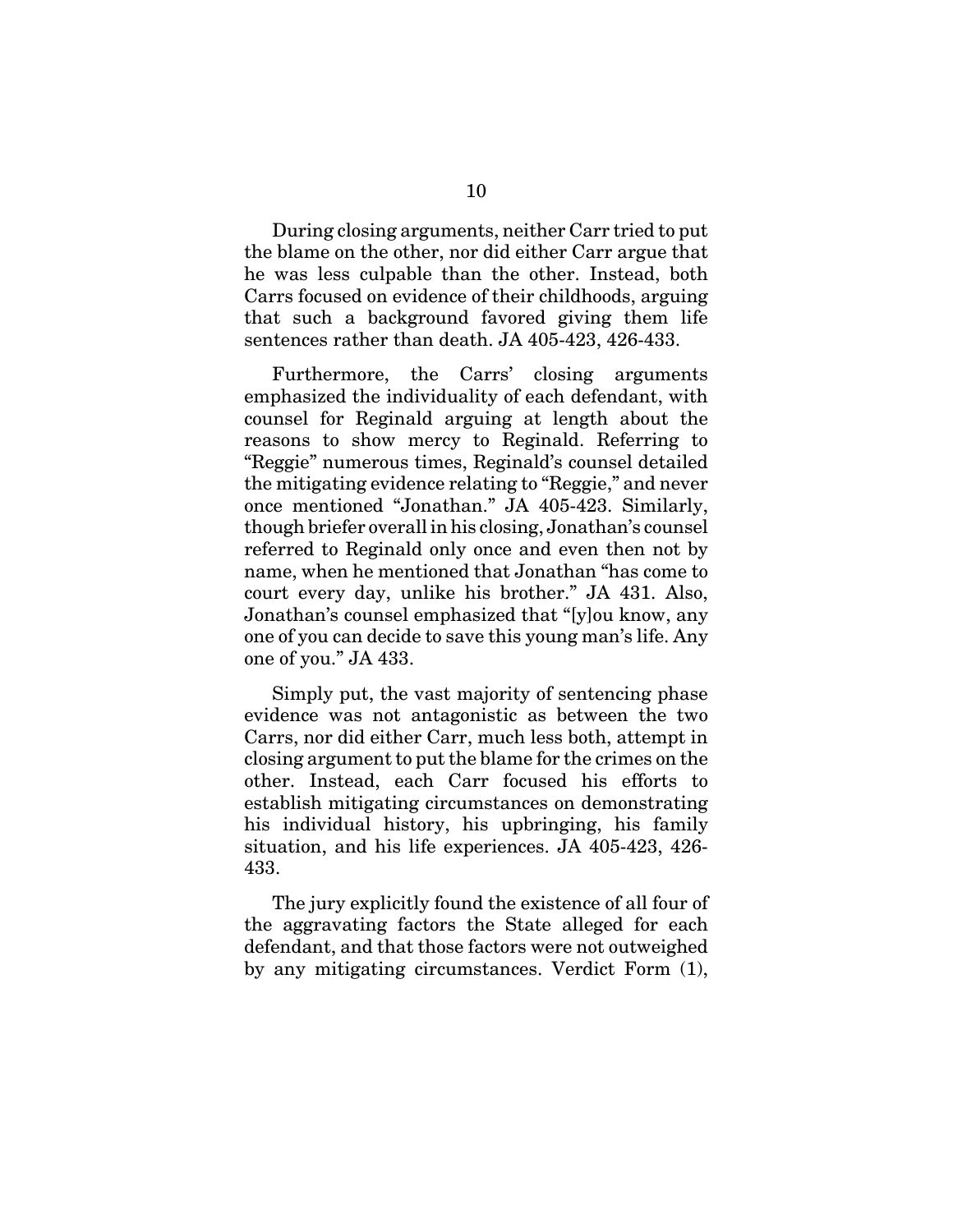JA 461-462 (Reginald); JA 477-478 (Jonathan). The jury declined to utilize either of the other two verdict forms provided. *See* Verdict Form (2), JA 463 (Reginald) (to be used if the jury found no aggravating circumstances had been proved beyond a reasonable doubt); JA 479 (Jonathan) (same); Verdict Form (3), JA 464 (Reginald) (to be used if the jury was unable to reach a unanimous verdict sentencing the defendant to death); JA 480 (Jonathan) (same).

The trial court sentenced both Reginald and Jonathan to death for the capital murder convictions. The court gave each a life sentence for the Walenta murder, and additional terms of imprisonment for other convictions. RC App. 27.

#### **C. The Kansas Supreme Court Reversed The Death Sentences.**

The Kansas Supreme Court affirmed 32 of Reginald's 50 convictions, including one count of capital murder. RC App. 28. The court also affirmed 25 of Jonathan's 43 convictions, including one count of capital murder. JC App. 26.

But a majority of the court reversed the death sentences, finding three constitutional errors in the penalty proceedings, two of which are under review here: (1) each Carr's Eighth Amendment right to an individualized sentencing determination was violated by the trial court's decision not to sever their penalty phase proceedings, RC App. 404-414, JC App. 45; and (2) the trial court's failure to affirmatively inform the jury that mitigating circumstances need not be proved beyond a reasonable doubt violated the Eighth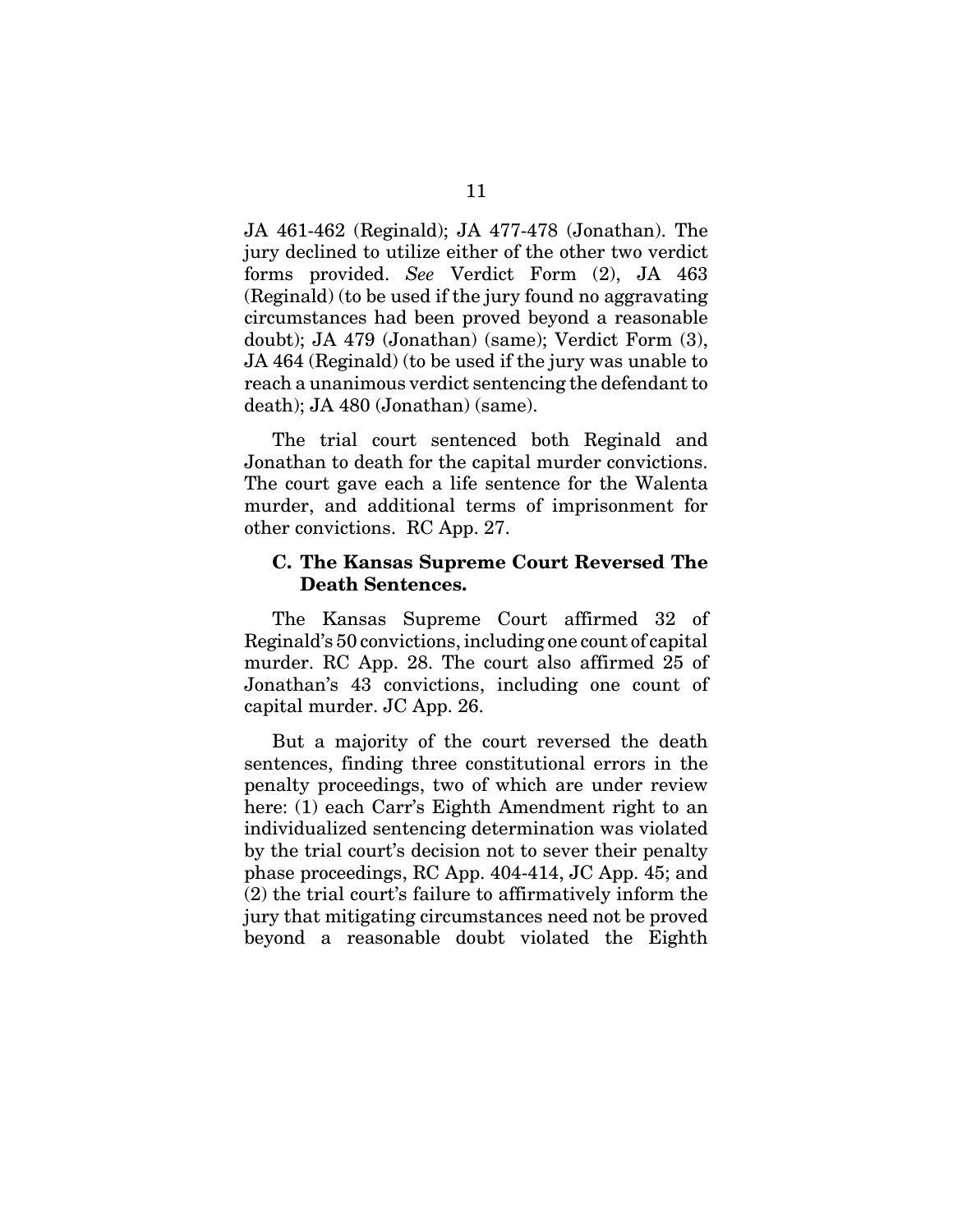Amendment. RC App. 445-446, JC App. 47.<sup>2</sup> This Court granted review of these two issues.3

One justice dissented on both issues, and would have affirmed the death sentences. RC App. 483-497; JC App. 65-66. Another justice dissented only from the jury instructions holding. RC App. 481-483; JC App. 63-65.

### **1. The Majority Ruled That Failure To Sever The Penalty Phase Was Constitutional Error.**

#### **a. Failure to Sever for Reginald Carr**

For the severance issue, the Kansas Supreme Court only discussed Reginald's claim in full. The court began by observing that Reginald asserted the failure to sever "violated his Eighth Amendment to the United States Constitution right to an individualized capital sentencing determination ...." RC App. 404-405. The court then asserted that "J.Carr makes at least one distinct argument in favor of severance in the penalty phase: He asserts the joint trial inhibited the jury's individualized consideration of him because of family

<sup>&</sup>lt;sup>2</sup> In deciding this issue, the Kansas Supreme Court relied on its opinion in *State v. Gleason*, 329 P.3d 1102 (2014), released only one week earlier, to explain its reasoning. This Court granted review of *Gleason*, No. 14-452, which is being briefed and argued simultaneously with these cases.

<sup>&</sup>lt;sup>3</sup> The third constitutional error the Kansas Supreme Court found was that the Carrs' Sixth Amendment right to confrontation was violated by the admission of hearsay evidence in the sentencing phase. RC App. 421-424. The State included that question in its petitions, but the Court has taken no action on that question.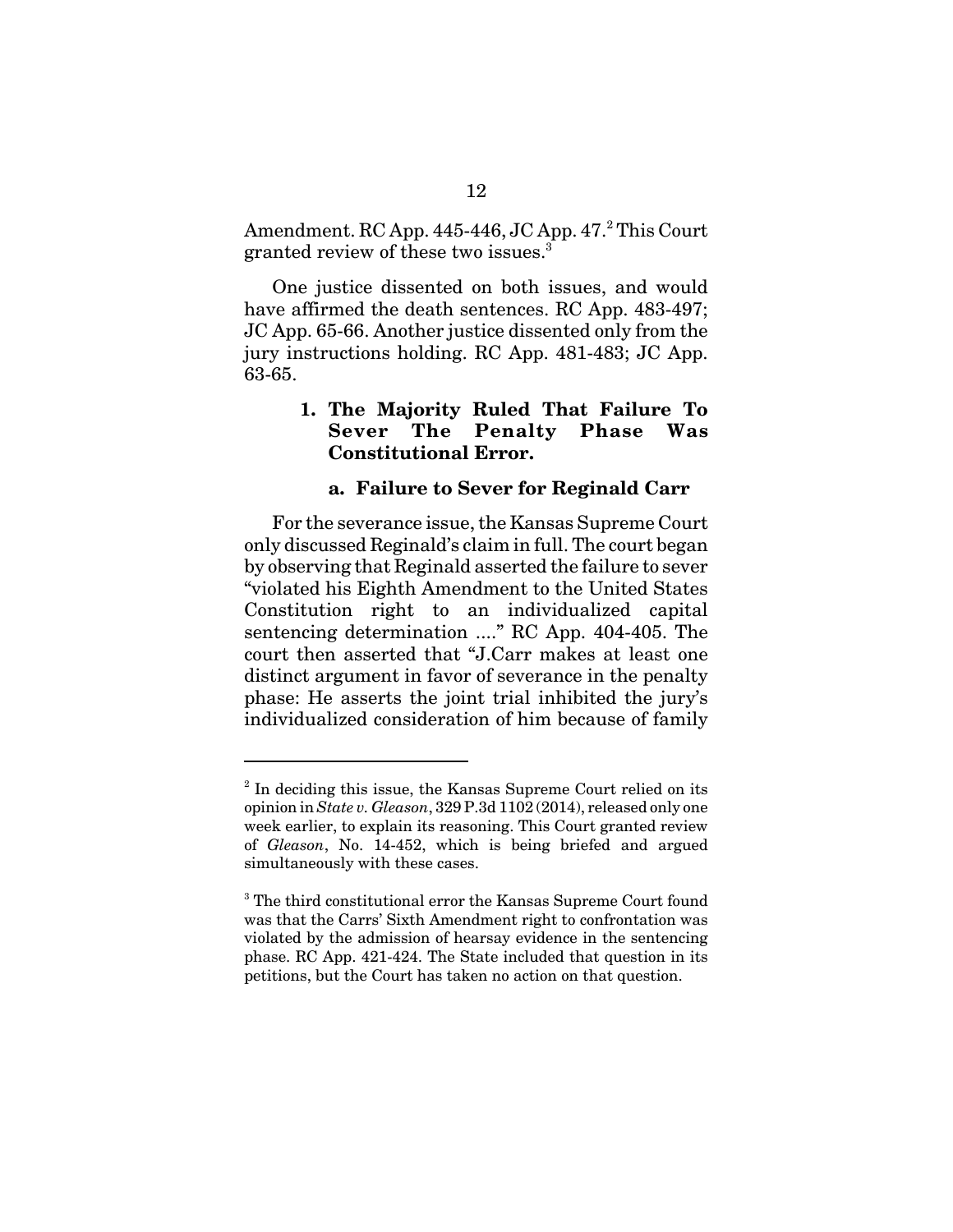characteristics tending to demonstrate future dangerousness that he shared with his brother." *Id*. at 405. The court also noted that "[a]lthough R. Carr's visible handcuffs are not specified as another source of prejudice to J. Carr, they also factor into our decision ...." *Id*.

The Kansas Supreme Court purported to acknowledge that the Eighth Amendment "does not categorically mandate separate penalty phase proceedings for each codefendant in a death penalty case." RC App. 406. The court then proceeded to identify what appear to be its three main rationales for finding error in the trial court's decision not to sever the penalty phase here:

(1) Because capital sentencing is about moral culpability, "mercy from a single juror is all it takes to send a capital defendant to prison rather than to execution," thus "[m]ercy may overcome even the most obvious imbalance between forceful evidence of aggravators from the State and a defense mitigation case that is so weak it would not pull the skin off a rice pudding," RC App. at 408-409;

(2) J. Carr's lawyer cross-examined the codefendants' sister, Temica, and elicited a statement from Temica that Reginald may have told her, during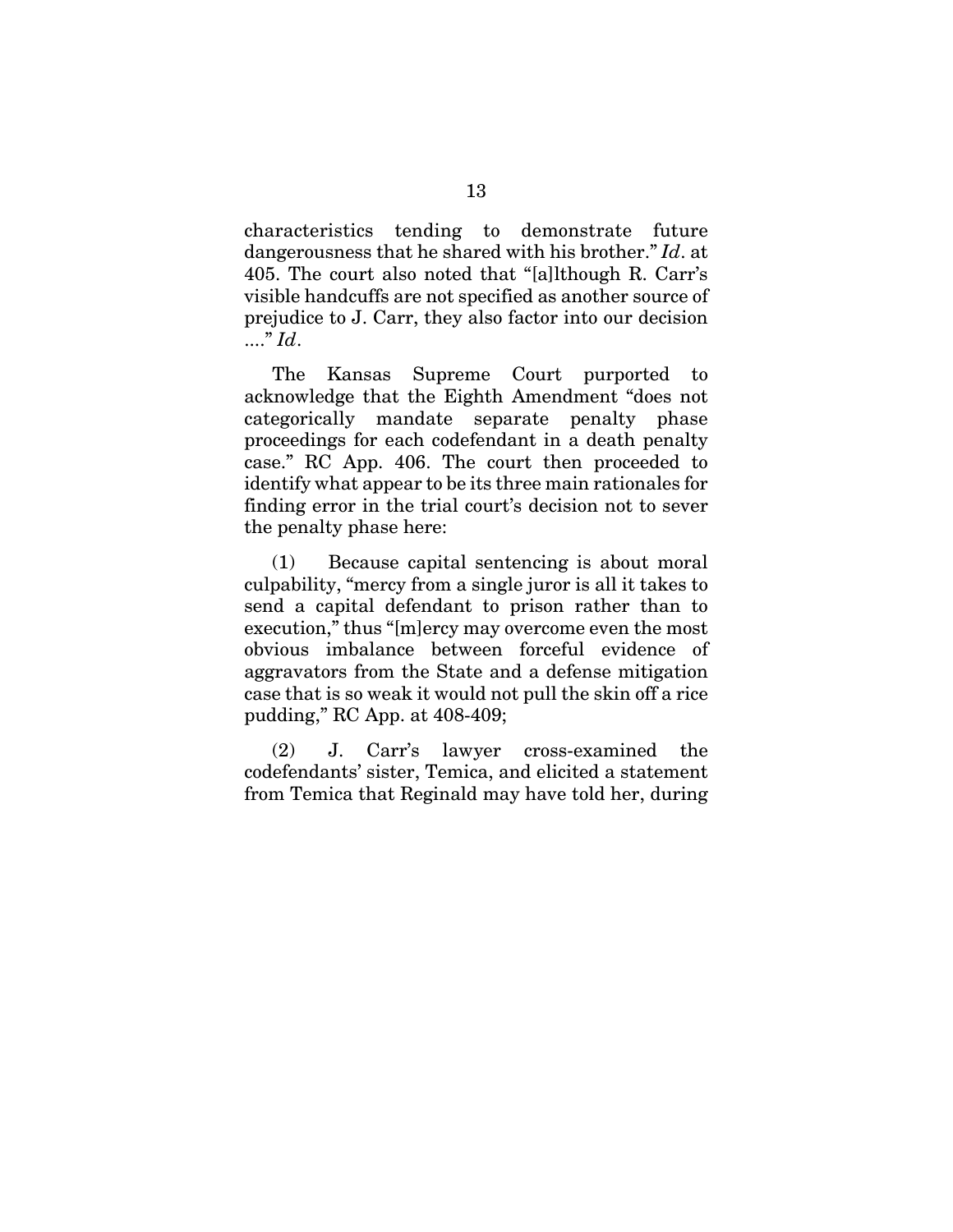a visit to him in jail, that he was the shooter, *id*. at  $409-410^{4}$ ; and

(3) "[T]his is a rare instance in which our usual presumption that jurors follow the judge's instructions is defeated by logic." *Id*. at 411. The court's only explanation for the third rationale was that "the maelstrom that was [the codefendants'] family and their influence on and interactions with one another, including testimony that tended to show that R. Carr was a corrupting influence on J. Carr," *id*., required the legal conclusion that "the penalty phase evidence simply was not amenable to orderly separation and analysis." *Id*.

After concluding that the failure to sever the penalty phase violated the "Eighth Amendment right to an individualized capital sentencing," RC App. 412, the Kansas Supreme Court very briefly considered the following question: "Can this error be considered harmless?" *Id*. The court articulated the harmless error standard as "not whether a death penalty sentence would have been imposed but for the error," *id*. at 413,

<sup>&</sup>lt;sup>4</sup> The court recognized that Temica's testimony might have been admitted against R. Carr (who called her as his mitigation witness) in a penalty phase proceeding even if severed, RC App. 409, that there is no evidence the State was aware that she might give such testimony (it was very "possible that the State was completely unaware of R. Carr's admission to Temica," *id*. at 410), and that when the State did cross-examine Temica she was vague and equivocal: "I believe I heard him tell me something like that. I don't remember … like when he asked me who he shot and all that, I don't remember who was, you know, shot by who." *Id*. Furthermore, the vast majority of Temica's testimony was about family dynamics and childhood experiences, because she is the oldest child in the family. *See* JA 131-158.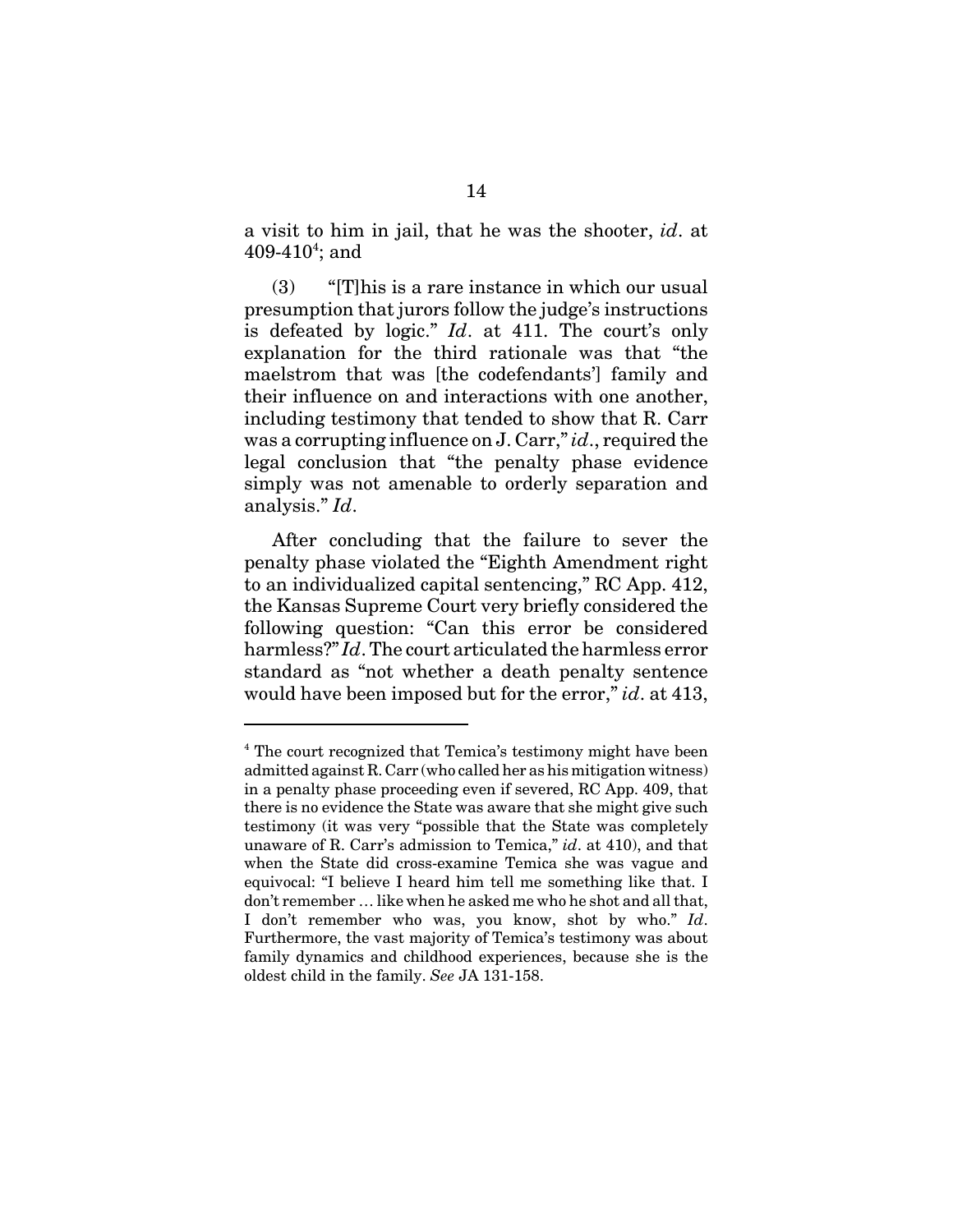but instead as "whether the death verdict actually rendered in this trial was surely unattributable to the error." *Id*.

The court's sole sentence of "rationale" applying this standard consists of the following:

The evidence that was admitted, the especially damning subset of it that may not have been admitted in a severed proceeding, and the hopelessly tangled interrelationship of the mitigation cases presented by the defendants persuades us that the jury could not have discharged its duty to consider only the evidence limited to one defendant as it arrived at their death sentences.

*Id*. Thus, the Kansas Supreme Court concluded that "[w]e cannot say that the death verdict was unattributable, at least in part, to this error," *id*., and it reversed Reginald's death sentence.

#### **b. Failure to Sever for Jonathan Carr**

For Jonathan Carr's claim regarding severance, the Kansas Supreme Court said very little, summarizing its conclusion: "A majority of six members of the court" find a constitutional violation (1) "for the reasons explained in Section P1 of the R. Carr opinion," (2) "because of the family circumstances argument raised by J. Carr," and (3) "the prejudice to J. Carr flowing from R. Carr's visible handcuffs during the penalty phase." JC App. 45. With that, the Kansas Supreme Court reversed Jonathan's death sentence.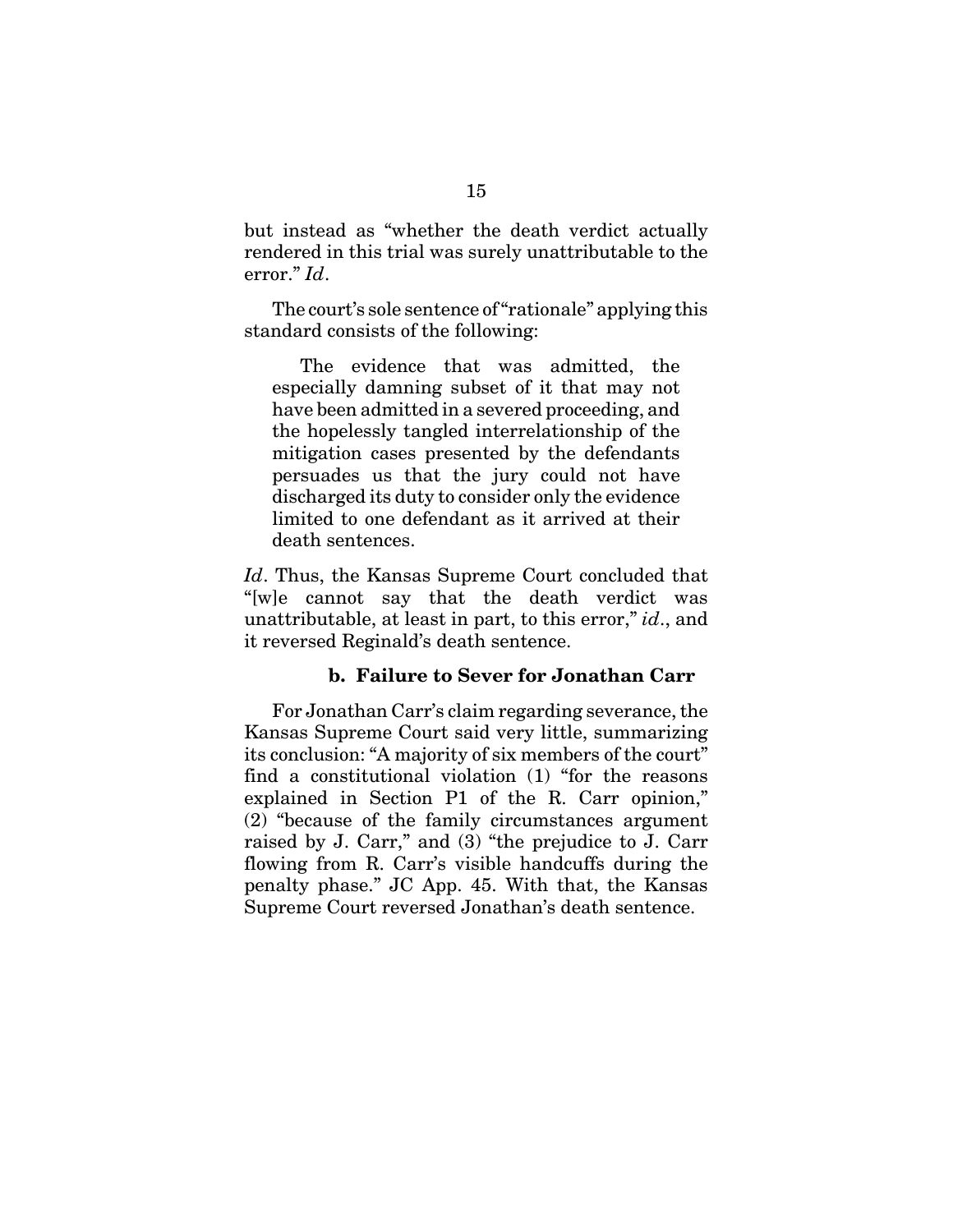**2. The Majority Ruled That The Instructions Violated The Eighth Amendment Because They Failed To Affirmatively Inform The Jury That Mitigating Circumstances Need Not Be Proven Beyond A Reasonable Doubt.**

The Kansas Supreme Court resolved the mitigation instruction question on the basis of its then recent decision in *Kansas v. Gleason*, and commented only minimally as follows:

When nothing in the instructions mentions any burden other than "beyond a reasonable doubt," jurors may be "prevented from giving meaningful effect or a reasoned moral response to" mitigating evidence, implicating a defendant's right to individualized sentencing under the Eighth Amendment. *State v. Gleason*. This is unacceptable.

Were we not already vacating R. Carr's death sentence on Count 2 and remanding the case because of Judge Clark's failure to sever the penalty phase, error on this issue would have forced us to do so.

RC App. 446 (full citations omitted).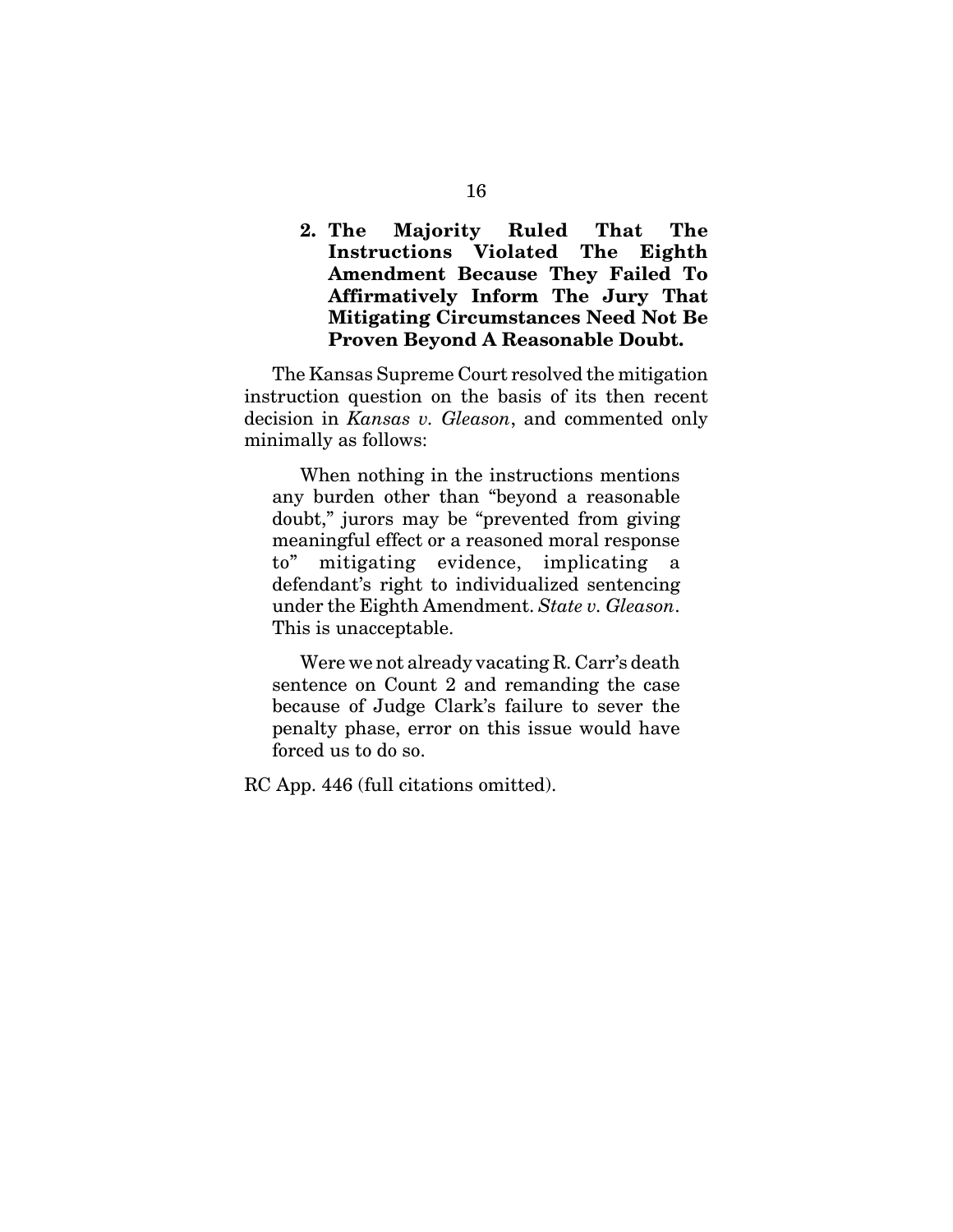## **3. One Dissent Disagreed That Failure To Sever Was Constitutional Error And Both Dissents Disagreed That There Was Error In The Instructions.**

The dissenting justice<sup>5</sup> on severance observed that the "majority's discussion finding an Eighth Amendment violation" in the trial court's failure to sever the penalty phase proceedings was "logically flawed and, at times, difficult to follow." RC App. 487. Further, with regard to harmless error, "the majority's nearly nonexistent analysis goes entirely awry." *Id*.

The dissent found any concern about codefendants attempting to put the blame on each other both insufficient to justify severance generally, and misplaced here, especially, because "most of the two brothers' mitigating evidence was not antagonistic." RC App. 489. Furthermore, the fact that Temica's statements "might not have been admitted in the penalty phase of a separate trial" did not create a "constitutional violation." *Id*.

The dissent harshly criticized the majority's "unsupported" analysis that the "jury did not follow its explicit instructions" to consider each defendant individually. RC App. 490. Indeed, the "majority's logic overlooks that this jury had already demonstrated its ability to differentiate … when it refused to convict Jonathan Carr on counts related to the Schreiber incident." *Id*. "Instead, the majority vaguely offers a

<sup>&</sup>lt;sup>5</sup> The dissenting justice on this issue was former Kansas Supreme Court Justice Nancy Moritz, who is now a judge on the U.S. Court of Appeals for the Tenth Circuit.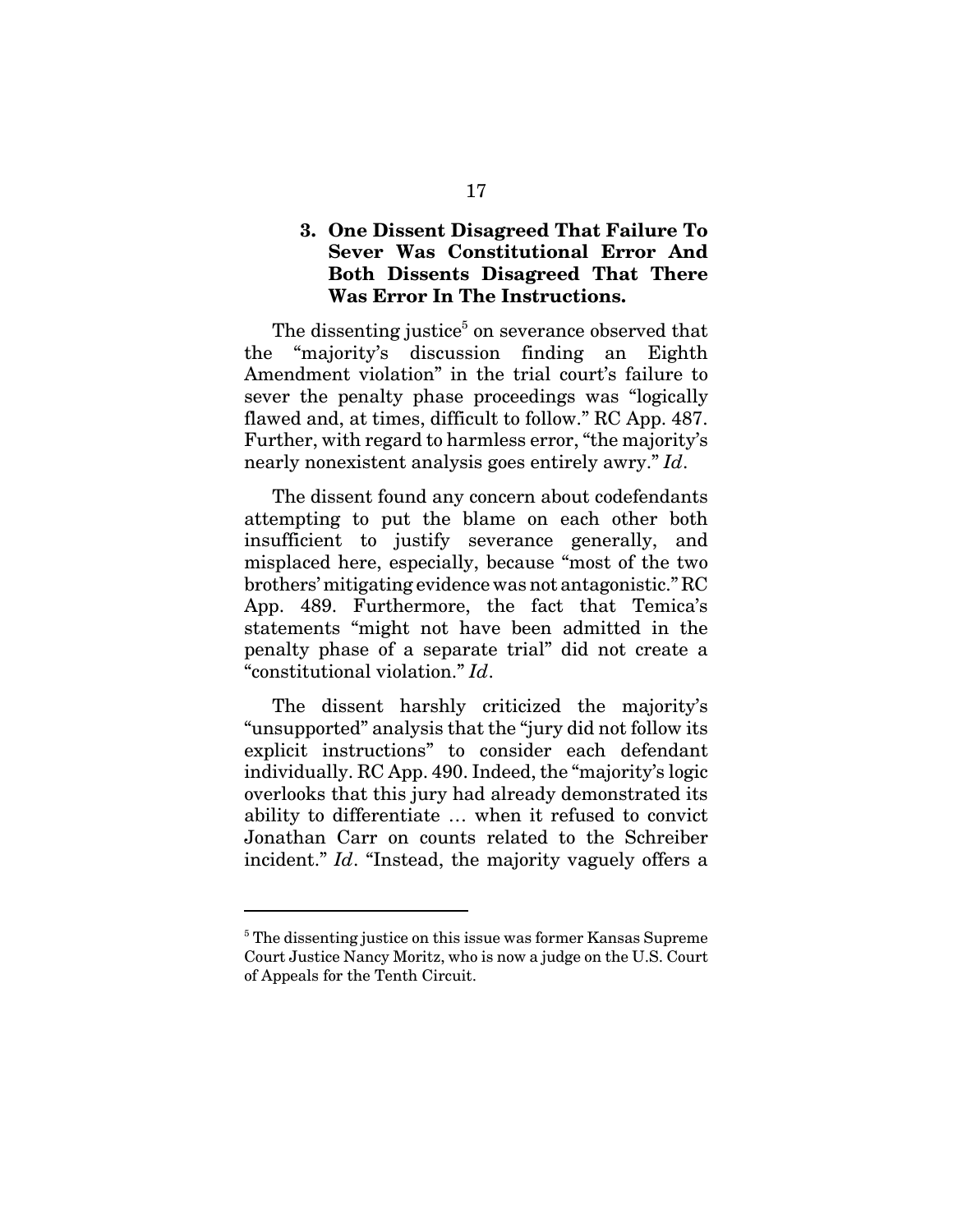statement I cannot even loosely characterize as logical ...." *Id*. Thus, the dissent simply could "not agree with" the highly flawed and limited rationale offered by the majority for finding constitutional error ...." *Id*.

Assuming for the sake of argument that error had occurred, the dissent "strongly disagree[d] with the majority's conclusory, one-paragraph harmless-error analysis …." RC App. 491. "Reginald Carr's death penalty verdict must be attributed to the overwhelming evidence of extreme terror, humiliation, pain, and anguish inflicted upon the multiple victims." *Id*. In fact, the dissent had "no hesitation whatsoever in concluding that when viewed in light of the record as a whole [any prejudice from joinder] had little, if any, likelihood of changing the jury's ultimate conclusion …." *Id*. at 493. The jurors "heard overwhelming and convincing evidence of heinous and atrocious acts committed by Reginald Carr," including from "Holly, the unintended survivor of this savage attack. It is nearly impossible to convey in a few short paragraphs the overwhelming nature of that evidence." *Id*. at 493- 494.<sup>6</sup>

The dissent concluded that the trial court did not err in refusing to sever J. Carr's penalty phase, JC Pet. App. 65, and that, "even considering a joinder error in the penalty phase, I would affirm the jury's imposition of the death penalty for Jonathan Carr." *Id*. at 65-66. The "mitigating evidence simply pales in comparison to the aggravating circumstances," *id*. at 66, and thus

<sup>&</sup>lt;sup>6</sup> The dissent summarized that evidence in seven paragraphs, RC App. 494-496, but in the interests of brevity the State addresses that summary below in Section I.B.2. of the Argument.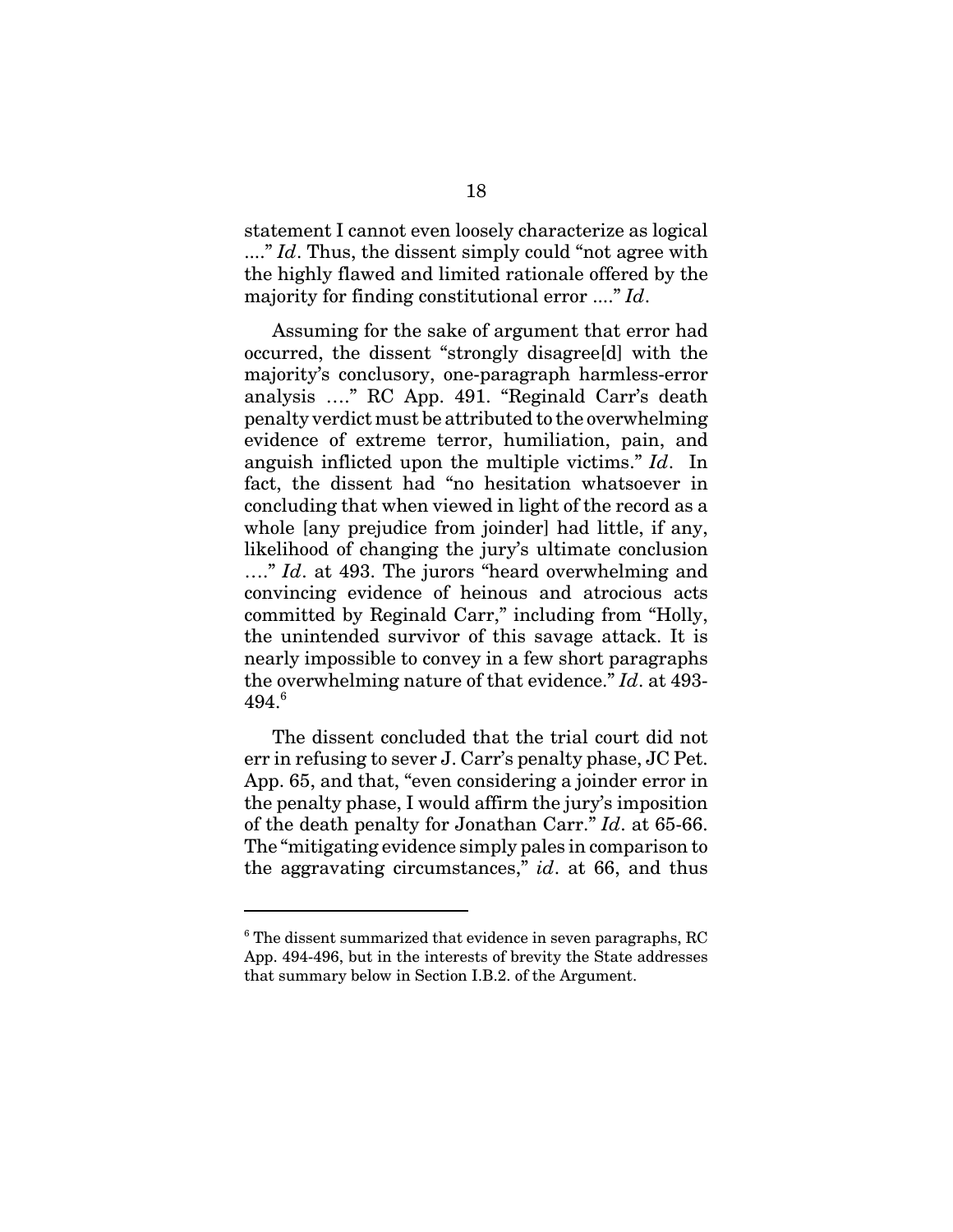"beyond a reasonable doubt [] the jury's decision to impose the death penalty was not attributable to any joinder error below." *Id*. To the contrary, "the jury imposed a sentence of death because it understood that the horrendous circumstances called for that sentence." *Id*.

With respect to the mitigation instructions issue, two Justices dissented, with Justice Biles issuing a shortened version of his dissent in *Kansas v. Gleason*. 7

<sup>7</sup> Kansas' opening brief in *Kansas v. Gleason* describes the dissent in *Gleason*. Kansas will not repeat that discussion here.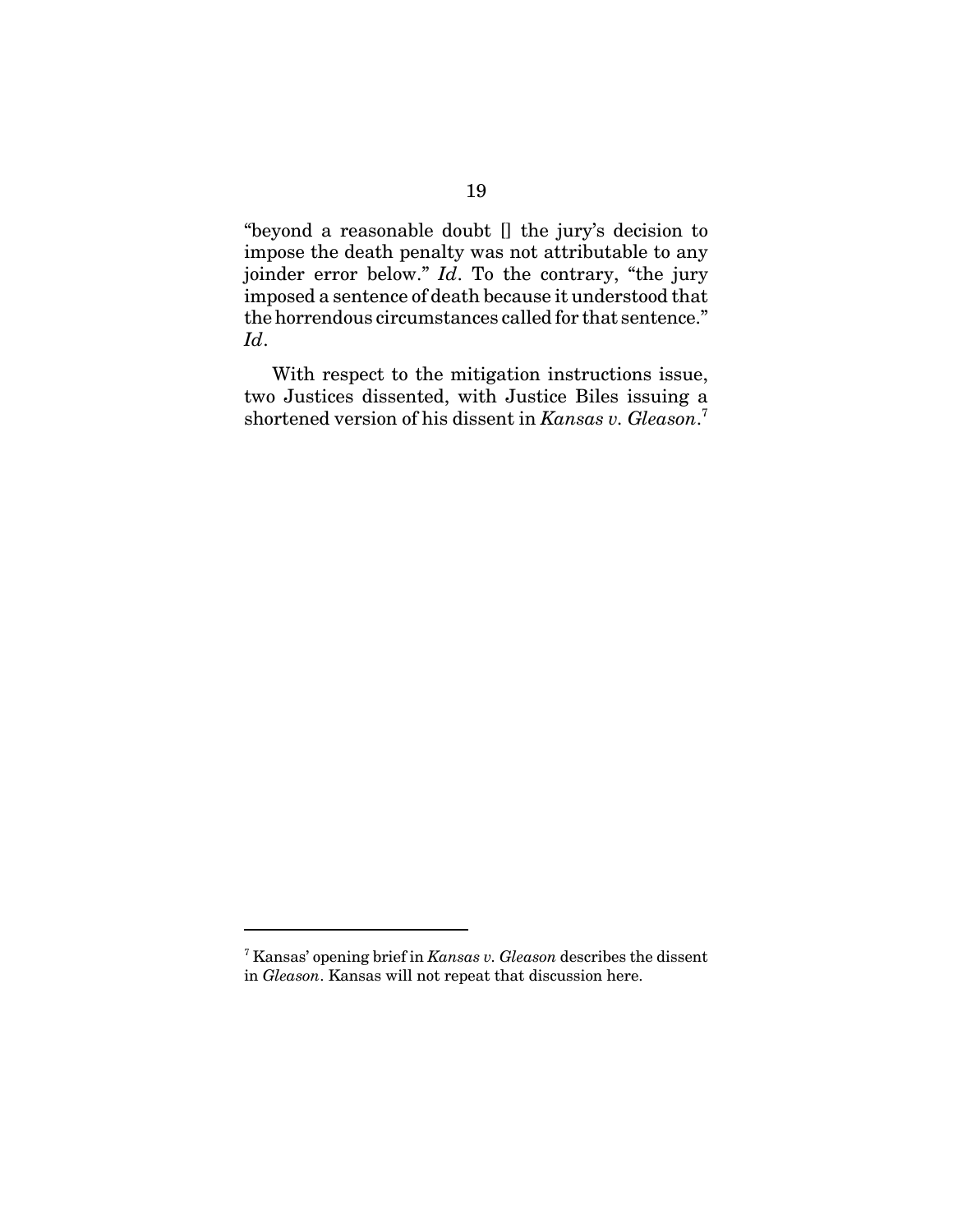#### **SUMMARY OF THE ARGUMENT**

Nothing in this Court's precedents mandates severance in capital cases as an Eighth Amendment requirement to insure defendants receive individualized sentencing. The Kansas Supreme Court's reasoning and holding in these cases—which effectively makes severance mandatory, given that codefendants are likely to always try to lessen their own moral culpability in comparison to each other—is contrary to the long-standing preference for joint trials in the criminal justice system. *Richardson v. Marsh*, 481 U.S. 200, 209-210 (1987); *Zafiro v. United States*, 506 U.S. 534 (1993). Nothing about the Carrs' penalty proceedings required severance here.

"Joint trials generally serve the interests of justice by avoiding inconsistent verdicts and enabling more accurate assessment of relative culpability advantages which sometimes operate to the defendant's benefit." *Richardson*, 481 U.S. at 210. But, "[e]ven apart from these tactical considerations, joint trials generally serve the interests of justice by avoiding the scandal and inequity of inconsistent verdicts." *Id*. Furthermore, "it seems obvious that in most, if not all, capital cases much of the evidence adduced at the guilt phase of the trial will also have a bearing on the penalty phase: if two different juries were to be required, such testimony would have to be presented twice, once to each jury." *Lockhart v. McCree*, 476 U.S. 162, 181 (1986).

The "individualized sentencing" principle is not incompatible with joint penalty phase proceedings, and may even be enhanced in such proceedings. The same considerations that favor joinder in the guilt phase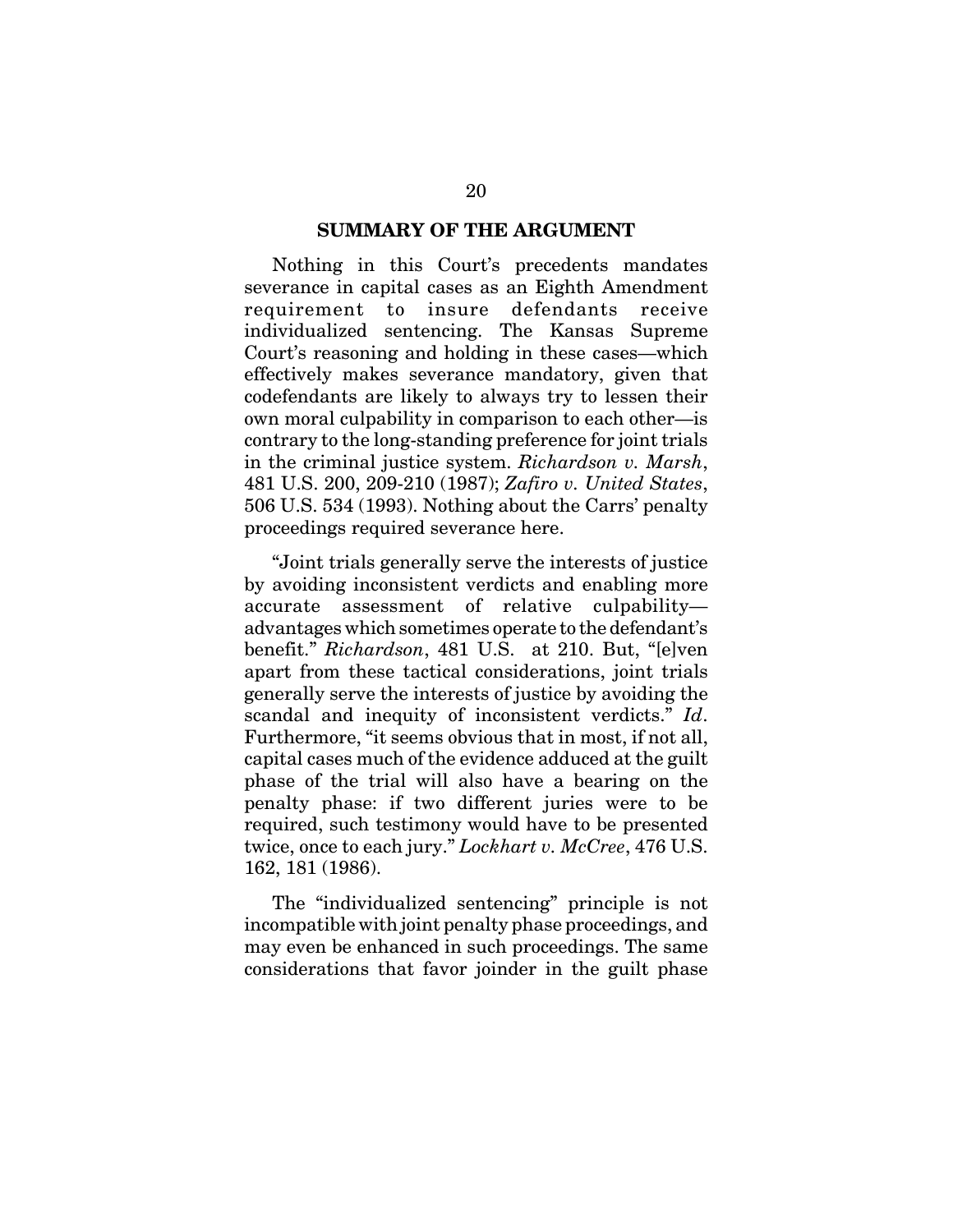remain in play during the sentencing phase. Forcing the States to utilize multiple, separate, and largely repetitive sentencing hearings before the same jury or even different juries would have several undesirable consequences. Such an approach could permit one or more capital defendants to preview the State's penalty phase evidence and arguments, increasing the possibility of inconsistent and inequitable verdicts. Such an approach also would greatly increase the time commitments of jurors and the resources required to try these proceedings. Lastly, mandating separate, repetitive proceedings also could work to the detriment of victims who might have to testify in multiple proceedings.

Instead, the rule is that jury instructions are sufficient to cure any risk of prejudice from joinder. *Zafiro*, 506 U.S. at 540-541. Contrary to the holding of the Kansas Supreme Court, juries can be presumed to follow instructions explicitly informing them each defendant must be given *individualized* consideration in determining the sentences. This Court long has embraced and emphasized the presumption that juries follow their instructions. *Richardson*, 481 U.S. at 211; *CSX Transp., Inc. v. Hensley*, 556 U.S. 838, 841 (2009) (*per curiam*); *Blueford v. Arkansas*, 566 U.S. \_\_\_, 132 S. Ct. 2044, 2051 (2012). No logical rationale exists to disregard the presumption here.

Further, there is no Eighth Amendment right to have a capital sentencing jury consider mercy. *California v. Brown*, 479 U.S. 538 (1987) (jury can be instructed not to consider mercy or sympathy); *see also Saffle v. Parks*, 494 U.S. 484 (1990) (contention that Eighth Amendment requires jury be allowed to base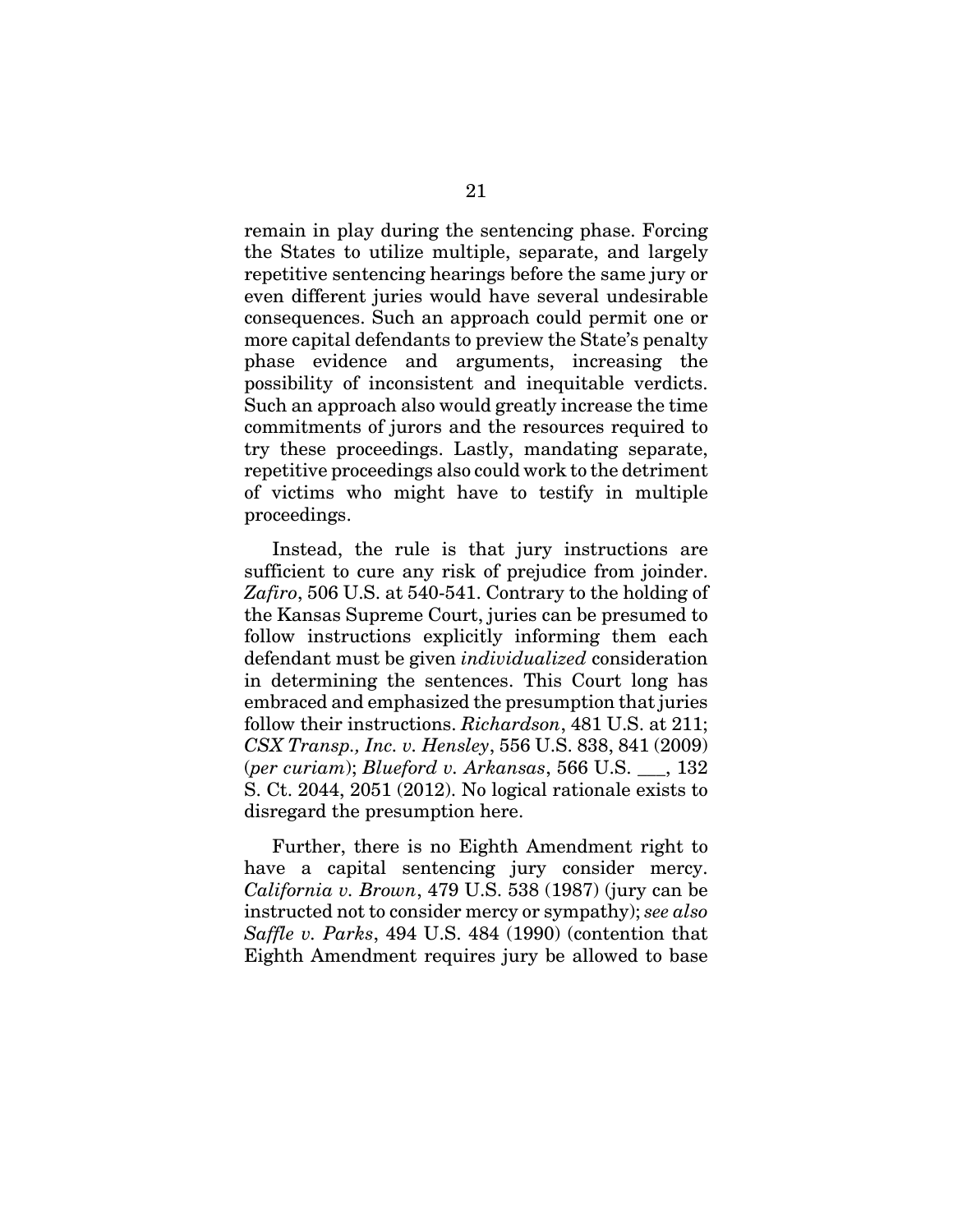capital sentencing decision on sympathy for defendant would be a "new rule" not applicable on federal habeas review). As a result, the Eighth Amendment cannot mandate separate sentencing proceedings on the rationale that "mercy" can only be fully considered in separate proceedings. Again, the Kansas Supreme Court erred.

Finally, joinder is erroneous only when a defendant can demonstrate actual and substantial prejudice, an extremely high standard, and one that is rarely met. Here, neither Carr can meet that high standard. Moreover, any potential risk was cured both by the instructions and the separate verdict forms. The Kansas Supreme Court's flimsy "rationales" for its contrary conclusions simply do not withstand scrutiny. Ultimately, the evidence supporting a death sentence for each defendant in this case was overwhelming. The repeated torture each defendant inflicted on the victims was horrific.

Just as there was no basis in the Court's precedents for the Kansas Supreme Court's severance rulings, there likewise is nothing in the Court's precedents justifying the Kansas court's holding that the Eighth Amendment requires a jury in a death penalty proceeding to be *affirmatively instructed* that mitigating circumstances need *not* be proven beyond a reasonable doubt. Indeed, that holding stands in stark contrast to this Court's precedents, and is both legally and logically insupportable. Instead, the controlling constitutional standard here is "whether there is a reasonable likelihood that the jury has applied the challenged instruction in a way that prevents the consideration of constitutionally relevant evidence."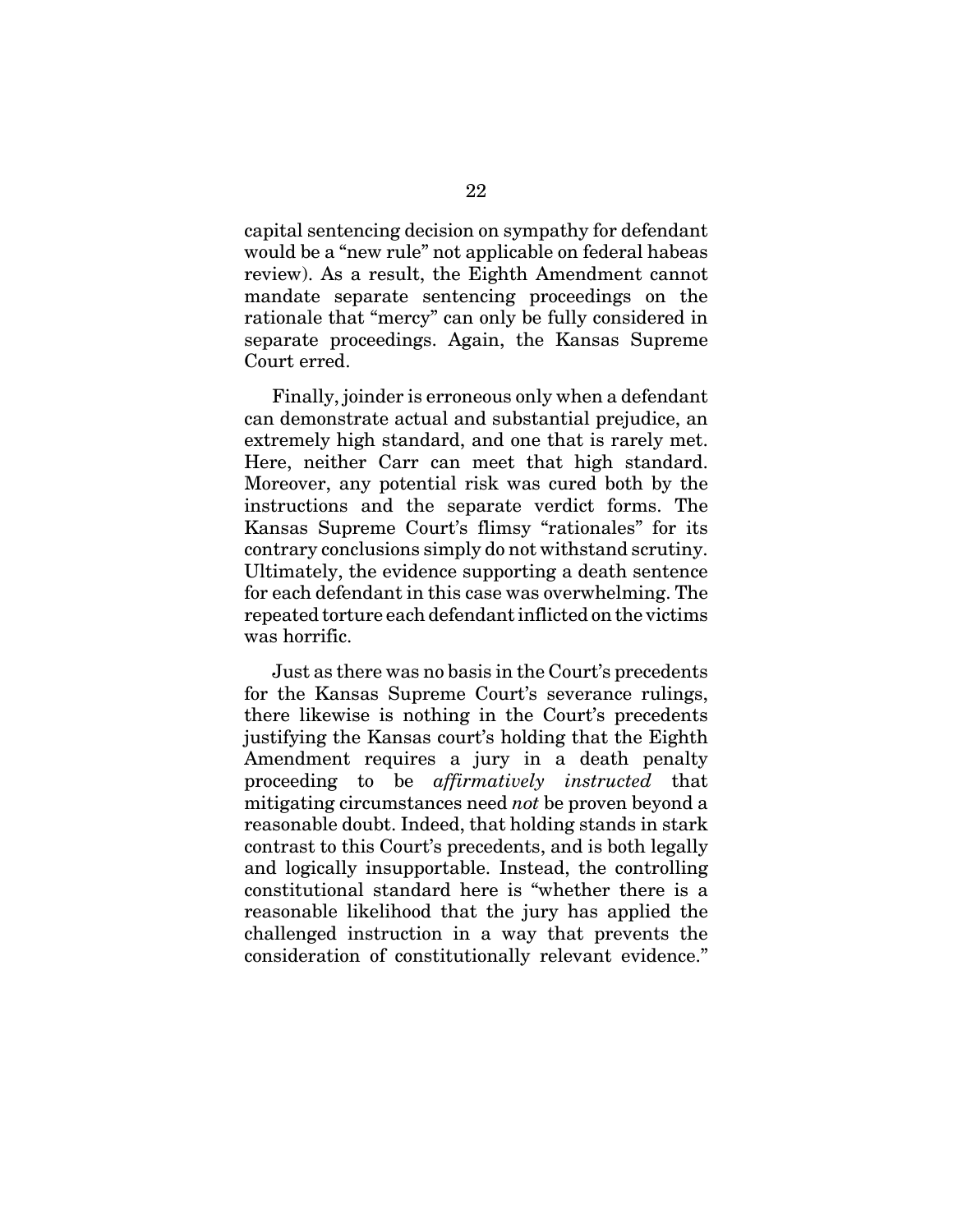*Boyde v. California*, 494 U.S. 370 (1990). The *Boyde* Court relied on three factors to make that determination, and those three factors demonstrate there was no error here.

*First*, the language of the instructions did not impose *any* burden of proof on the Carrs to prove mitigating circumstances. In *Buchanan v. Angelone*, 522 U.S. 269 (1998), the Court made clear that the Eighth Amendment does not require detailed instructions on mitigation, or that any particular requirements for mitigation be included in the jury instructions. Instead, the Court emphasized that, with respect to mitigation, the Eighth Amendment only requires "that the sentencer may not be precluded from considering, and may not refuse to consider, any constitutionally relevant evidence." 522 U.S. at 276. Otherwise, "the state may shape and structure the jury's consideration of mitigation so long as it does not preclude the jury from giving effect to any relevant mitigating evidence." *Id*. *See also Weeks v. Angelone*, 528 U.S. 225 (2000) (same holding).

*Second*, in this case, as in *Boyde*, the State did not vigorously contest the existence of the mitigating circumstances presented, apart from a battle of the experts on whether the Carrs actually presented evidence of demonstrable brain abnormalities. Rather, the State focused its argument on the *weight* the jury should give the proposed mitigators. *Third*, the parties' closing arguments, the final factor under *Boyde*, properly emphasized each juror's role to act individually and independently to consider all mitigating evidence.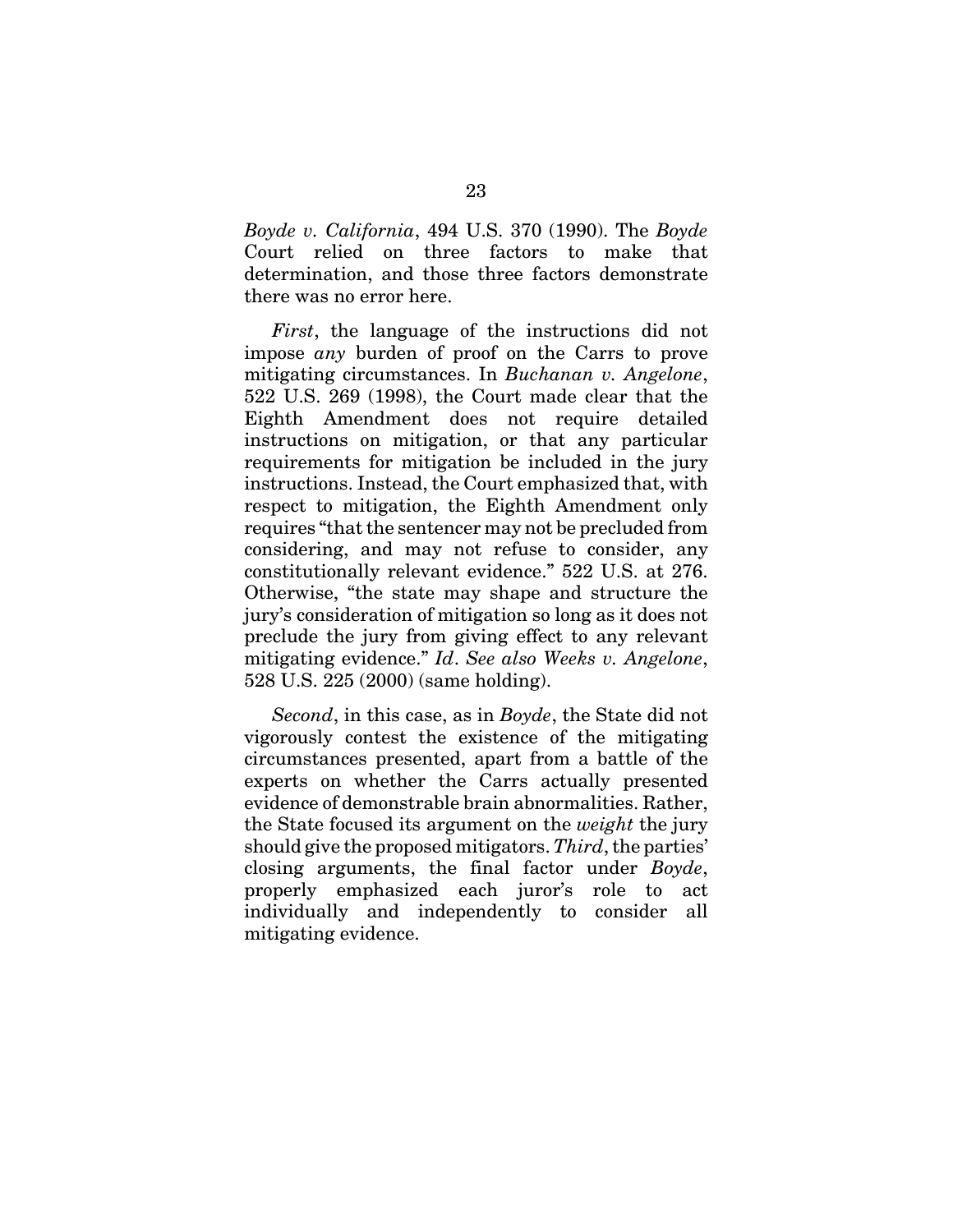Applying the *Boyde* standard and factors here, there is no reasonable likelihood that jurors applied the instructions to prevent the consideration of any relevant mitigating evidence, or to prevent them from giving whatever individual effect they chose to such evidence. Thus, there was no Eighth Amendment violation, and the Kansas Supreme Court was wrong.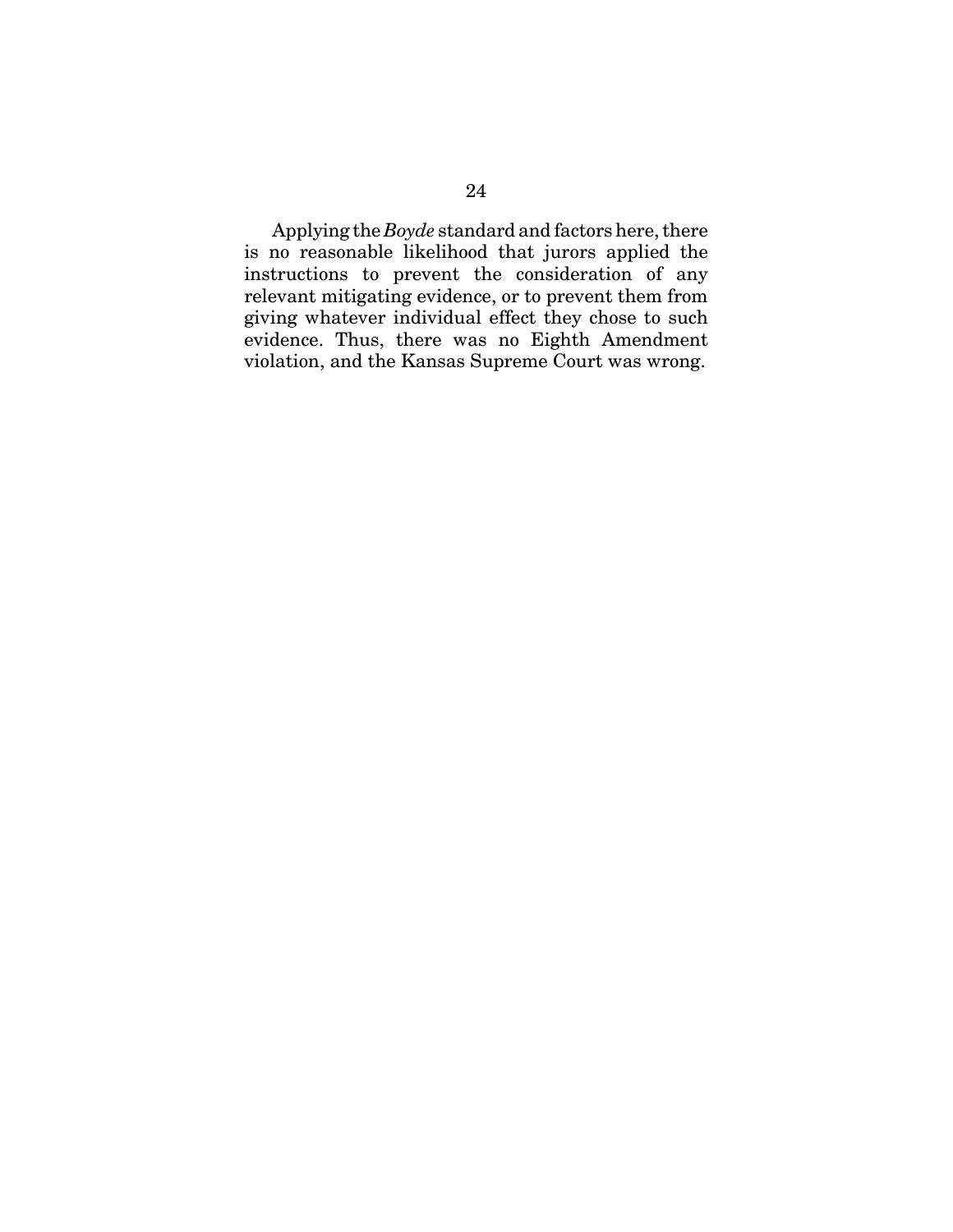#### **ARGUMENT**

## **I. The Joint Penalty Phase Proceeding Did Not Violate The Eighth Amendment. Severance Decisions Are Reviewed Only For An Abuse Of Discretion And Require Defendants To Meet A High Burden Not Satisfied Here.**

Despite purporting to acknowledge that severance is not constitutionally required in all capital penalty phase proceedings, the Kansas Supreme Court effectively established a *per se* rule requiring severance. Kansas will refute each of the Kansas Supreme Court's rationales for that result below. But there can be no doubt that the Kansas Supreme Court ultimately found that the failure to sever the penalty phase for these two capital defendants was Eighth Amendment error because, in that court's view, the defendants each failed to receive the "individualized sentencing" this Court has determined the Eighth Amendment requires.

The Kansas Supreme Court's ultimate conclusion appears to rest on three primary contentions. *First*, the court opined that the differentiation in the moral culpability of codefendants necessarily affects the jury's ability to individually apply *mercy* to each defendant, effectively making joinder in the penalty phase constitutionally problematic in any capital case. RC App. 407-409. *Second*, the court opined that some evidence potentially harmful to Reginald *might* not have been admitted in his sentencing proceeding had he not been joined with Jonathan. *Id*. at 409-411. *Third*, the court opined that any severance problem could not be cured by the jury instructions (which properly and explicitly informed the jury that it was to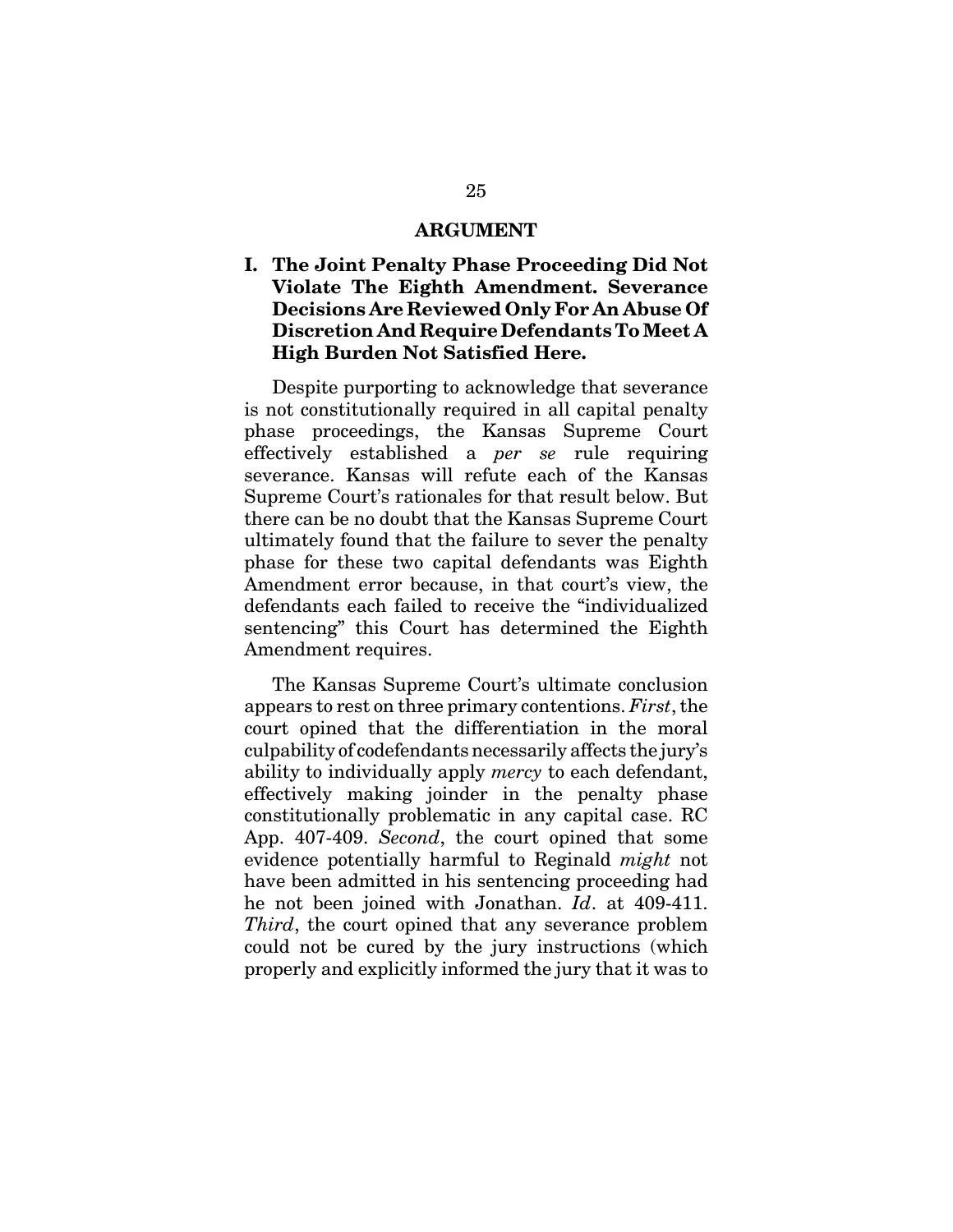consider each defendant and the evidence against him *individually*), allegedly because "this is a rare instance in which our usual presumption that jurors follow the judge's instructions is defeated by logic." *Id*. at 411. Thus, the Kansas Supreme Court concluded that "the penalty phase evidence simply was not amenable to orderly separation and analysis," which resulted in an Eighth Amendment violation. *Id*. at 411-412.

That conclusion is wrong as a matter of federal constitutional law for several reasons. First, codefendants will virtually always attempt to distinguish their moral culpability to avoid death sentences, and capital sentencing schemes typically permit them to do so as part of their mitigation argument. *See, e.g*., 18 U.S.C. § 3592(a)(4) (Jury may consider as mitigating factor that "[a]nother defendant or defendants, equally culpable in the crime, will not be punished by death."). Moreover, many capital sentencing schemes, like the Kansas scheme, permit defendants to seek "mercy" from the jury and allow the jury to consider mercy. Thus, the Kansas Supreme Court's first rationale for finding an Eighth Amendment violation here effectively creates a *per se* bar against joinder in the penalty phase of capital cases under several capital sentencing regimes.

Second, the evidence about which Reginald complains was in fact offered by a witness he called; it was not elicited by the State, and ultimately the witness (his sister) equivocated significantly in her testimony. The Kansas Supreme Court recognized that the most it could say was that this evidence "might" not have been admitted if there were separate penalty proceedings, and the court further recognized the State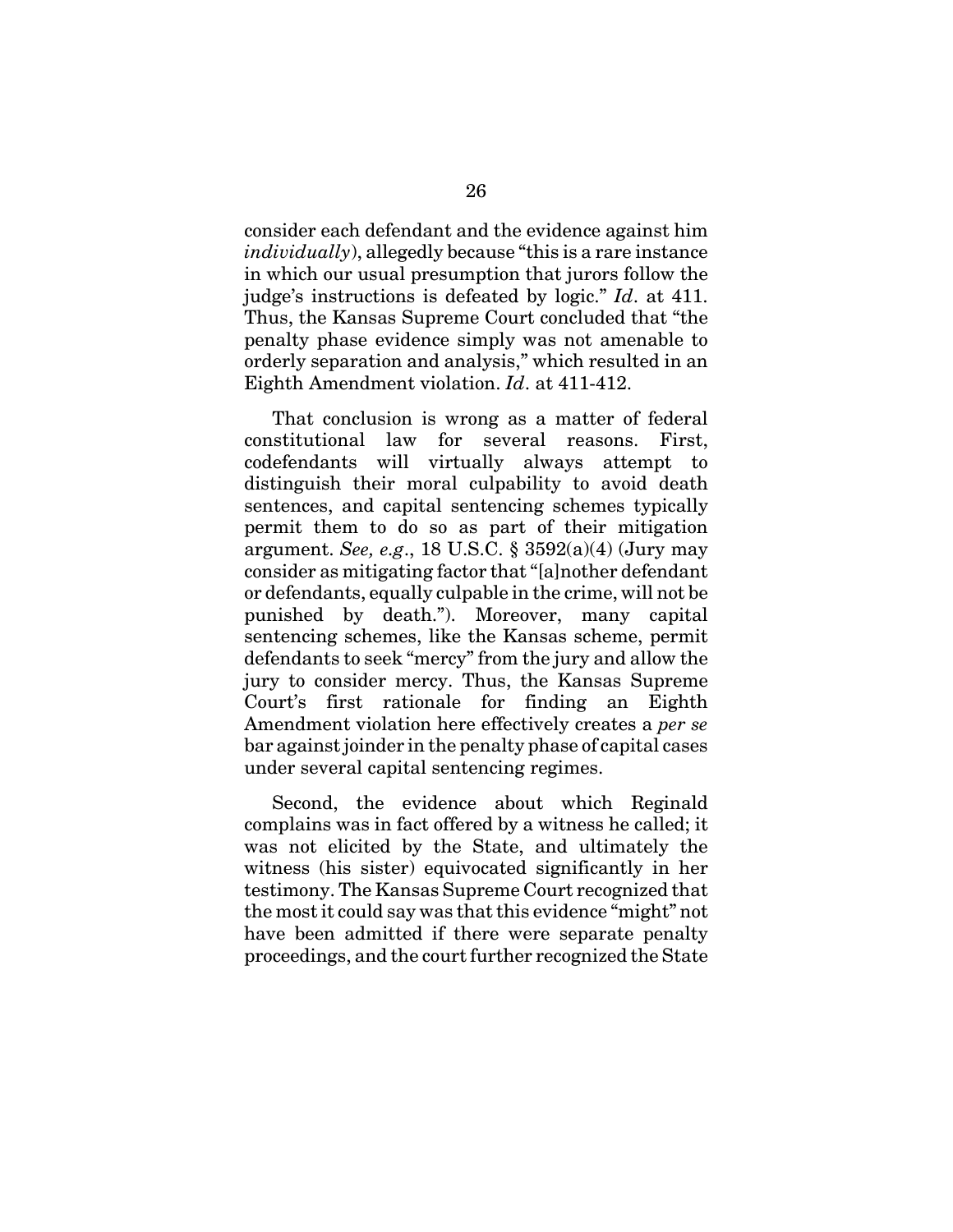did nothing improper. That is not the stuff of which Eighth Amendment violations are made.

Finally, the Kansas Supreme Court did not offer anything in support of its bald assertion that here the court could not accept the presumption that jurors follow their instructions—not one sentence, not one citation, and not one shred of evidence that such a foundational presumption should be thrown out the window. Instead, the Kansas Supreme Court's finding of an Eighth Amendment violation runs contrary to almost 200 years of American legal history, and conflicts with the strong, traditional presumptions in favor of joinder in criminal cases and that juries can and do follow their instructions.

- **A. The Reasons Joinder Is Generally Proper And Desirable Apply Fully Here. The Eighth Amendment Does Not Create A** *Per Se* **Bar To Joinder In Capital Cases.**
	- **1. As A General Rule, Joinder Is Strongly Favored, And There Is No Need For A Special Or Contrary Rule In Capital Cases.**

### **a. This Court's Cases Strongly Favor Joinder.**

The Court first addressed a challenge to the joint trial of capital defendants almost 200 years ago; the Court quickly and soundly rejected the challenge. In *United States v. Marchant & Colson*, 25 U.S. (12 Wheat.) 480 (1827), the question was "whether two or more persons, jointly charged in the same indictment with a capital offence, have a *right*, by the laws of the country, to be tried severally, separately, and apart …."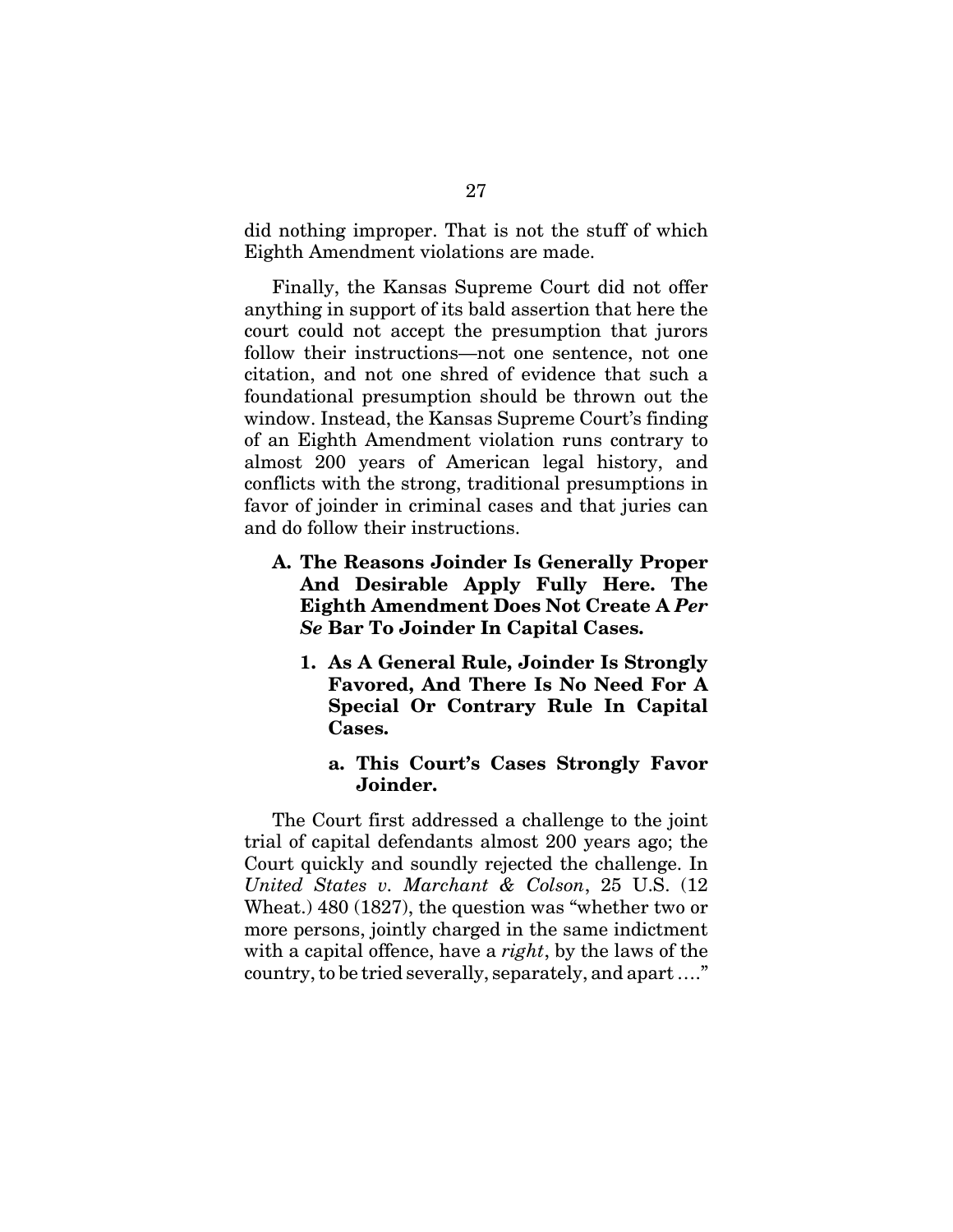*Id*. at 480. Writing for the Court, Justice Story declared "it is a matter of discretion in the Court, and not of right in the parties." *Id*.

The Court found no right to compel severance in federal statutes, noting that "if the right can be maintained at all, it must be as a right derived from the common law …." 25 U.S. at 480. The Court pointed to Hawkins, *Pleas of the Crown*, for the proposition that the common law "plainly supposes that it is in the election of the prosecutor whether there should be a joint or separate trial." *Id*. at 483. Otherwise,

[i]f there had been any known right in the prisoner to control this election, it seems incredible that so accurate and learned an author should not have stated it, when the occasion indispensably required him to take notice of a qualification so important to his text. His silence is, under such circumstances, very significant.

*Id*. Thus, the Court concluded that the question of severance "is a matter of sound discretion, to be exercised by the Court with all due regard and tenderness to prisoners, according to the known humanity of our criminal jurisprudence." *Id*. at 485.

This Court's respect for the principles recognized in *Marchant & Colson* has not changed or waned over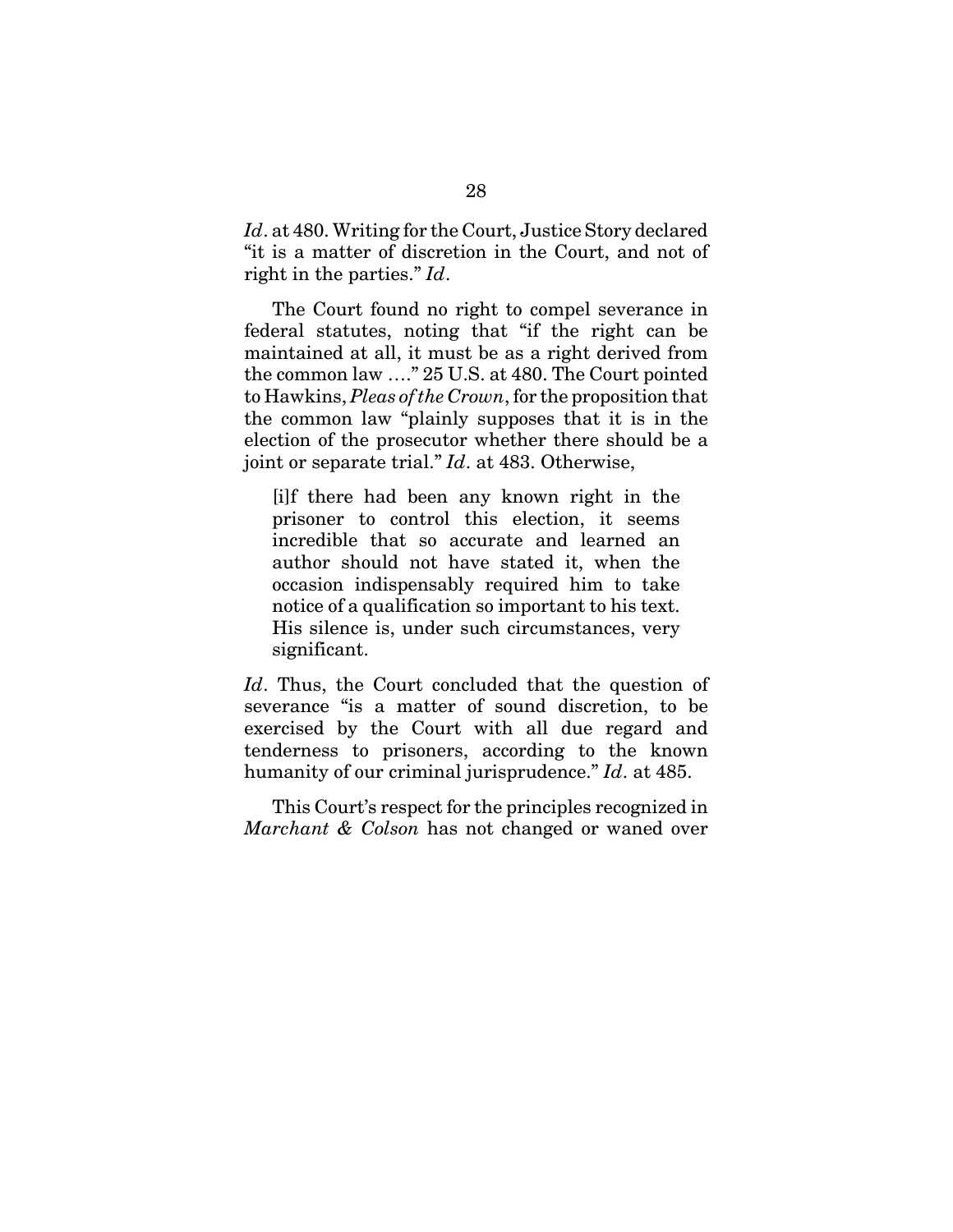time. Instead, the Court has reaffirmed the discretionary nature of severance decisions,<sup>8</sup> and continued to express a clear preference for joint trials in criminal cases generally. Most notably, perhaps, in *Zafiro v. United States*, 506 U.S. 534 (1993), the Court spoke emphatically of the "preference in the federal system for joint trials of defendants who are indicted together." *Id*. at 537. Pointing out that joint trials play a vital role and serve the interests of justice, the Court observed that "[f]or these reasons, we repeatedly have approved of joint trials." *Id*.

In *Zafiro*, the defendants urged the Court to "adopt a bright-line rule, mandating severance whenever codefendants have conflicting defenses." 506 U.S. at 538. But the Court declined to do so, because "[m]utually antagonistic defenses are not prejudicial *per se*," *id*., and "the tailoring of relief to be granted, if any, [is left] to the district court's sound discretion." *Id*. at 539. Instead, a party seeking severance has to demonstrate serious and actual prejudice: the complainant's burden is to establish that "there is a serious risk that a joint trial would compromise a specific trial right of one of the defendants, or prevent

<sup>8</sup> *See, e.g*., *Opper v. United States*, 348 U.S. 84, 95 (1954) ("It was within the sound discretion of the trial judge as to whether the defendants should be tried together or severally and there is nothing in the record to indicate an abuse of discretion when petitioner's motion for severance was overruled.") *United States v. Lane*, 474 U.S. 438, 449 (1986) ("In common with other courts, the Court long has recognized that joint trials 'conserve state funds, diminish inconvenience to witnesses and public authorities, and avoid delays in bringing those accused of crime to trial.'") (quoting *Bruton v. United States*, 391 U.S. 123, 134 (1968)).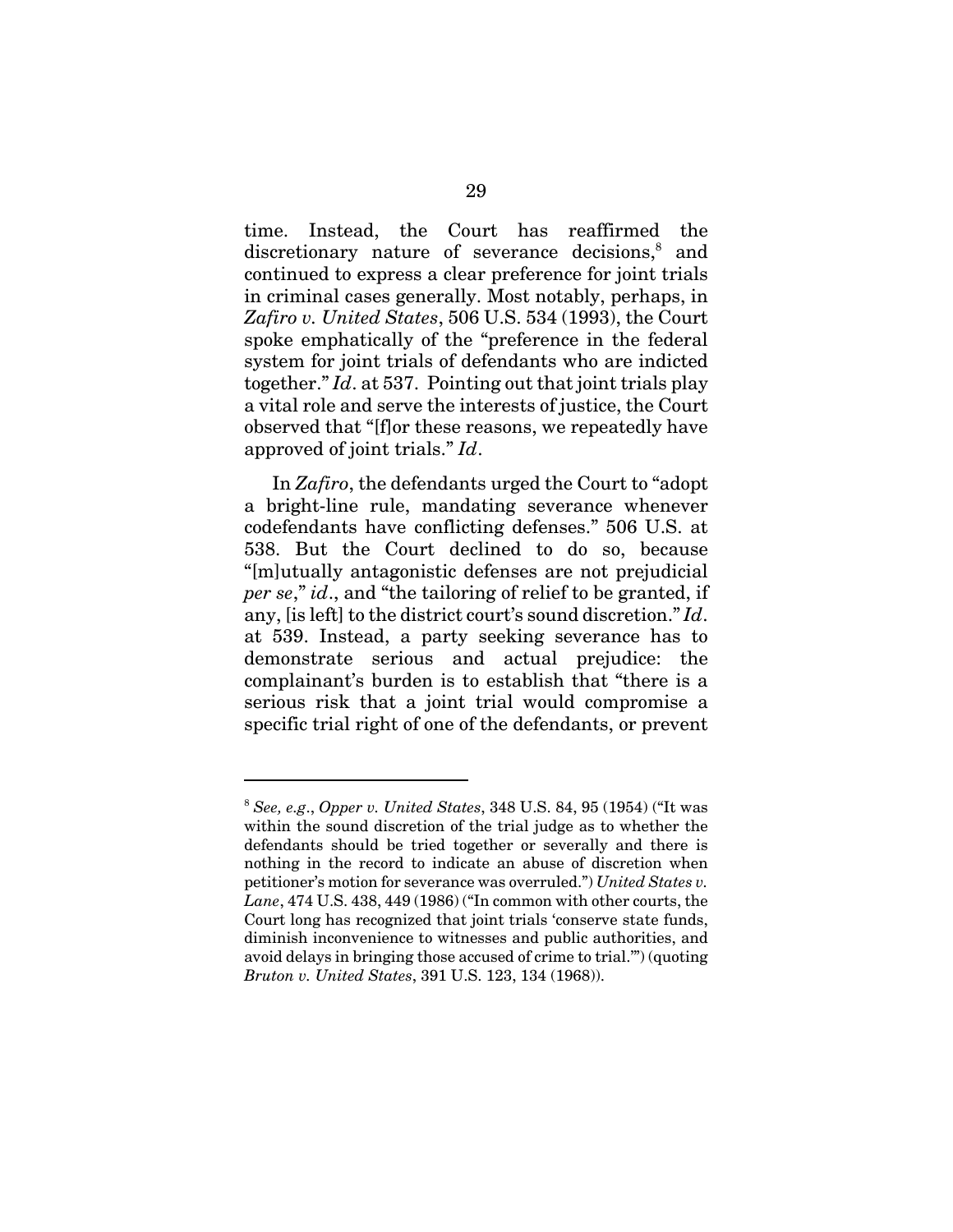the jury from making a reliable judgment about guilt or innocence." *Id*.

Even when a serious risk of prejudice is shown, the Court in *Zafiro* observed that "less drastic measures, such as limiting instructions, often will suffice to cure any risk of prejudice." 506 U.S. at 539. Moreover, the Court emphasized two additional considerations that generally weigh against severance. *First*, "it is well settled that defendants are not entitled to severance merely because they may have a better chance of acquittal in separate trials." *Id*. at 540. *Second*, generally any risk of prejudice "is of the type that can be cured with proper instructions, and 'juries are presumed to follow their instructions.'" *Id*. at 540-541 (quoting *Richardson*, 481 U.S. at 211).

In other cases, the Court has emphasized that "[j]oint trials generally serve the interests of justice by avoiding inconsistent verdicts and enabling more accurate assessment of relative culpability advantages which sometimes operate to the defendant's benefit." *Richardson*, 481 U.S. at 210. But, "[e]ven apart from these tactical considerations, joint trials generally serve the interests of justice by avoiding the scandal and inequity of inconsistent verdicts." *Id*.

The strong general presumption in favor of joinder, and the foundations on which it rests, are not so ephemeral that they evaporate and disappear in capital proceedings merely because codefendants may attempt to distinguish their respective moral culpability by possibly blaming each other. In fact, both this Court and the Circuits have recognized the value of utilizing a single jury for capital cases in a variety of circumstances.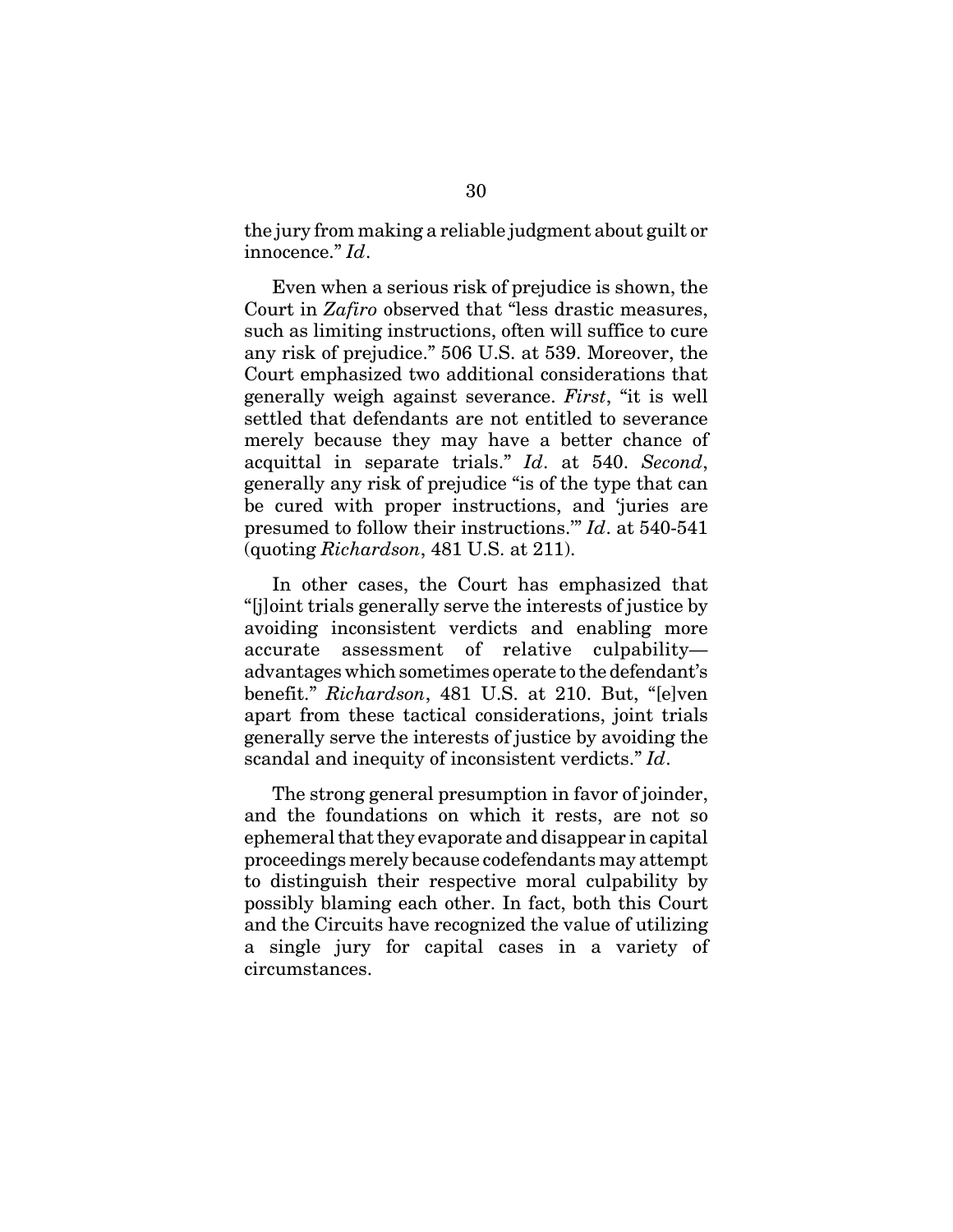# **b. The Court Has Recognized The Value And Propriety Of Having A Single Jury In Capital Cases Generally, And Of Joinder In The Analogous Context Of A Non-Capital Defendant Tried With A Capital Codefendant.**

This Court has recognized the propriety and desirability of having a single jury hear entire capital cases, and of joinder in circumstances that raise similar considerations to those at issue in this case. First, in *Lockhart v. McCree*, 476 U.S. 162 (1986), the Court considered and rejected Eighth Amendment challenges to Arkansas' use of a "unitary jury in capital cases." *Id*. at 180. The Court noted that it had upheld the Georgia system against a similar attack in *Gregg v. Georgia*, 428 U.S. 153 (1976), and then proceeded to discuss two critical reasons why a unitary jury makes sense in capital cases: (1) "the defendant might benefit at the sentencing phase of the trial from the jury's 'residual doubts' about the evidence presented at the guilt phase," 476 U.S. at 181; and (2) "it seems obvious that in most, if not all, capital cases much of the evidence adduced at the guilt phase of the trial will also have a bearing on the penalty phase: if two different juries were to be required, such testimony would have to be presented twice, once to each jury." *Id*.

Second, the Court has rejected the claim that a noncapital defendant's guilt phase proceeding cannot be joined with a capital codefendant. In *Buchanan v. Kentucky*, 483 U.S. 402 (1987), a juvenile defendant was charged with non-capital murder in connection with a robbery, rape, and murder in which his adult codefendant was charged with capital murder.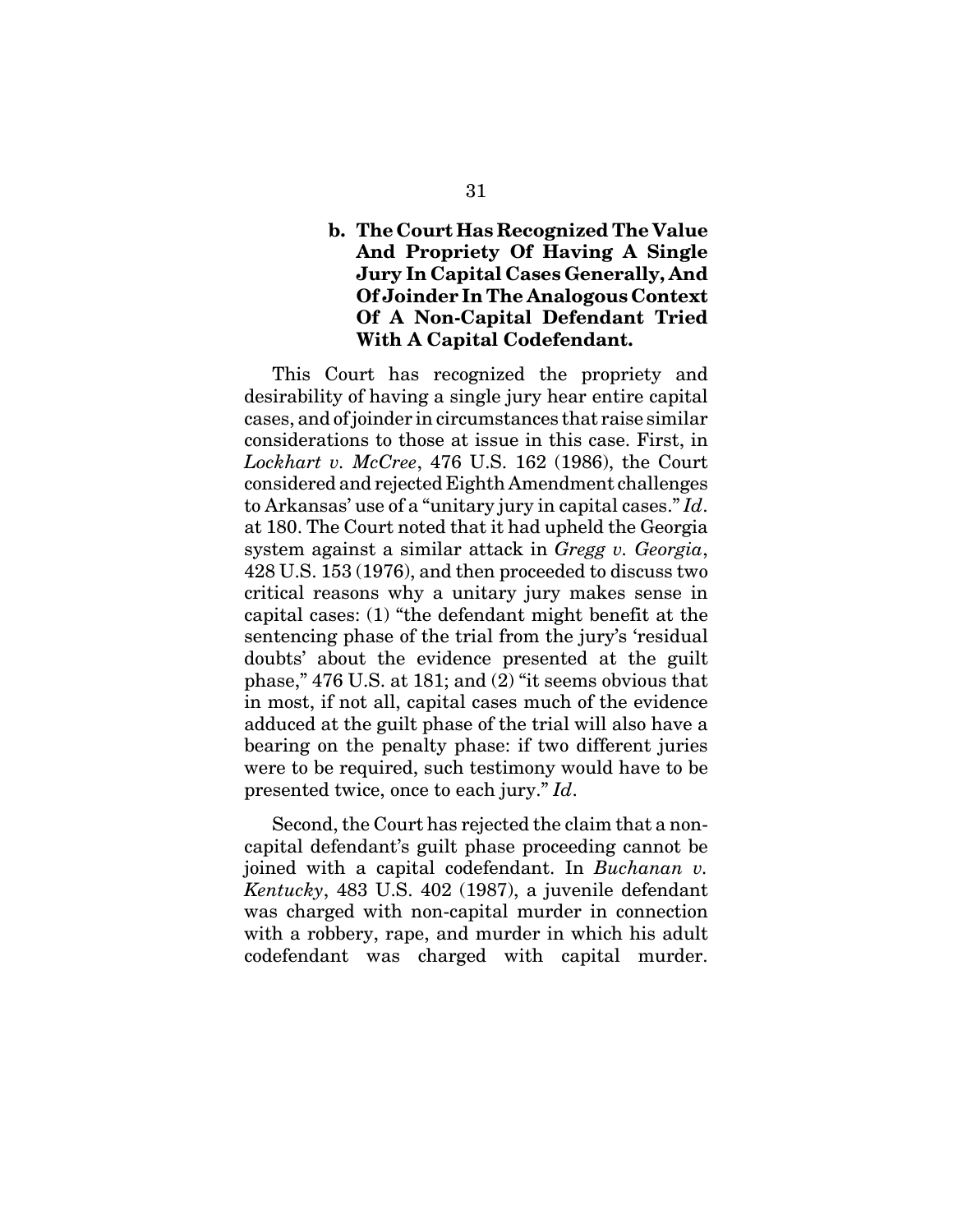Defendant argued that his Sixth Amendment jury trial rights were violated because in their joint trial he was tried by a "death-qualified" jury due to his codefendant's capital murder charge.

The Court rejected the claim, pointing out that the State has an "interest in promoting the reliability and consistency of its judicial process, an interest that may benefit the noncapital defendant as well." *Id*. at 418. The Court emphasized that '[i]n joint trials, the jury obtains a more complete view of all the acts underlying the charges than would be possible in separate trials." Id. Such a perspective "is particularly significant where, as here, all the crimes charged against the joined defendants arise out of one chain of events." *Id*. Furthermore, the State has a legitimate "concern that it not be required to undergo the burden of presenting the same evidence to different juries where, as here, two defendants, only one of whom is eligible for a death sentence, are charged with crimes arising out of the same events." *Id*. at 418-419.

Kansas recognizes that this case involves two capital defendants, and they are making an Eighth Amendment claim about their joint penalty proceeding, obvious factual differences from *Buchanan*. Nonetheless, the interests the Court addressed in *Buchanan* are front and center here, including the many advantages of joint trials for defendants as well as the interests of justice.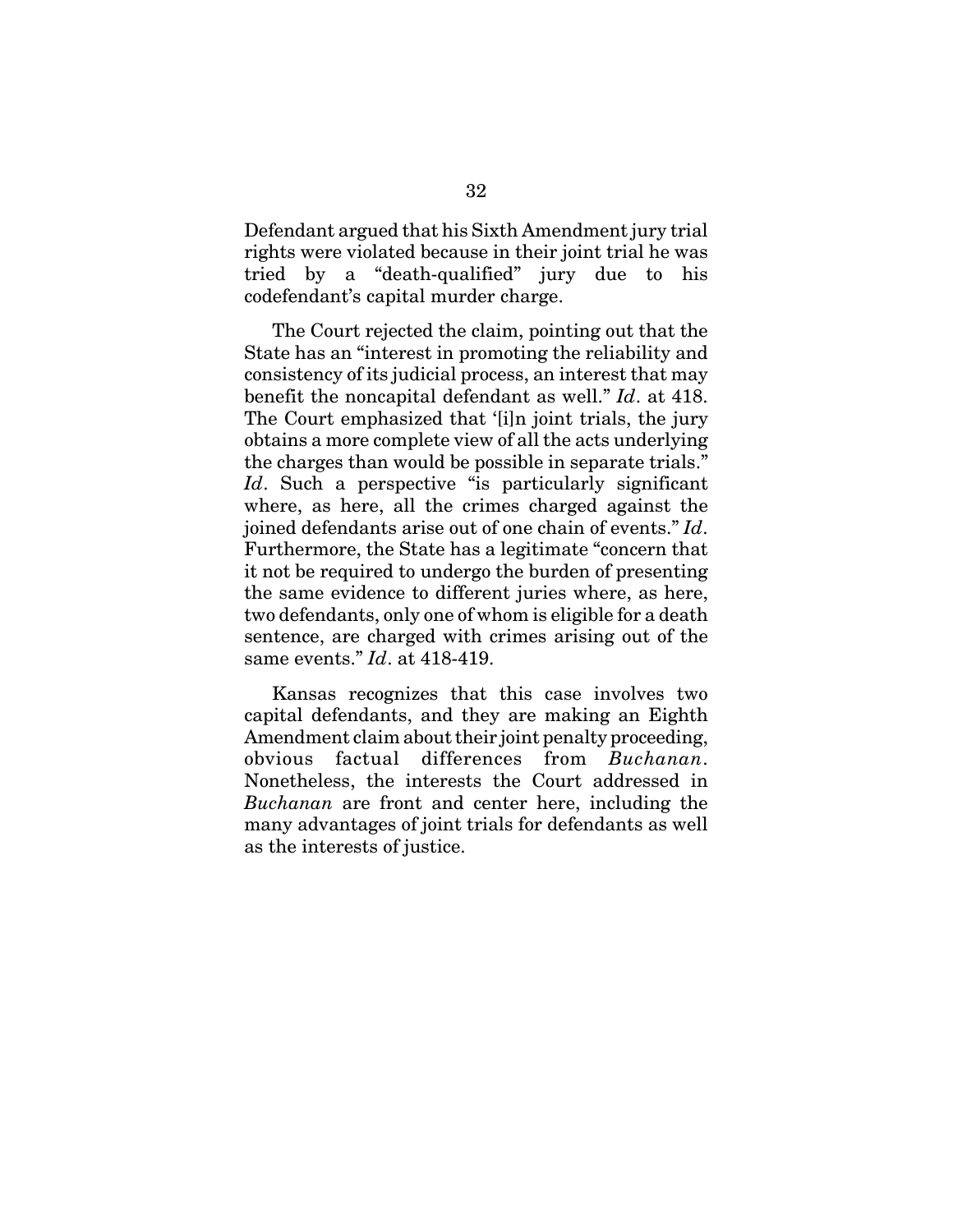## **c. The Reasons For Permitting Joinder Apply Fully In Capital Sentencing Proceedings And, In Some Respects, With Special Force.**

The reasons that support joinder apply with full force to capital proceedings, including capital sentencing proceedings. As this Court has recognized, "[i]n joint trials, the jury obtains a more complete view of all the acts underlying the charges than would be possible in separate trials." *Buchanan*, 483 U.S. at 418. Such a perspective "is particularly significant where, as here, all the crimes charged against the joined defendants arise out of one chain of events." *Id*. Furthermore, the State has a legitimate "concern that it not be required to undergo the burden of presenting the same evidence to different juries where, as here, two defendants … are charged with crimes arising out of the same events." *Id*. at 418-419.

Moreover, "[j]oint trials generally serve the interests of justice by avoiding inconsistent verdicts and enabling more accurate assessment of relative culpability—advantages which sometimes operate to the defendant's benefit." *Richardson*, 481 U.S. at 210. But, "[e]ven apart from these tactical considerations, joint trials generally serve the interests of justice by avoiding the scandal and inequity of inconsistent verdicts." *Id*. Furthermore, "it seems obvious that in most, if not all, capital cases much of the evidence adduced at the guilt phase of the trial will also have a bearing on the penalty phase: if two different juries were to be required, such testimony would have to be presented twice, once to each jury." *Lockhart*, 476 U.S. at 181.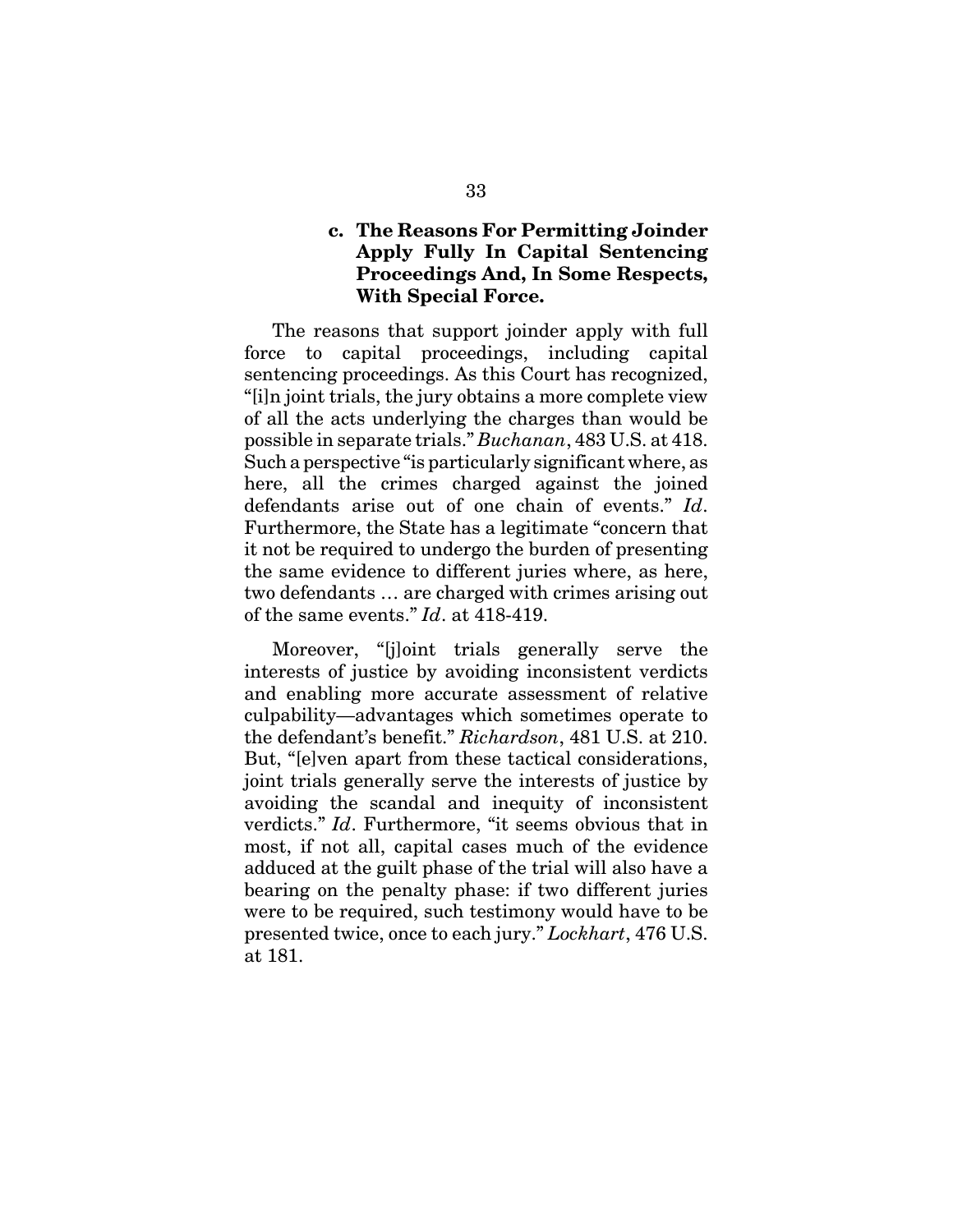Even when a risk of prejudice from joinder is shown, this Court in *Zafiro* observed that "less drastic measures, such as limiting instructions, often will suffice to cure any risk of prejudice." 506 U.S. at 539. Indeed, generally any risk of prejudice "is of the type that can be cured with proper instructions, and 'juries are presumed to follow their instructions.'" *Id*. at 540- 541 (quoting *Richardson*, 481 U.S. at 211).

The Circuits have recognized that the Eighth Amendment does not prohibit joint capital proceedings. For instance, in *Puiatti v. McNeil*, 626 F.3d 1283 (11th Cir. 2010), the Court of Appeals noted that, "[a]lthough [defendant's] argument intertwines severance and individualized sentencing," *id*. at 1308, those are separate arguments, and the two are not incompatible:

although Puiatti attempts to connect and intertwine severance with his constitutional right to an individualized sentencing determination, we can locate, and Puiatti has cited, no Supreme Court decision doing so. *Lockett* and its progeny do not address joint penalty phases or say that the presence of a codefendant at a capital defendant's penalty phase trial has any Eighth Amendment implications whatsoever. None of the *Lockett* line of cases relates to severance or helps Puiatti's claim at all. Puiatti … cites no precedent that suggests a joint penalty trial is improper for co-defendants who were properly joined in the guilt phase. The Supreme Court has never intimated, much less held, that the special concerns in capital cases require, or even suggest, that severance is necessary.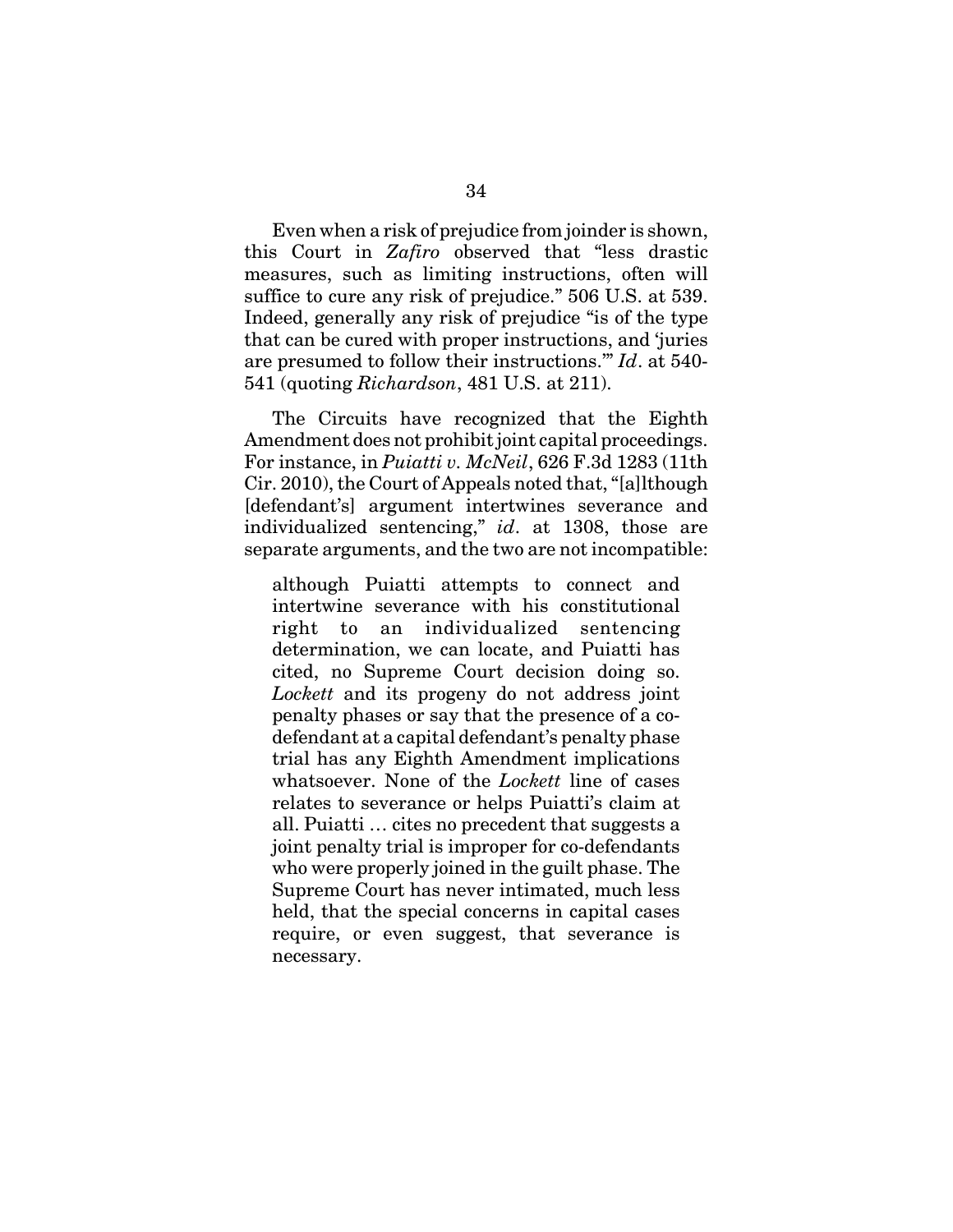*Id.* at 1315. In fact, a joint proceeding "avoid[s] the inequity of inconsistent verdicts and one capital defendant going second with the benefits of previewing the State's evidence and arguments." *Id*. at 1318. Further, "the *Lockett*-*Eddings*-*Penry*-*Abdul-Kabir* principle that the sentencer must be allowed to consider and give effect to 'all relevant mitigating evidence,' is quite compatible with a joint trial." *Id*.

Likewise, in *United States v. Tipton*, 90 F.3d 861 (4th Cir. 1996), the Fourth Circuit readily identified several reasons supporting joinder in capital sentencing proceedings: (1) the relevant federal statutes "require that … the penalty hearing shall be conducted before the same jury that determined guilt," so severance "would have required [multiple] separate, largely repetitive penalty hearings before this jury," *id*. at 892; (2) the same considerations that favor joinder in the guilt phase "must remain generally in play at the penalty phase," *id*.; (3) any potential risk to individualized sentencing "could not of course have been entirely removed by conducting three sequential, largely repetitive hearings before the same jury," *id*.; (4) "More critically, … the court's frequent instructions on the need to give each defendant's case individualized consideration sufficed," *id*.; and (5) individual consideration was emphasized by "the court's submission of separate packets of penalty verdict forms for each defendant." *Id*. at 893. *See also United States v. Bernard*, 299 F.3d 467 (5th Cir. 2002) (affirming denial of motion to sever capital penalty phase proceedings).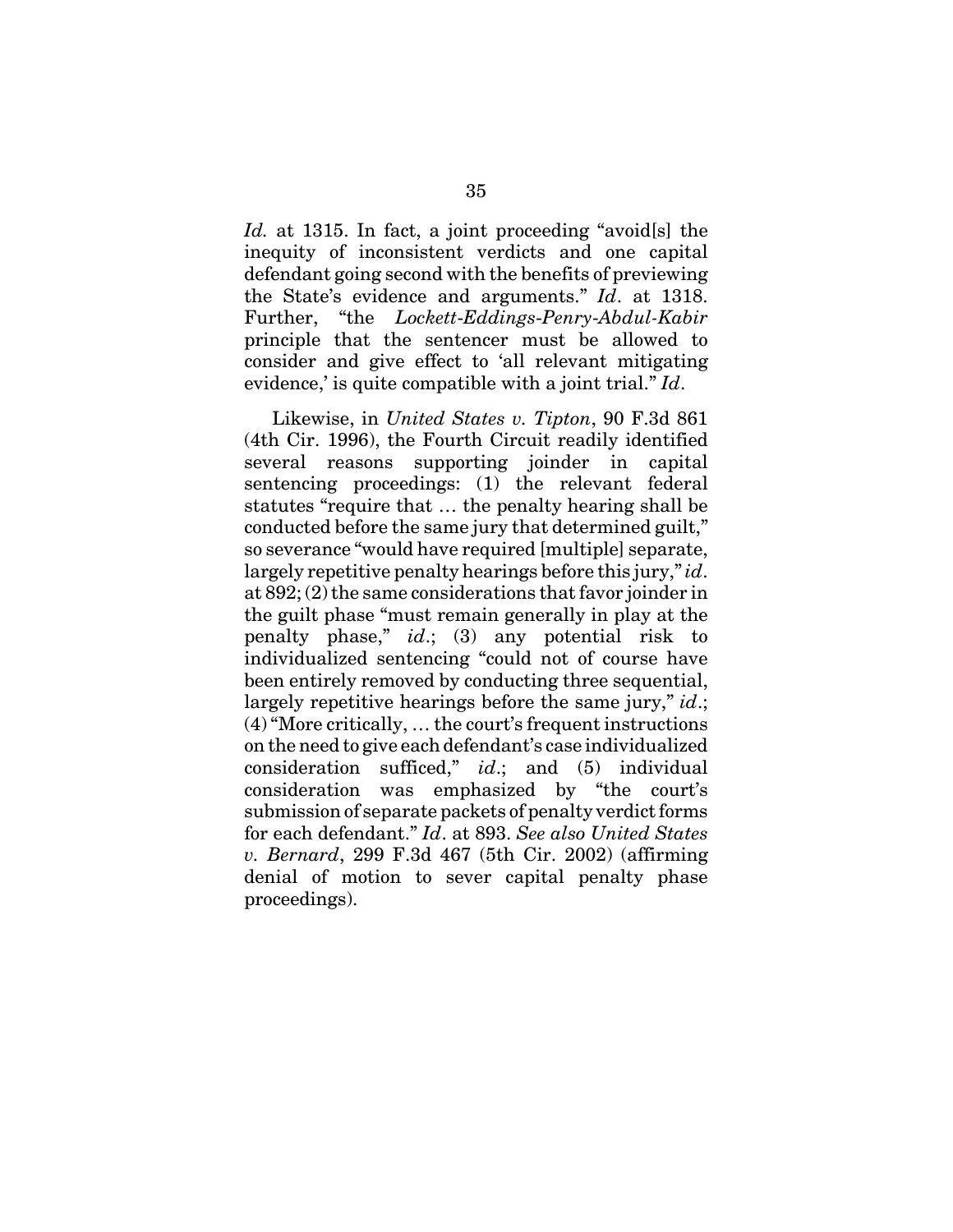The Circuits, faithfully applying this Court's precedents, have gotten it right. The Kansas Supreme Court stands alone and was wrong.

# **2. Jurors Are Presumed To Follow Their Instructions, And There Is No Reason Not To Follow That Foundational Principle Here.**

In concluding that reversal was required, the Kansas Supreme Court turned an unquestioned legal presumption on its head by refusing to believe the jury could follow the instructions given here, instructions that plainly required the jury to give each defendant *individualized* consideration in determining the sentences. The court's rejection of such a foundational principle is both unwarranted and contrary to the *Zafiro* holding that any risk of prejudice arising from joint proceedings generally can be cured by giving proper jury instructions. 506 U.S. at 539.

In fact, if courts begin to question the presumption that juries follow their instructions, judges will be invited by disappointed litigants to second-guess the unexplained decisions of juries. This Court has explained that "the jury system is premised on the idea that rationality and careful regard for the court's instructions will confine and exclude jurors' raw emotions." *CSX Transp., Inc. v. Hensley*, 556 U.S. 838, 841 (2009) (*per curiam*). Thus, the Court long has embraced the presumption:

The rule that juries are presumed to follow their instructions is a pragmatic one, rooted less in the absolute certitude that the presumption is true than in the belief that it represents a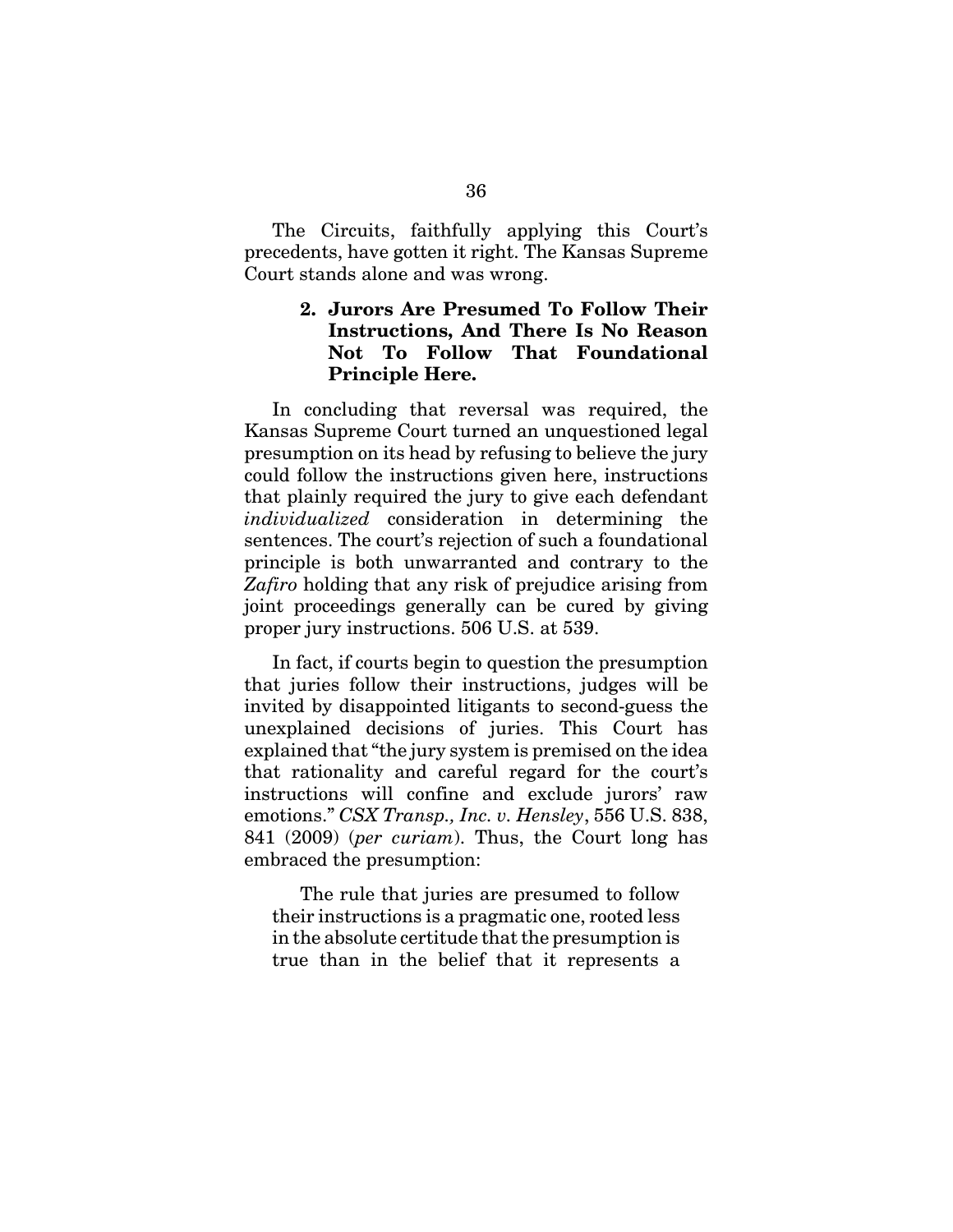reasonable practical accommodation of the interests of the state and the defendant in the criminal justice process.

#### *Richardson*, 481 U.S. at 211.

The presumption is not discarded or altered in capital cases: "Jurors routinely serve as impartial factfinders in cases that involve sensitive, even lifeand-death matters. In those cases, as in all cases, juries are presumed to follow the court's instructions." *CSX Transp*., 556 U.S. at 841. Moreover, this Court has applied the presumption in capital cases on a number of occasions. *See, e.g*., *Weeks v. Angelone*, 528 U.S. 225, 234 (2000) ("A jury is presumed to follow its instructions"); *Blueford v. Arkansas*, 566 U.S. \_\_\_, 132 S. Ct. 2044, 2051 (2012) (same).

Here, in fact, the jury was explicitly instructed in ways that made clear each juror's obligation to consider the defendants individually. For example, the trial court expressly instructed the jury, at the *commencement* of the penalty proceeding, that "[i]t is the responsibility of the jury to decide the proper sentence for the *individual* defendant in these [the capital murder] counts." JA 60. (emphasis added). The trial court repeated that instruction at the end of the penalty phase as well, just before the court read the jury all of the instructions. JA 378. At the conclusion of the penalty phase, the court instructed the jury as follows:

You must give separate consideration to each defendant. Each is entitled to have his sentence decided on the evidence and law which is applicable to him.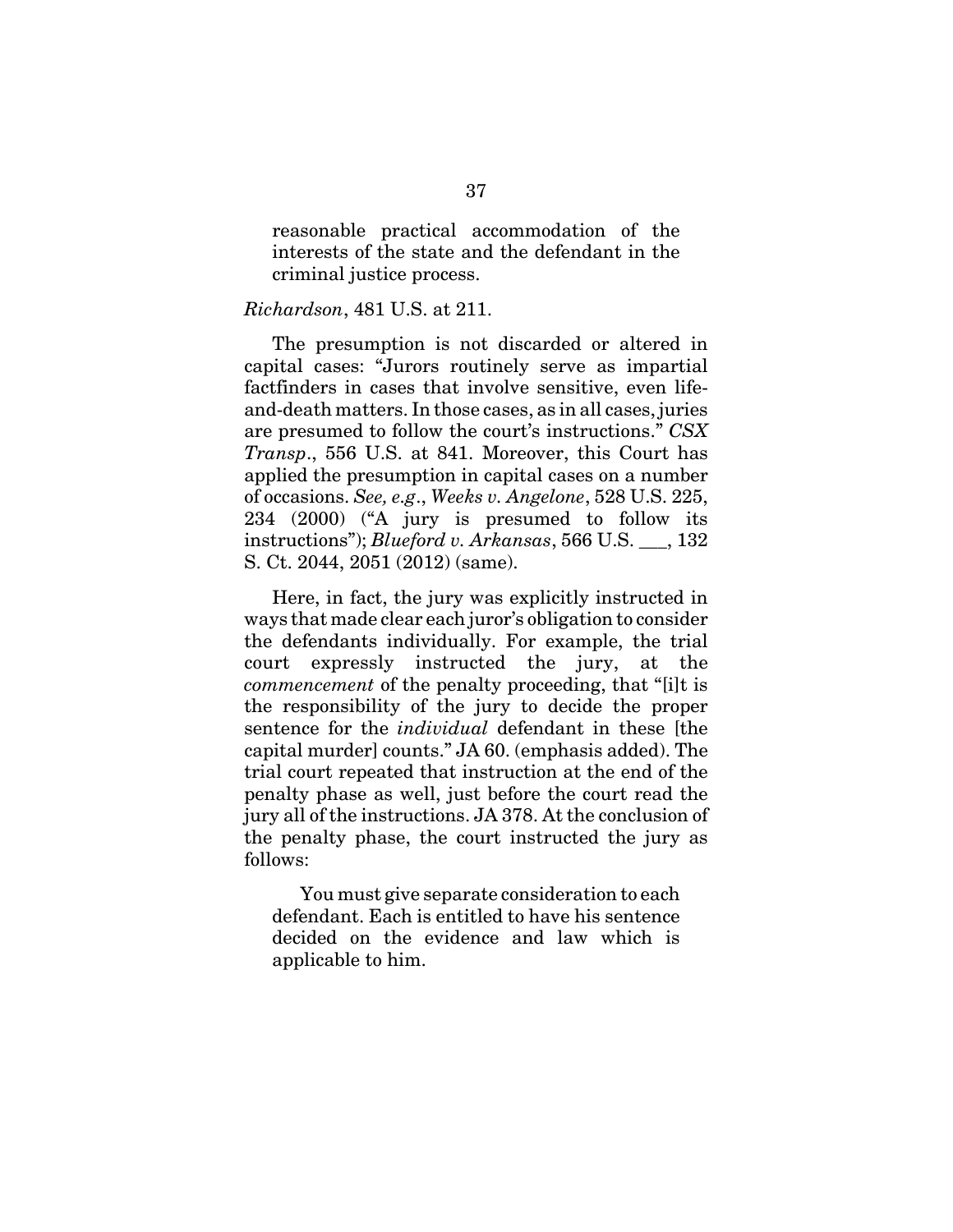Any evidence in this phase that was limited to only one defendant should not be considered by you as to the other defendant.

RC App. 501 (Instruction No. 3). Furthermore, the jury was given several individual instructions for each defendant. In other words, there was an instruction on aggravating circumstances for Reginald (Instruction No. 5, RC App. 502-03), and one for Jonathan (Instruction No. 7, RC App. 505-506). There was a mitigation instruction for Reginald (Instruction No. 6, RC App. 503-505), and one for Jonathan (Instruction No. 8, RC App. 507-508).

Finally, the verdict forms and accompanying instructions also distinguished the two defendants. First, the jury was instructed that "[w]hen considering an *individual* defendant," the jury must find that there are one or more aggravators and that they outweigh any mitigation beyond a reasonable doubt. RC App. 509 (Instruction No. 10) (emphasis added). That same instruction tells the jury that "[i]f you sentence the *particular* defendant to death," then the jury is to use Verdict Form (1). *Id*. (emphasis added). In addition, the trial court gave the jury separate verdict forms for each defendant. JA 387. There were three forms for each of the four capital murder counts. The first verdict form for Reginald, the one the jury used for all four capital counts, found specific aggravating factors, found "unanimously beyond a reasonable doubt that the aggravating circumstances found to exist outweigh mitigating circumstances found to exist," and found "the proper sentence for Reginald D. Carr is death."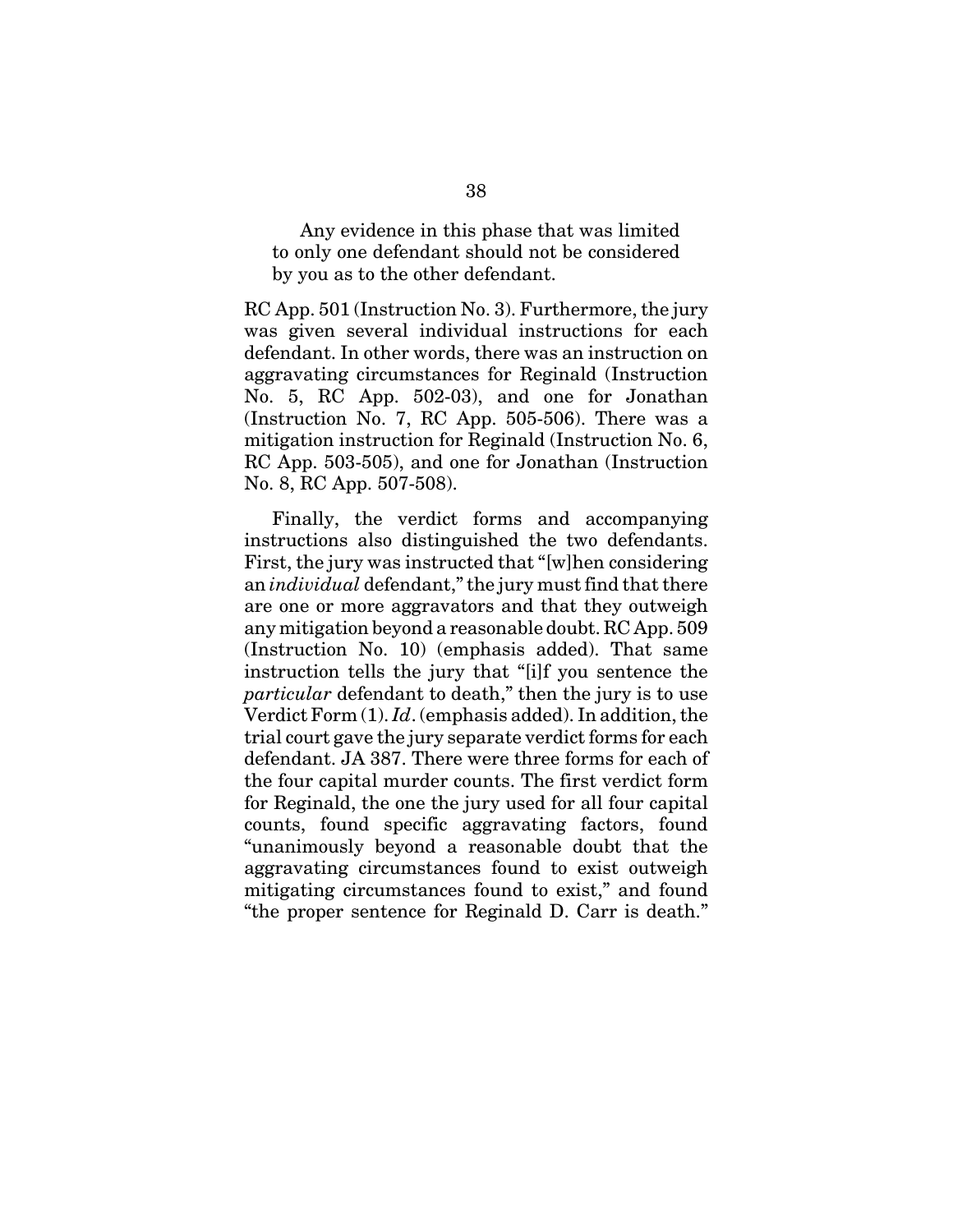${\rm JA}$  461-462, 465-466, 469-470, 473-474. $^9$  The first form for Jonathan, also the one the jury used for all four capital counts, was identical except the jury found "the proper sentence for Jonathan D. Carr is death." JA 477-478, 481-482, 485-486, 489-490.

Thus, the jury instructions and the verdict forms plainly distinguished between the two defendants, curing any risk of prejudice from joinder.<sup>10</sup> The Kansas Supreme Court offered no legal or logical reason for discarding the presumption in this case, nor did it point to any evidence in the record indicating or even remotely suggesting that the jury might not have followed its instructions to consider each defendant individually. Instead, the court just baldly asserted that there was a serious and presumed risk that the jurors did not follow their instructions. That is not law, nor is it traditional judicial review.

<sup>&</sup>lt;sup>9</sup> The second verdict form was to be used if the jury found that no aggravating circumstances had been proved beyond a reasonable doubt. JA 463. The third verdict form was to be used if the jury could not unanimously agree that a death sentence was proper. JA 464.

<sup>&</sup>lt;sup>10</sup> Notably, this same jury already had proven its ability to distinguish between the Carrs and assess the evidence against each individually when in the guilt phase the jury acquitted Jonathan Carr of counts against him regarding the carjacking of Andrew Schreiber, but convicted Reginald. RC App. 174; JC App. 25.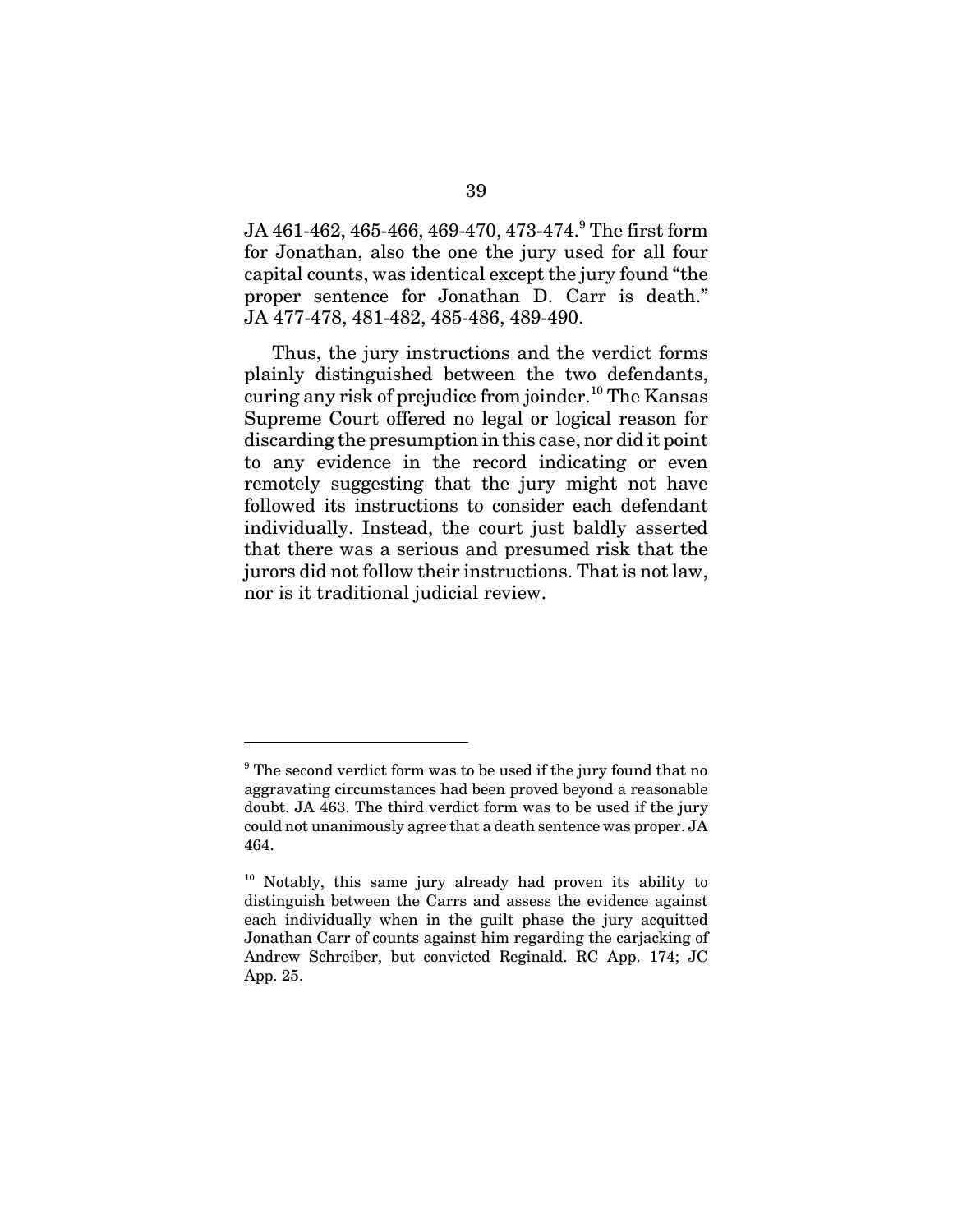## **3. Because There Is No Eighth Amendment Right To Have A Capital Sentencing Jury Consider "Mercy,***"* **There Can Be No Entitlement To Separate Penalty Phase Proceedings On That Basis.**

The Kansas Supreme Court erred when it relied on the proposition that severance was required in order to give full effect to the jury's ability to consider "mercy" in sentencing. Again, neither defendant was prevented from presenting any allegedly mitigating evidence, or from making any and all arguments to the jury about sparing their lives, including a request for mercy. Further, the jurors were instructed to consider each defendant individually. That ought to be the end of the matter.

But the Kansas Supreme Court at least implied, if not effectively held, that because Kansas generously permits capital sentencing juries to consider "mercy,"11 the Eighth Amendment requires that any capital codefendants in Kansas necessarily have to be sentenced separately in order for the jury to evaluate "mercy" for each individual. Such a conclusion has no basis in federal constitutional law.

First, consideration of mercy is not required by the Eighth Amendment. This Court has held that States instead constitutionally may preclude capital sentencing juries from considering "mercy," and may explicitly instruct juries that they "must not be swayed

 $11$  In this case, the jury was instructed, "mercy can itself be a mitigating factor in determining whether the state has proved beyond a reasonable doubt that the death penalty should be imposed." RC App. 503-504.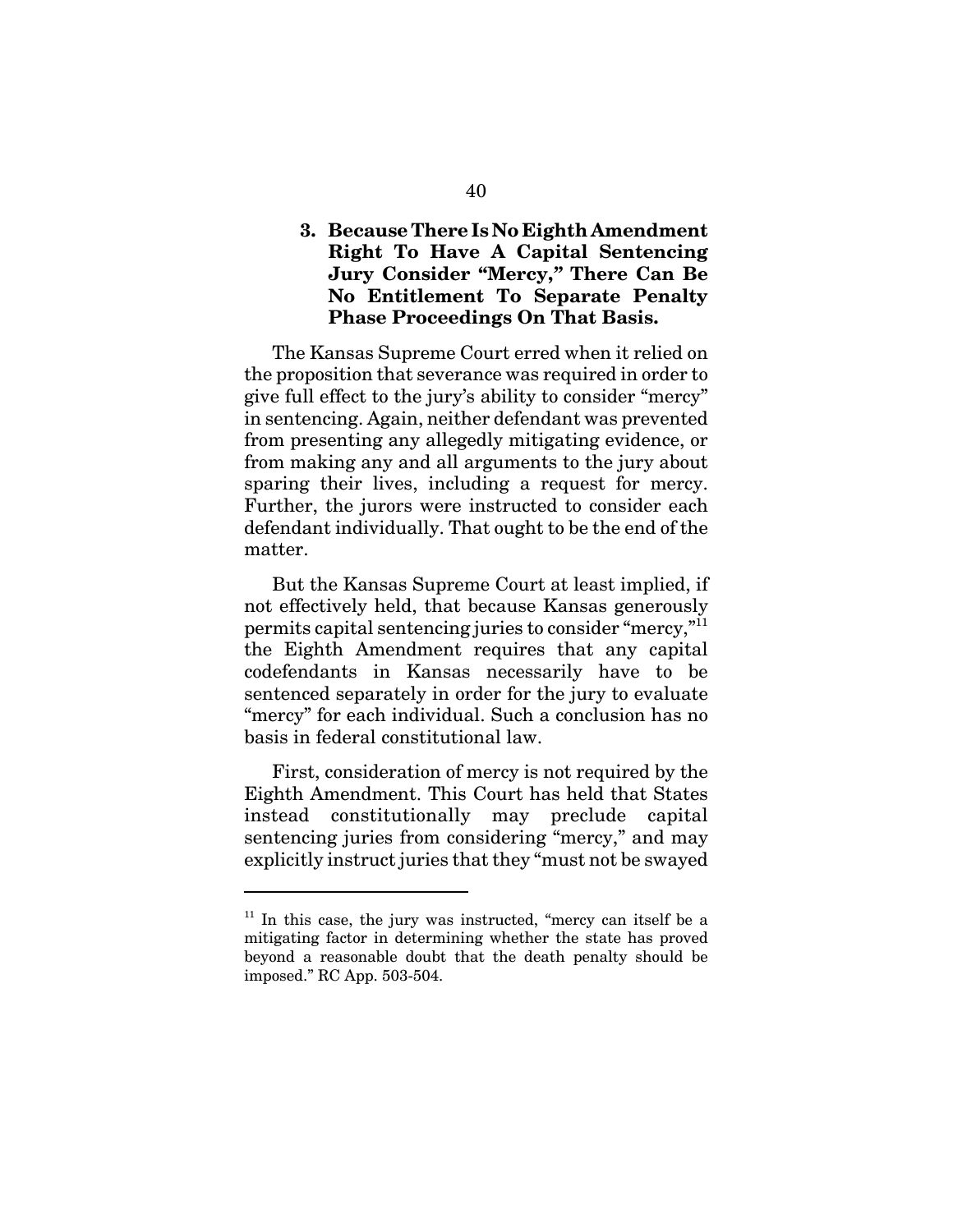by mere sentiment, conjecture, sympathy, passion, prejudice, public opinion or public feeling." *California v. Brown*, 479 U.S. 538 (1987). *See Saffle v. Parks*, 494 U.S. 484 (1990) (contention that Eighth Amendment requires that juries be allowed to base capital sentencing decision on sympathy for defendant would be a "new rule" not applicable on federal habeas review). State courts, likewise, uniformly have rejected the notion that consideration of "mercy" is a federal constitutional requirement. *See e.g. People v. Lewis*, 28 P.3d 34, 75 (Cal. 2001) (Eighth Amendment does not require an instruction stating "[i]n determining whether to sentence the defendant to life imprisonment without possibility of parole, or to death, you may decide to exercise mercy on behalf of the defendant."); *State v. Lafferty*, 20 P.3d 342, 373 (Utah 2001) (federal constitution does not require an instruction telling jurors they should be guided by mercy); *State v. Johnson*, 723 N.E.2d 1054, 1076, 1080 (Ohio 2000) (summarily finding no Eighth or Fourteenth Amendment error in instruction that "fairness" and "mercy" are to be excised from the definition of mitigating factors); *Commonwealth v. Rainey*, 656 A.2d 1326, 1333-1334 (Pa. 1995) (counsel was not ineffective for failing to request a mercy instruction since allowing the jury unbridled discretion to grant mercy would be clearly erroneous).

Second, the Kansas Supreme Court's effective holding does not follow from its apparent premise. There is absolutely nothing inconsistent about permitting the jury to consider "mercy" and conducting a joint penalty phase proceeding. Indeed, the presence of more than one defendant may in fact work to the advantage of one or more other defendants in this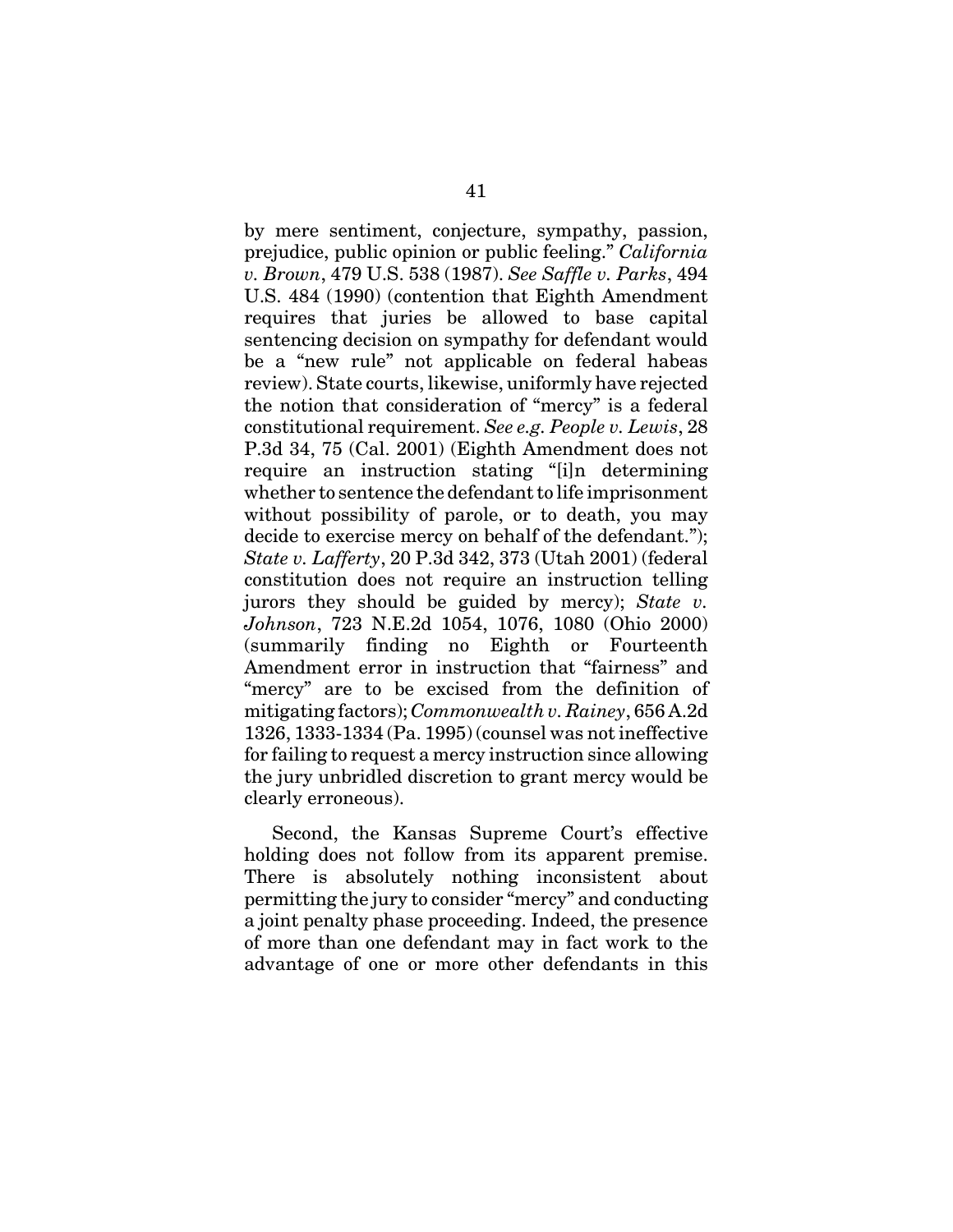regard, by helping the jury to more accurately assess the defendants' relative blameworthiness and culpability. Severance might well, in effect, work to the *detriment* of some capital defendants when it comes to "mercy." Thus, this "rationale" of the Kansas Supreme Court is inherently intertwined with that court's rejection of the foundational principle that jurors are presumed to follow their instructions which explicitly tell the jury to consider each defendant individually.

Ultimately, the Kansas Supreme Court has essentially held that the federal constitution mandates automatic severance of all capital sentencing proceedings in which a jury is permitted to consider "mercy," even though the Constitution does not require that capital juries even be allowed to consider "mercy." Such a holding extends the Eighth Amendment's "individualized sentencing" requirement well beyond the Court's precedents, and produces illogical results. The fact that Kansas gives juries broad discretion to consider mitigation should not count against Kansas in determining whether severance was constitutionally required here.

# **B. Severance Decisions Are Subject Only To Abuse Of Discretion Review And Require Defendants To Satisfy A High Burden, One Not Met Here By Either Carr.**

This Court long has recognized that severance decisions are subject only to abuse of discretion review by appellate courts. *E.g*., *Zafiro v. United States*, 506 U.S. 534 (1993); *Opper v. United States*, 348 U.S. 84, 95 (1954). Although the Court has not been more specific in its review of severance decisions, many Circuits have been quite clear about the high burden a defendant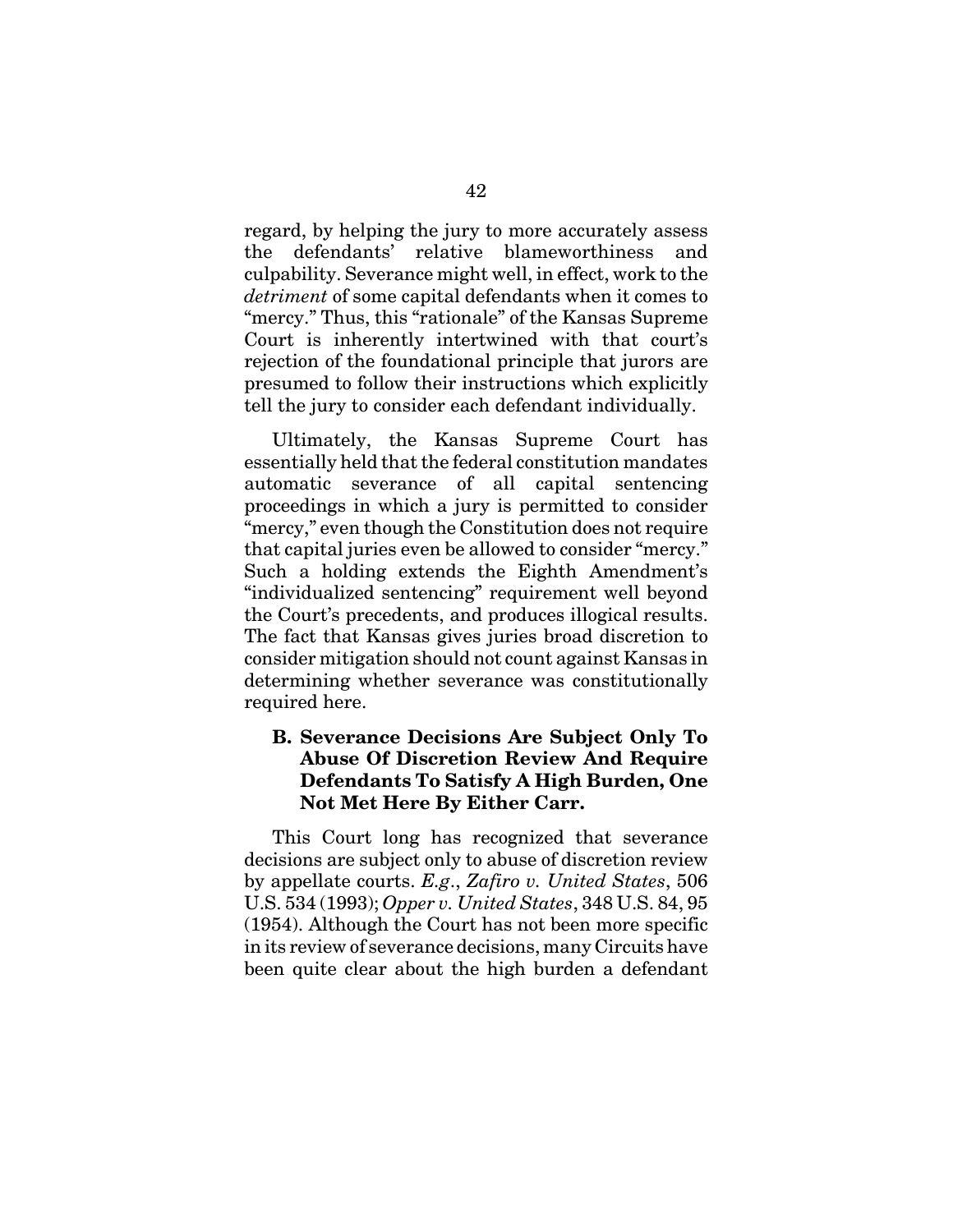challenging joinder has to meet. Reading this Court's precedents, the Circuits have stated that a "district court's decision to deny severance is 'virtually unreviewable' and will be overturned only if a defendant can demonstrate prejudice 'so severe that his conviction constituted a miscarriage of justice and that the denial of his motion constituted an abuse of discretion.'" *United States v. Fazio*, 770 F.3d 160, 165- 66 (2d Cir. 2014) (internal citations omitted).

Similarly the Circuits emphasize that the defendant challenging joinder bears a "heavy burden," *e.g*., *United States v. Thornton*, 1 F.3d 149, 153 (3d Cir. 1993); *United States v. McConnell*, 749 F.2d 1441, 1444 (10th Cir. 1984), to show "compelling, specific, and actual prejudice," *e.g*., *Thornton*, 1 F.3d at 153; *United States v. Driver*, 535 F.3d 424, 427 (6th Cir. 2008); *United States v. Wheeler*, 802 F.2d 778, 782 (5th Cir. 1986); *United States v. Gonzalez*, 804 F.2d 691, 694-95 (11th Cir. 1986), or "real," "actual," or "clear" prejudice. *E.g*., *United States v. Abfalter*, 340 F.3d 646, 652 (8th Cir. 2003); *McConnell*, 749 F.2d at 1444; *United States v. Clark*, 989 F.2d 1490, 1499 (7th Cir. 1993); *United States v. Pindell*, 336 F.3d 1049, 1057 (D.C. Cir. 2003).

- **1. Neither Carr Met The "Heavy Burden" Of Establishing "Compelling, Specific, And Actual Prejudice."** 
	- **a. There Was No Compelling, Specific, And Actual Prejudice To Reginald Carr.**

In reversing Reginald's death sentence based on the failure to sever the penalty proceedings, the court relied on the following factors: (1) Jonathan "continued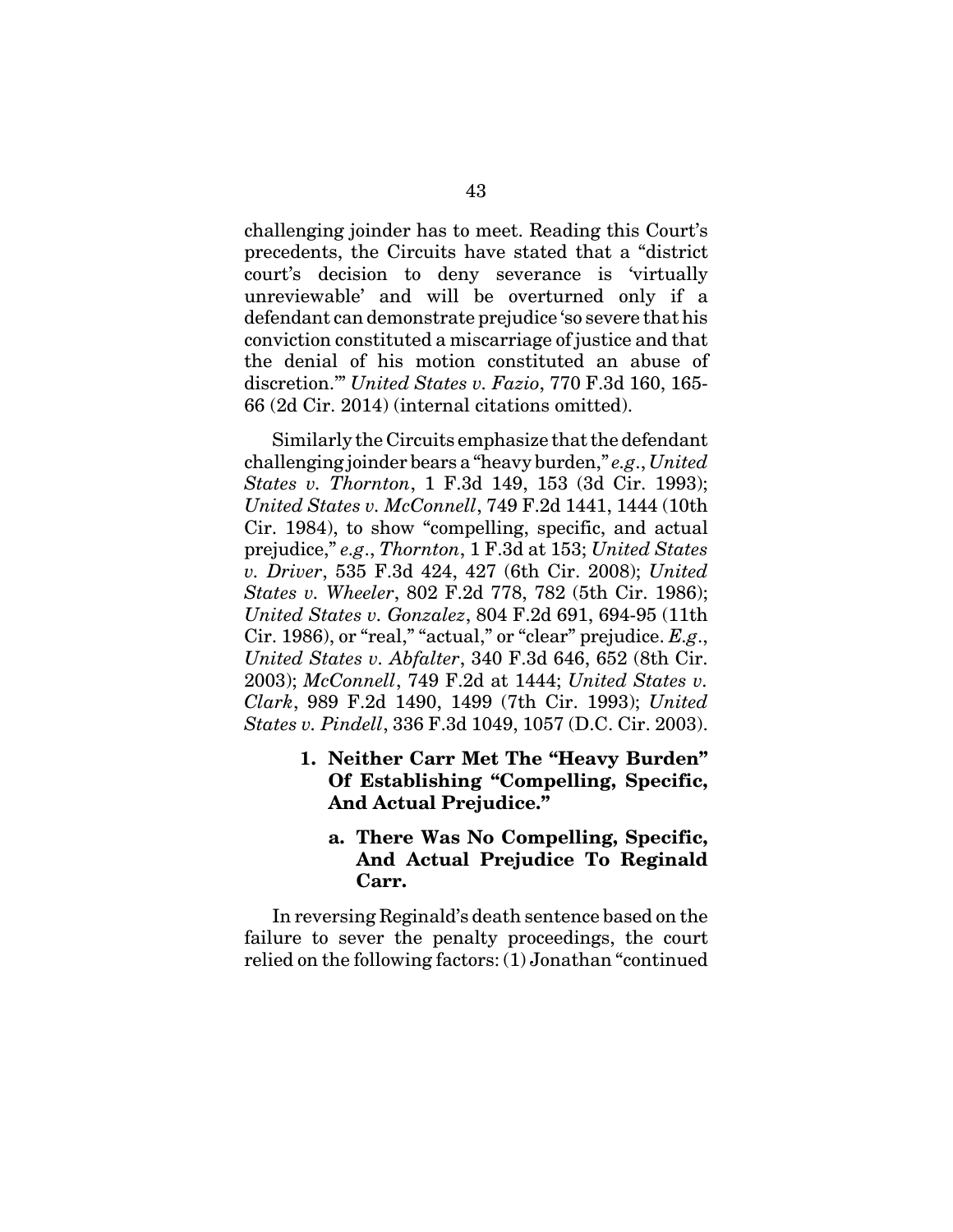the pattern he had set in the guilt phase by emphasizing that [Reginald] was the more culpable actor and a negative influence in [Jonathan's] life," RC App. 406; (2) this mitigating factor created antagonistic defenses because the mitigation evidence differentiated between the brothers' moral culpability and could have impacted a juror's decision to show mercy, RC App. 407-409; (3) Jonathan's cross-examination of Temica resulted in her testimony that, during a visit she made to Reginald when he was in jail awaiting trial, he may have admitted to shooting the victims, RC App. 409- 410; (4) Temica's testimony could have negated any juror's willingness to show mercy based on residual doubt regarding Reginald, or a belief that Jonathan was the shooter, RC App. 410; and (5) Jonathan's mitigating evidence could have been considered by the jury as improper, nonstatutory aggravating evidence against Reginald. RC App. 411.

None of these "rationales" or the record supports a finding that there was compelling, specific and actual prejudice to Reginald. First, reading the penalty phase transcripts and the parties' closing arguments belies the suggestions that Jonathan's defense against the death penalty was to blame Reginald, or that their defenses were inherently or even significantly antagonistic. Quite the contrary, the vast majority of the mitigation evidence was overlapping and complementary in showing and describing the childhood experiences and family circumstances that the brothers had shared. JA 79-85, 87, 92-94, 98; Sentencing Tr. Vol. 41-A, at 44-45, 63-65, 78 (mother); JA 134-135, 145-147 (sister); JA 345-346, 348-350 (cousin).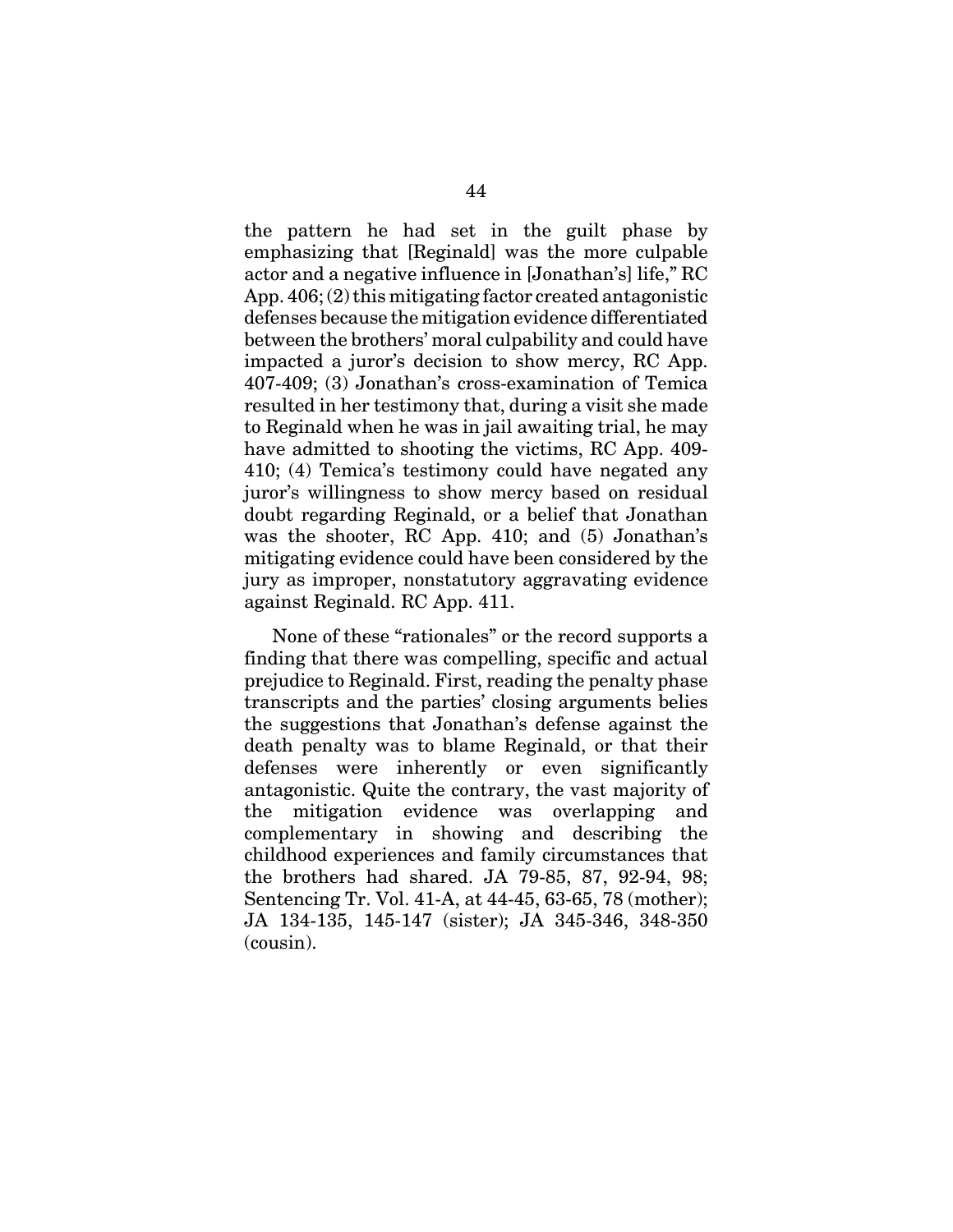To similar effect, one forensic psychologist testified about Reginald's childhood and its effects on him, JA 224, 227-228, 234-237, 240-241; a different forensic psychologist testified about the same matters with regard to Jonathan. Sentencing Tr. Vol. 45-A at 89, 93- 94, 115-116, 129-133, 136; Vol. 45-B, 11-12, 17-20. In addition, an expert opined that both Carrs showed demonstrable brain abnormalities. JA 202; Sentencing Tr. Vol. 42, at 53. No expert opined that Reginald was the more culpable actor, or that Jonathan was less culpable.

Finally, one will search the closing argument of Jonathan's counsel in vain for any suggestion that Jonathan was seeking mercy by blaming Reginald. Instead, just as Reginald did, Jonathan primarily argued that his horrible childhood and bad life experiences should sway the jury to give him a life sentence. JA  $425-431$ .<sup>12</sup>

The only other "prejudice" the Kansas Supreme Court found was Reginald's complaint that his sister equivocally suggested he may have told her that he shot some or all of the victims. But it is important to remember that Temica was Reginald's witness, and he called her to testify as part of his mitigation case. Furthermore, the State did not elicit the testimony

 $12$  There is absolutely no basis for the Kansas court's assertion that Jonathan's evidence might somehow have been relied upon by the jury as "nonstatutory" aggravation, not least because the jury was plainly instructed that it could consider only the aggravating circumstances the State asserted. RC App. 503, 506. Further, the court does not even identify what evidence Jonathan presented that arguably would fall into a category of "nonstatutory" aggravation as opposed to mitigation.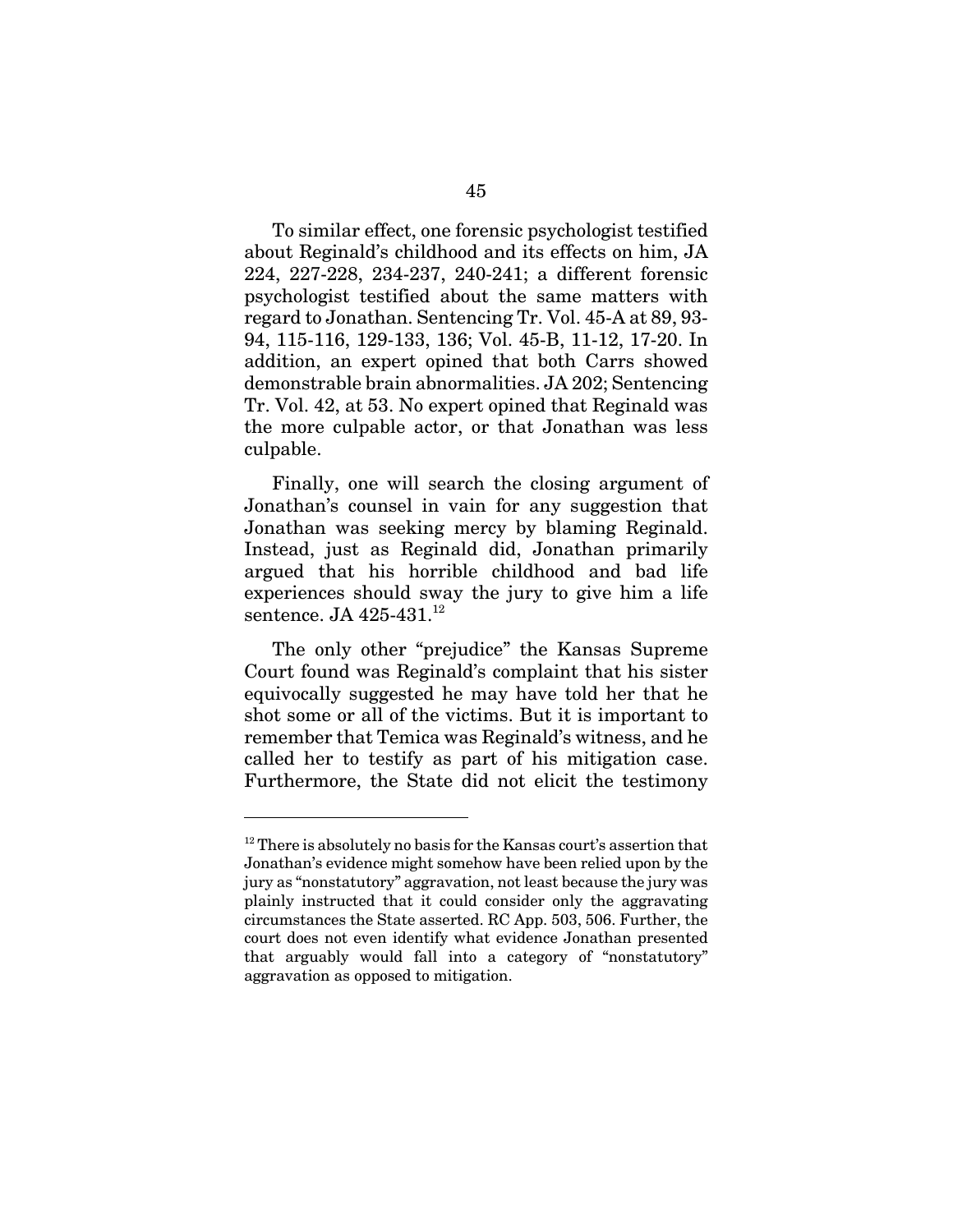about which Reginald complains, and in any event Temica's testimony was vague and equivocal.

The initial, brief statements Temica made came in response to questions from Jonathan's counsel:

Q. Did Reggie tell you [during a visit she made to him when he was in jail] he was the one who shot those people?

A. Yes.

Q. Did he tell you he shot all of them?

A. I don't remember the conversation.

JA 158. When the State later questioned Temica she said the following:

Q. And you told us that your brother Reginald Carr said that he personally shot these people?

A. I believe I heard him tell me something like that. I don't remember.

Q. You don't remember?

A. Right. I believe he told me something like that, but like when he asked me who he shot and all that, I don't remember who was, you know, shot by who.

JA 180-181.

The Kansas Supreme Court recognized that the most it could say was that this evidence "might" not have been admitted if there were separate penalty proceedings, and the court further recognized that the State did nothing improper. This short and equivocal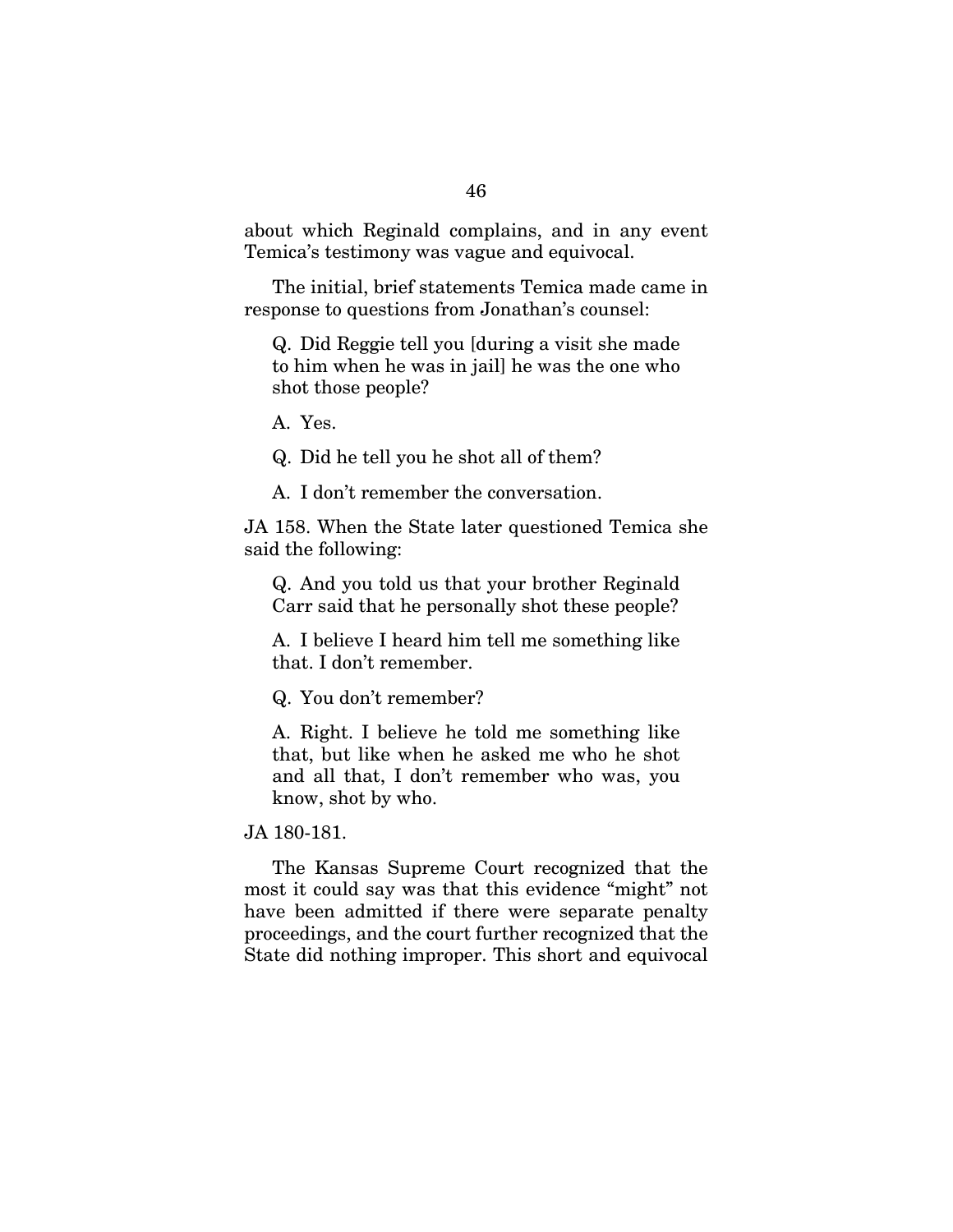testimony, from one of Reginald's own witnesses, testimony that very possibly would have been presented even in a separate penalty proceeding, does not meet the heavy burden of showing compelling, specific and actual prejudice to Reginald.

## **b. There Was No Compelling, Specific, And Actual Prejudice To Jonathan Carr.**

In reversing Jonathan's death sentence, the Kansas court summarily adopted the findings it had made in Reginald's appeal, and without explanation added that the court was relying on the "family circumstances argument" raised by Jonathan, and on prejudice to Jonathan from Reginald's visible handcuffs during the penalty phase. JC App. 45.

The court's reasoning, however, is inherently flawed because the same rationales cannot be applied to both Reginald and Jonathan. Remember, it was *Jonathan's counsel* who elicited the testimony from Temica about Reginald's alleged jailhouse confession. JA 158. Necessarily, even if there was evidence of Reginald's heightened culpability presented in the sentencing proceeding, such evidence likely would have helped Jonathan, not prejudiced him.

The Kansas Supreme Court's rationales regarding Reginald utterly fail to resolve Jonathan's severance claim in his favor. Indeed, the court never articulated how the failure to sever prejudiced Jonathan in any way. Further, although the State is largely at a loss to know what the "family circumstances" argument consists of (Jonathan made no argument about "family circumstances" in his briefs in the Kansas Supreme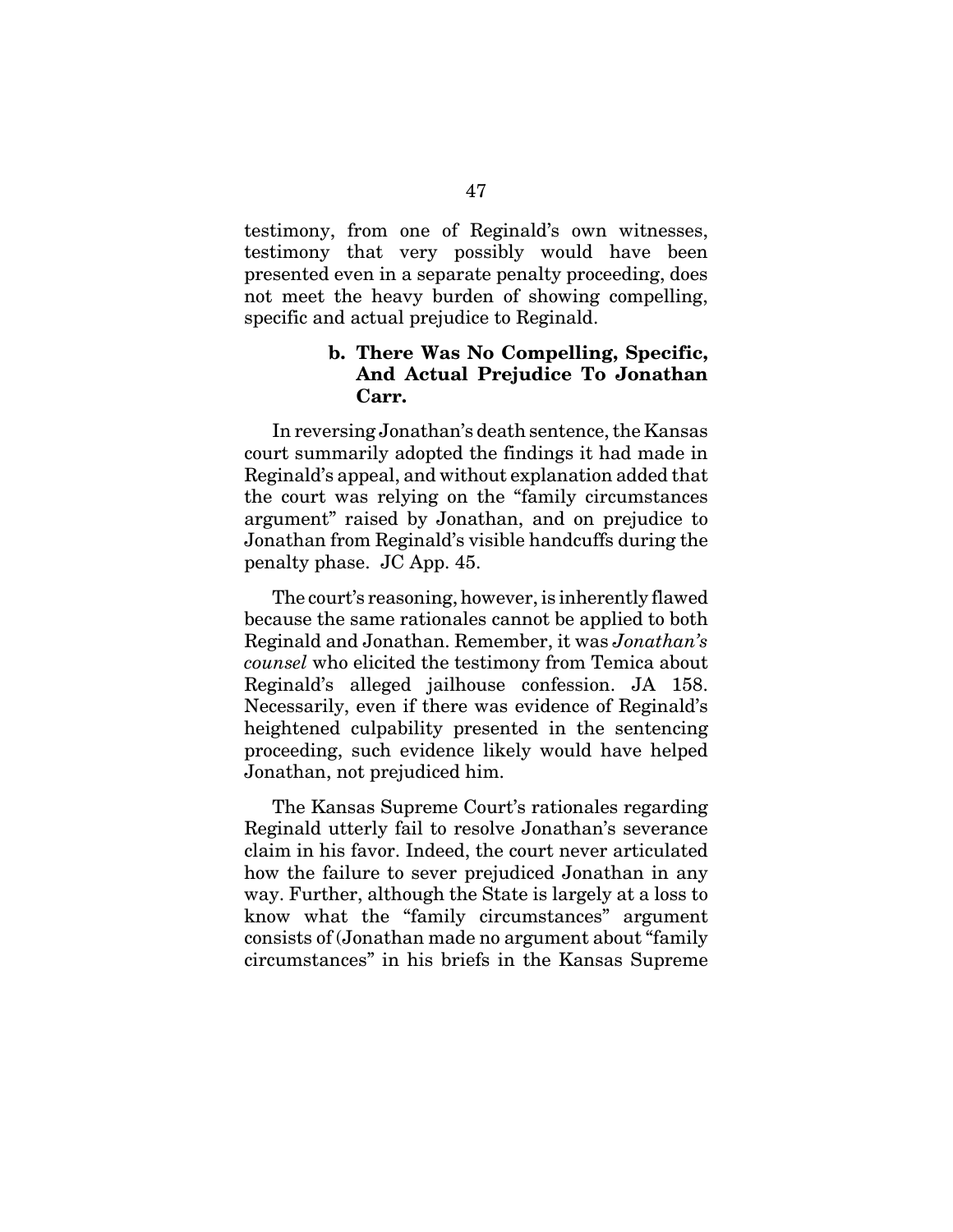Court, much less in his brief in opposition to Kansas' petition for writ of certiorari in this Court), even assuming that notion is based on expert and other testimony about Reginald's and Jonathan's childhoods, the evidence also clearly differentiated between the two of them. None of the evidence about Reginald was attributed to Jonathan.

For instance, Jonathan lived with an aunt in Texas for over a year when he was nine, and then in Ohio for a portion of time during his teenage years while Reginald was in prison. In fact, this was the evidence Jonathan relied on to argue "grave emotional harm" from his separation from his family, especially his siblings, at various times in his life. Sentencing Tr. Vol. 45-A, at 106. He also presented witnesses who testified that he was a good person and good worker while in Ohio. Other witnesses who knew him from a construction job in Dodge City, Kansas, testified that Jonathan was a good kid when they knew him. Sentencing Tr. Vol. 42, at 143, 149, 160-161; Vol. 43-A, at 6. Additionally, there was evidence that Jonathan attempted to commit suicide at least once, if not twice, prior to committing the crimes in these cases. Sentencing Tr. Vol. 45-A, at 89, 104.

Finally, the Kansas Supreme Court's single, unexplained assertion that Reginald wearing visible handcuffs during the penalty phase proceeding somehow prejudiced Jonathan leads nowhere. Although this Court has held that shackling a capital defendant during the guilt phase is *per se* error, *Deck v. Missouri*, 544 U.S. 622 (2005), the same is not true of the penalty phase, which is the only phase at issue here. The Kansas Supreme Court's reference to Reginald's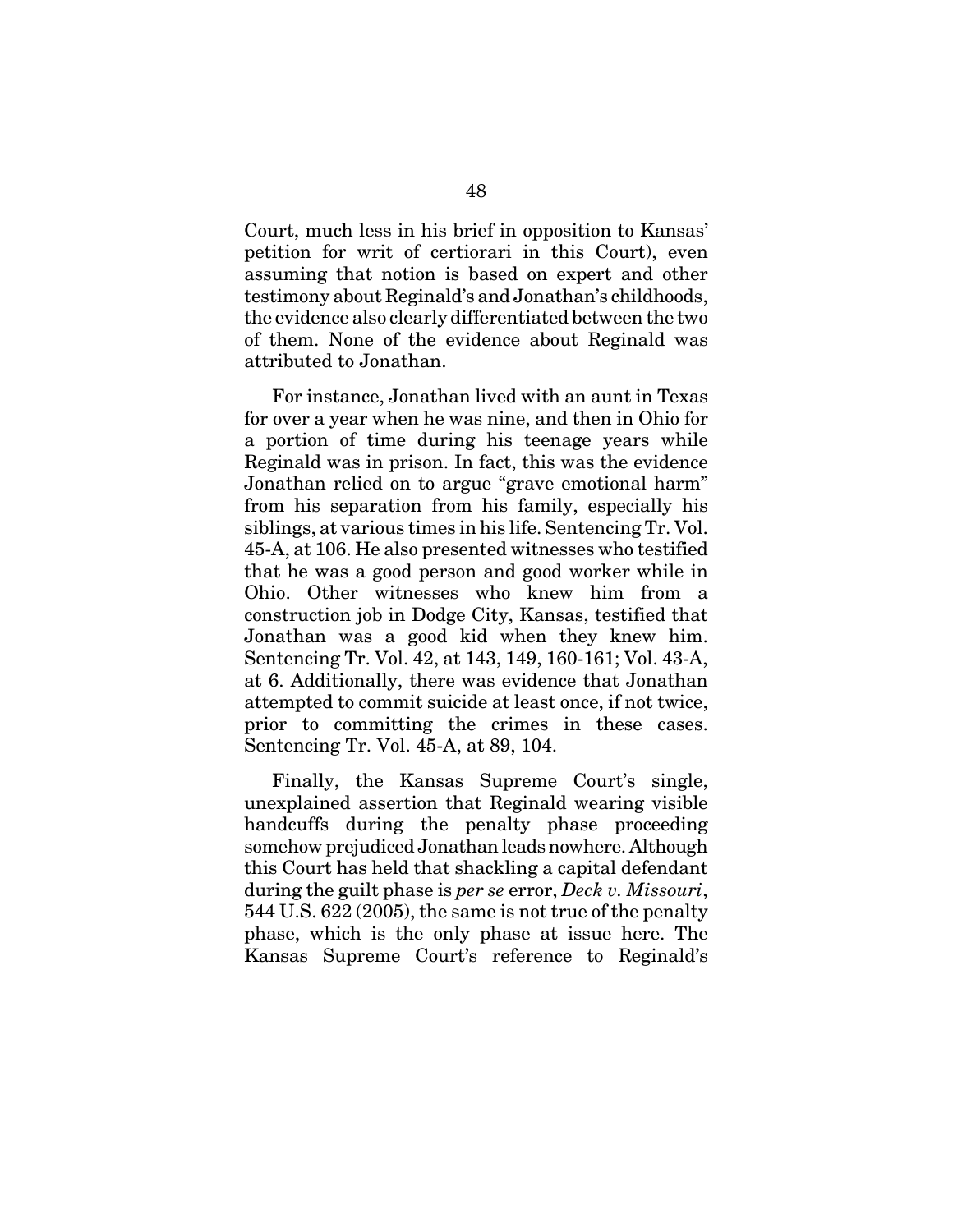handcuffs somehow prejudicing Jonathan is even more bizarre given that the Kansas court did not rely on Reginald's visible handcuffs as a justification for granting severance *to Reginald*.

Reginald's deliberate refusal to do anything to conceal his handcuffs, JA 59, did not obviously or automatically prejudice Jonathan. Instead, just the opposite seems likely: seeing Reginald's handcuffs but not seeing any restraints on Jonathan might have suggested to the jury that Jonathan was better behaved than Reginald. In closing argument, Jonathan's counsel essentially made that point: "[Jonathan] has come to court every day, *unlike his brother*. And he has treated me like a gentleman. It's been my pleasure to represent him." JA 431 (emphasis added).

Ultimately, the Kansas Supreme Court failed to articulate any reason based in the law or logic, or to identify any facts in the record, to demonstrate compelling, specific, and actual prejudice to Jonathan. Denial of Jonathan's request for severance was not error, constitutional or otherwise.

# **2. Any Perceived Error Here Had To Be Harmless Given The Overwhelming Evidence Against Each Carr.**

Even if the failure to sever the Carrs' sentencing proceedings somehow violated the Eighth Amendment, any error was harmless. The Kansas Supreme Court could arrive at a contrary conclusion only by ignoring and discounting the overwhelming evidence of the atrocities each Carr committed against multiple victims.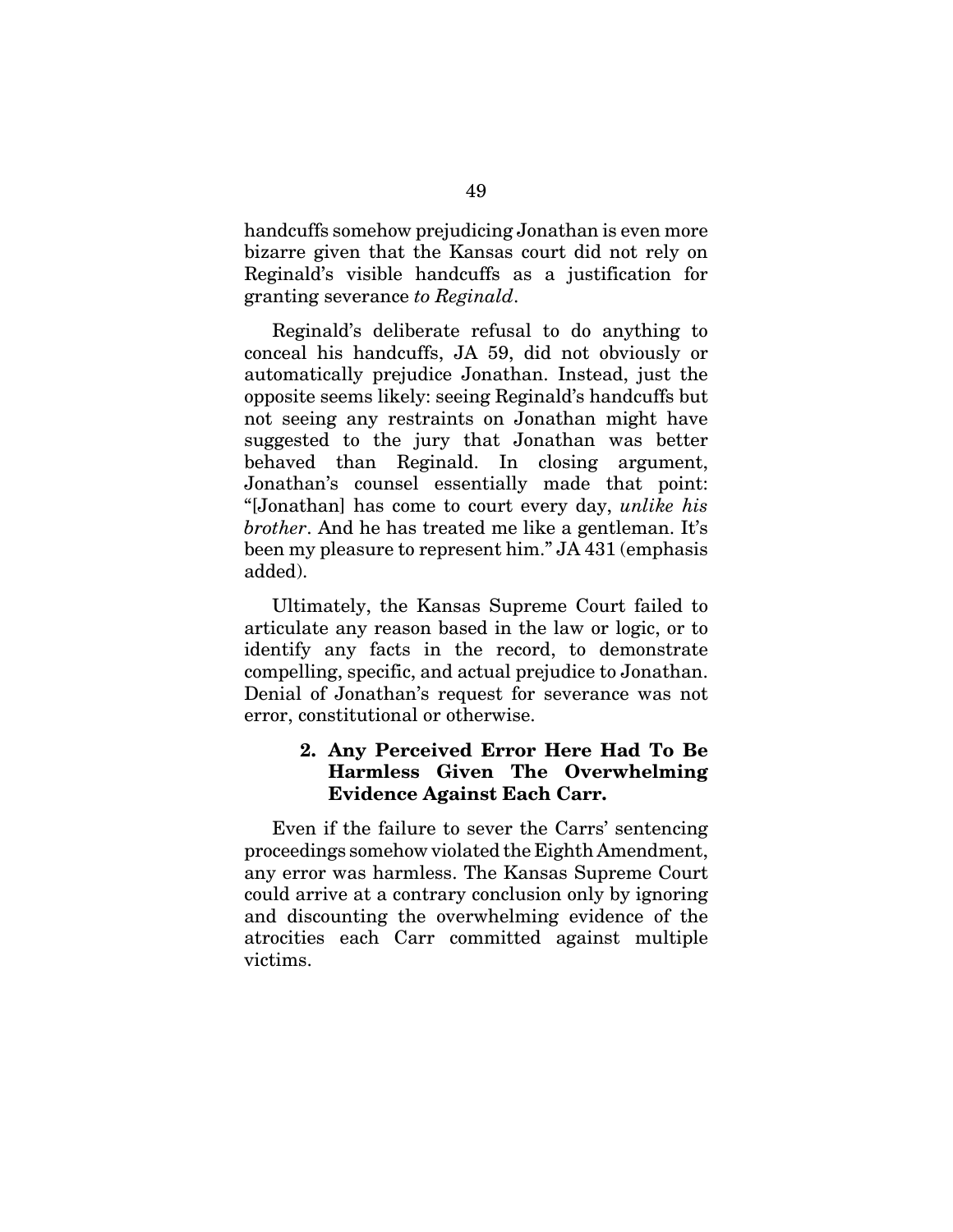In order to conclude any error was harmless, this Court merely has to review the facts of the crimes. Reginald's purported confession (as hesitatingly and equivocatingly relayed by his sister, Temica), and Jonathan's meager attempts to claim Reginald was a negative influence on Jonathan, could not have made any difference in the jury's sentencing determinations given the overwhelming evidence. As the dissent below aptly summarized:

For more than 3 hours, Reginald and Jonathan Carr inflicted their perverse form of torture on the five victims in this case, forcing their often naked captives to commit sexual acts on one another as the two intruders watched. Holly recounted that over those 3 hours she was raped once by Reginald Carr, who after raping her, grabbed her by the back, turned her around, ejaculated into her mouth, and directed her to swallow. The jury also heard Holly describe how she was twice raped by Jonathan Carr, forced to digitally penetrate herself, and forced into sexual intercourse with Heather, Brad, Aaron, and Jason.

When she was not being violated herself, Holly sat naked in a closet with her fellow captives, so terrified she wet herself, listening to Heather moaning in pain as she repeatedly was raped in the same fashion. Heather's moans caused her boyfriend, Aaron, to break down, sobbing and crying, "[T]his shouldn't happen this way." Holly performed oral sex on Jason while in the closet because one of the two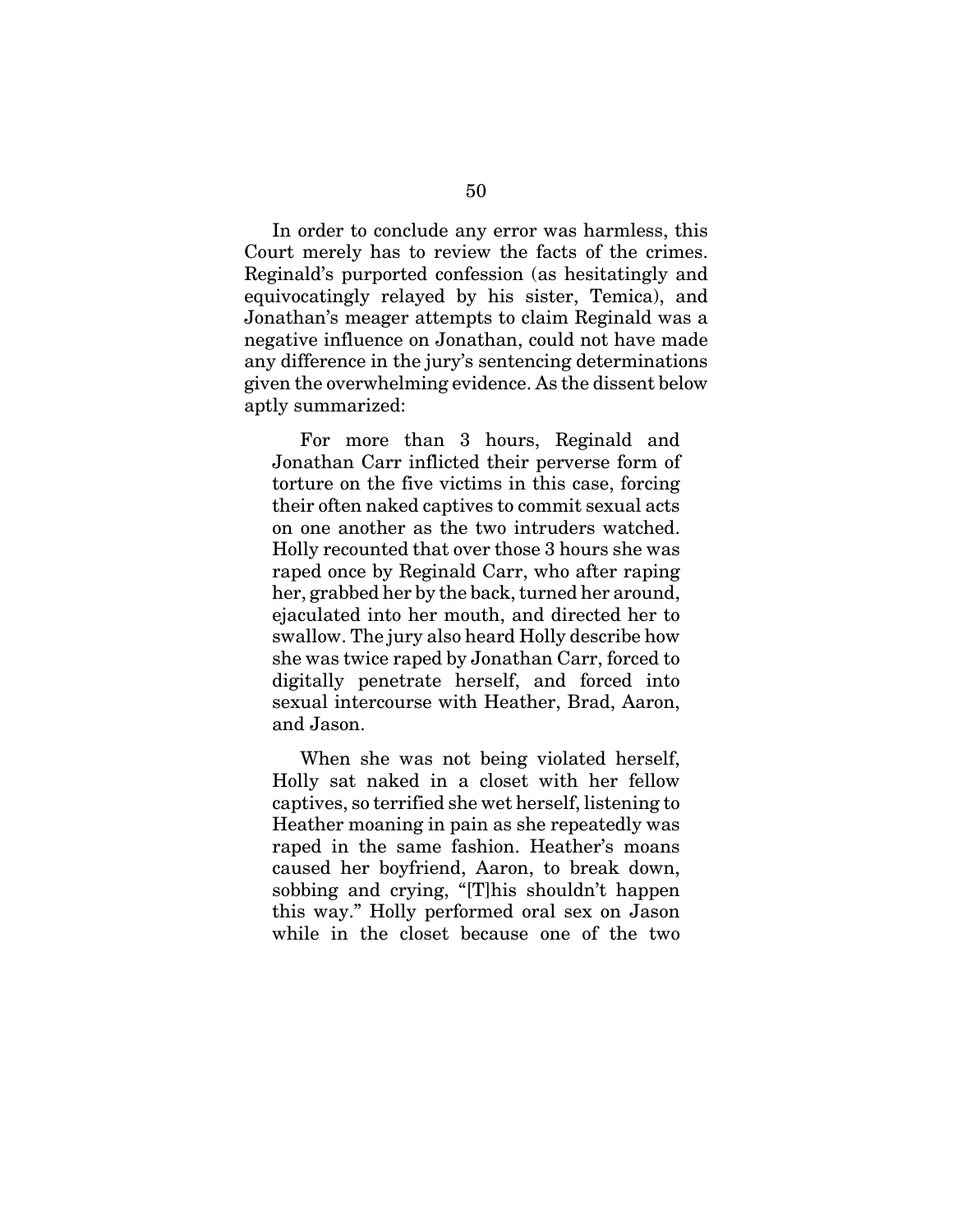defendants threatened additional violence if the men could not get an erection.

Each victim also was forced to leave the Birchwood residence and travel alone with Reginald Carr to withdraw money from his or her bank accounts. Holly recounted her experience, explaining she was clothed only in a sweatshirt, and that Reginald Carr groped her vagina while they were in the car. Holly asked Reginald if he was going to kill them, and he said "no."

But any slight hope Holly might have had that her life and the lives of her friends would be spared was dashed when they returned to the house and Reginald Carr told Holly, "[D]on't worry. I'm not going to shoot you *yet*." Carr's threat proved true when the five victims were taken at gunpoint into the garage, and Jason, Brad, and Aaron were forced into the trunk of Aaron's car. Jonathan Carr then drove Aaron's car, with Heather seated on the passenger side, while Reginald Carr drove Jason's truck with Holly seated on the passenger side.

The defendants then took their victims to a soccer field in a remote location. They ordered the men out of the trunk and ordered Heather and Holly out of the car. Eventually, Reginald Carr and Jonathan Carr forced each of their five victims, who were naked or partially clothed, to kneel next to each other, single file, on the snowcovered ground in below freezing temperatures. As these victims did so, surely each suspected his or her fate.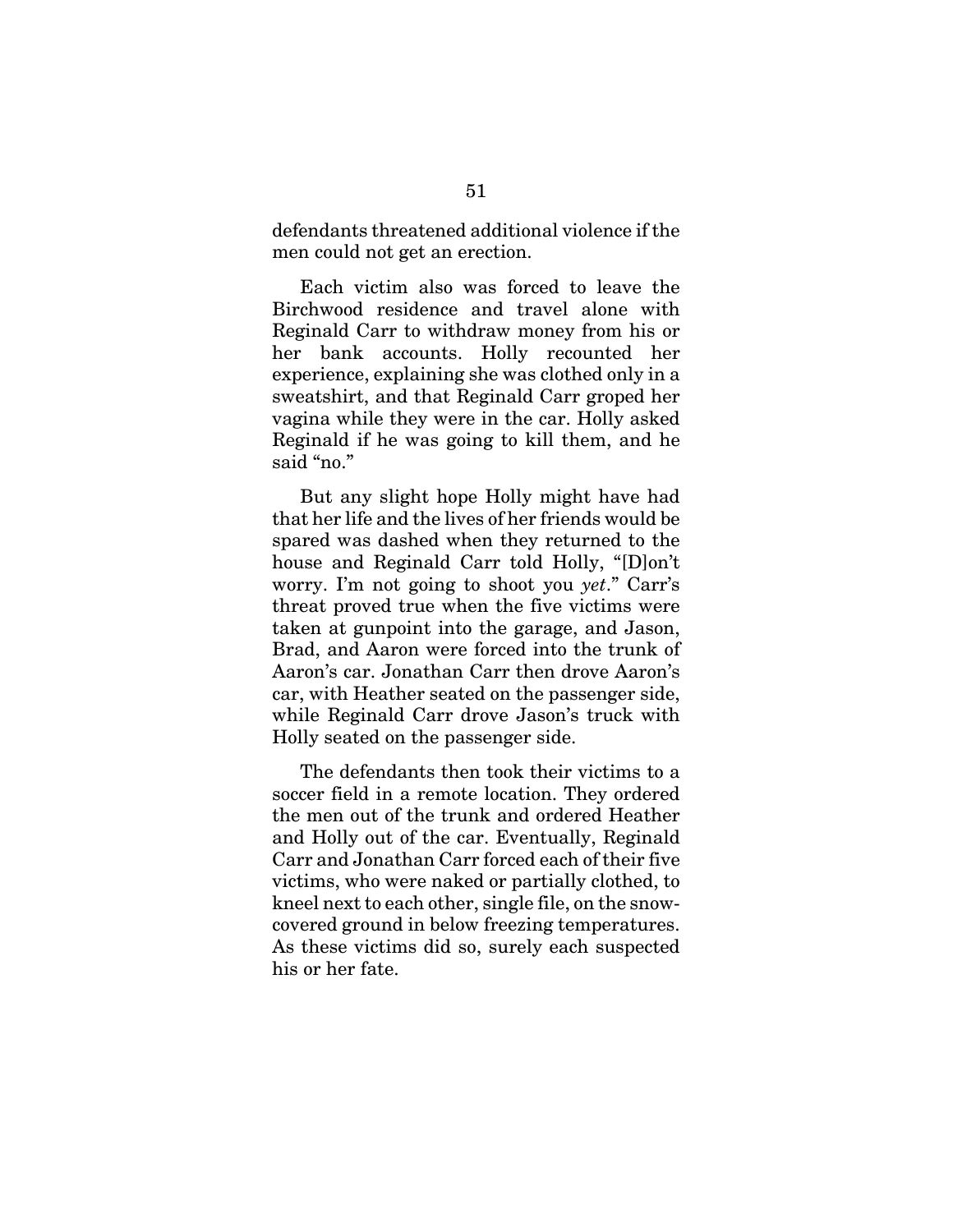Holly testified she heard one shot, then heard Aaron pleading, and then "another shot and another one and another one" as each victim was shot, execution style, in the back of the head. Then everything went briefly gray for Holly. But even after being shot in the back of the head, Holly remained kneeling. One of the defendants kicked her in the back, causing her to fall face forward in the snow. She heard the defendants having a conversation before they drove off in Jason's truck. She felt an impact as the truck ran over her.

After the two men drove off, Holly got up and checked on the others, wrapping her only remaining piece of clothing around Jason's head in a futile attempt to save his life. And then she ran—terrified, naked, bleeding, and freezing for over a mile to get help. Meanwhile, Reginald and Jonathan Carr, unaware that Holly had survived, returned to the home at Birchwood to steal belongings from the victims and beat Holly's dog to death.

RC App. 494-496.

Kansas cannot sum up the situation better than the dissenting justice did when, after reviewing the preceding evidence, she concluded:

The majority gives lip service to the standard of review…. But it entirely fails to conduct the analysis. Had it done so, I do not believe it could arrive at any conclusion other than that the severance error, if any, had little, if any, likelihood of changing the jury's ultimate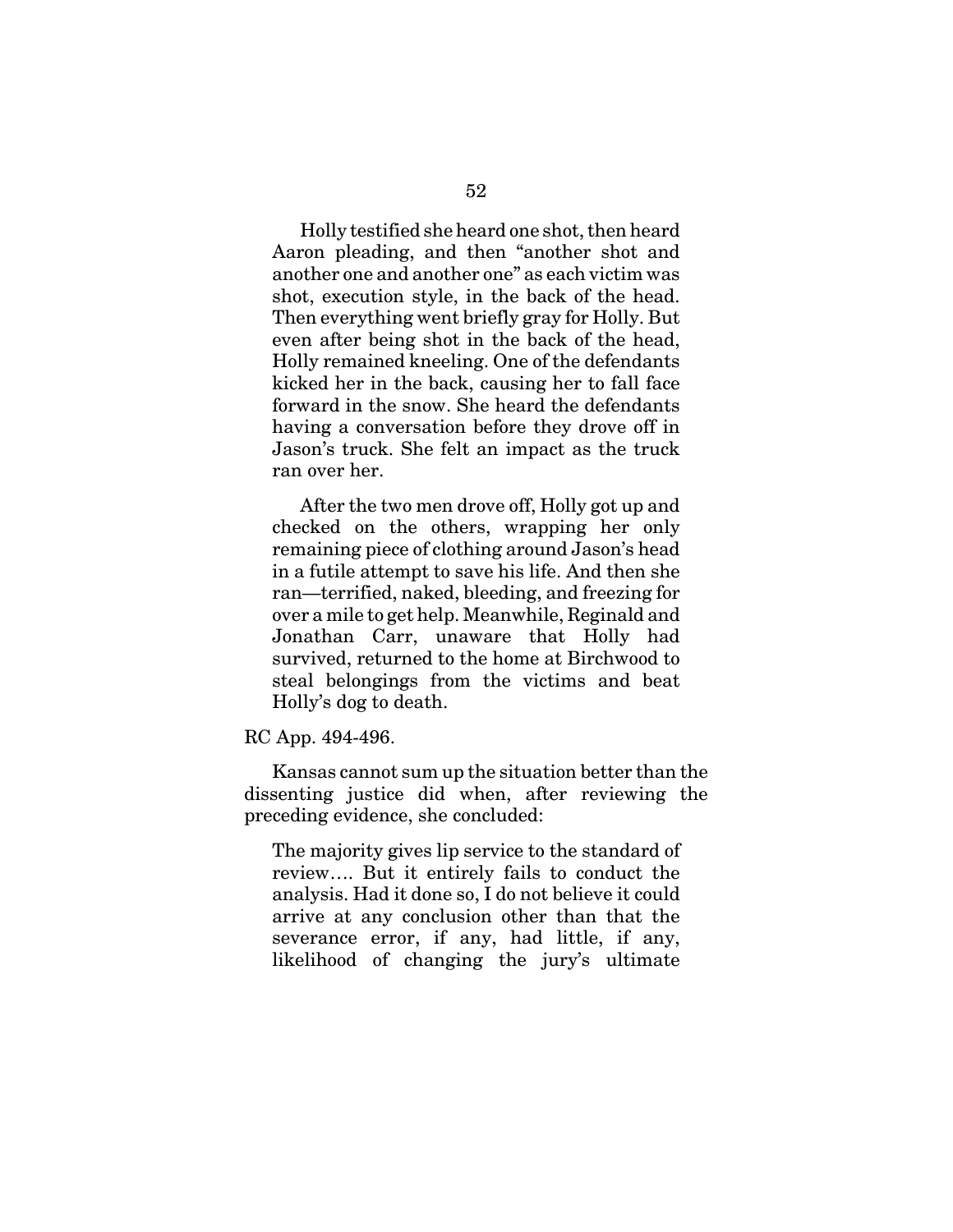conclusion. Instead, the court should hold that this jury, which demonstrated its willingness to independently assess the respective culpability of each defendant, appropriately conducted the required weighing of aggravating and mitigating circumstances and concluded Reginald Carr deserved the penalty of death.

#### RC App. 496-497.

Any error here, even assuming error can be found, was harmless by any standard the Court might apply.

## **II. There Was No Reasonable Likelihood That The Jury Applied The Instructions Here To Prevent The Consideration Of Mitigating Circumstances.**

Relying on its decision in *State v. Gleason*, 329 P.3d 1102 (2014), the Kansas Supreme Court ruled that the trial court's failure to affirmatively instruct the jury that mitigating circumstances need not be proven beyond a reasonable doubt was constitutional error. RC App. 445-446. In *Gleason,* the court held that because "the instructions repeatedly emphasized the State's burden to prove the existence of aggravating circumstances beyond a reasonable doubt and to prove beyond a reasonable doubt that the death penalty should be imposed," but "never informed or explained to the jury that no particular burden of proof applied to mitigating circumstances," the Eighth Amendment was violated. 329 P.3d at 1148.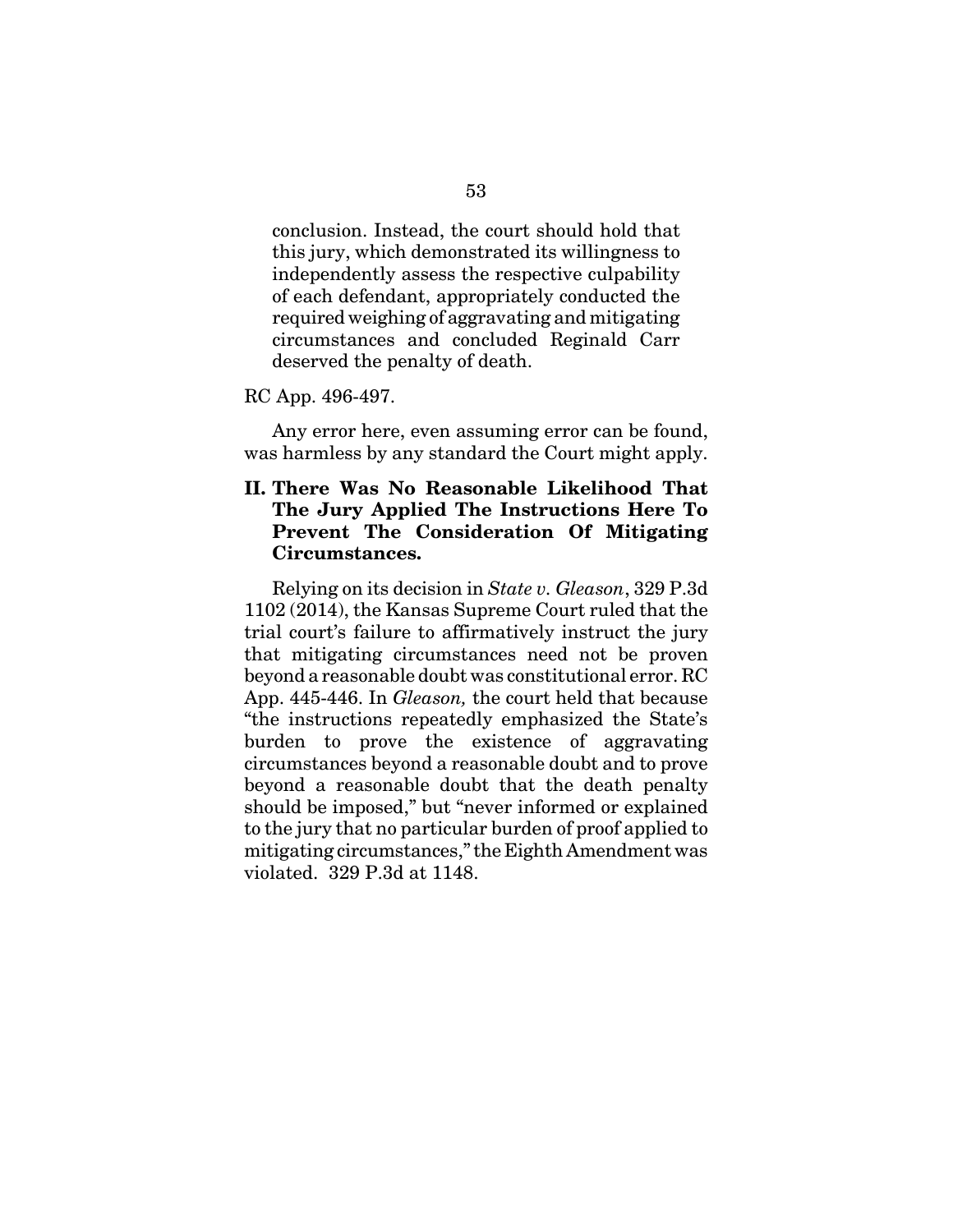The Court explained its reasoning as follows:

[the] jury was left to speculate as to the correct burden of proof for mitigating circumstances, and reasonable jurors might have believed they could not consider mitigating circumstances not proven beyond a reasonable doubt. Thus, jurors may have been prevented from giving meaningful effect or a reasoned moral response to [the defendant's] mitigating evidence, implicating [the defendant's] right to individualized sentencing under the Eighth Amendment.

#### 329 P.3d at 1148.

The relevant instructions in the *Carr* cases were virtually identical to those the Kansas Supreme Court found deficient in *Gleason*. Thus, the same legal arguments Kansas has made at length in its opening brief in *Kansas v. Gleason* are incorporated by reference.13 Kansas here will only summarize those arguments and focus on facts and arguments specific to the *Carr* cases.

Nothing in this Court's precedents holds that the Eighth Amendment mandates an instruction affirmatively informing a capital sentencing jury that mitigating circumstances are *not* subject to any particular burden of proof. The Constitution only requires that capital sentencing juries be allowed to consider and give effect to all relevant mitigating evidence. *Blystone v. Pennsylvania*, 494 U.S. 299, 307 (1990). So long as they do not prevent juries from

<sup>13</sup> See Kansas Opening Brief in *Kansas v. Gleason*, at 23-42.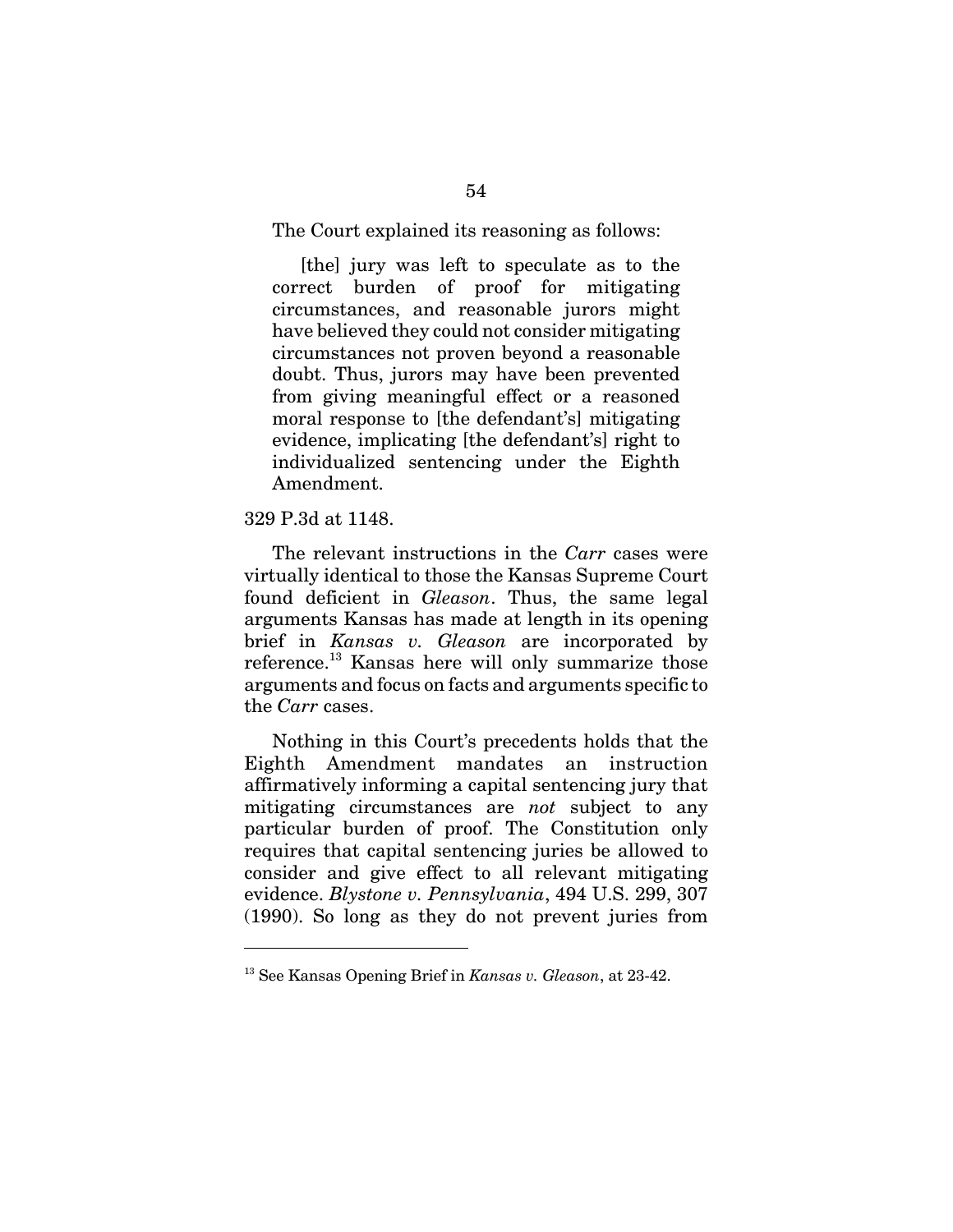considering relevant mitigation, the States "are free to determine the manner in which a jury may consider mitigating evidence." *Kansas v. Marsh*, 548 U.S. 163, 171 (2006). Thus, to the extent the Kansas Supreme Court held that the Eighth Amendment requires a jury in a capital sentencing proceeding to be *affirmatively instructed* that mitigating circumstances need not be proven beyond a reasonable doubt, that ruling is erroneous.

Even if such an instruction were required as a matter of Kansas law, that circumstance would not establish an Eighth Amendment violation. Instead, the controlling constitutional standard is articulated in *Boyde v. California*, 494 U.S. 370 (1990): "the proper inquiry in such a case is whether there is a reasonable likelihood that the jury has applied the challenged instruction in a way that prevents the consideration of constitutionally relevant evidence." *Id*.

The *Boyde* Court relied on three factors to decide whether the jury likely understood the instruction to prevent the consideration of mitigating evidence. *First*, the Court analyzed the language of the instructions and concluded that there was no reasonable likelihood that jurors would have read the challenged instruction to prevent consideration of any mitigating circumstances. *Id*. at 381-382. *Second*, the Court considered the actual evidence presented, pointing out that the defendant had offered considerable mitigating evidence with no opposition from the prosecution. *Id*. at 384. *Third*, the Court considered the arguments of counsel, and noted that the prosecutor never suggested that the mitigation evidence in question could not be considered. *Id*. at 385. Putting these considerations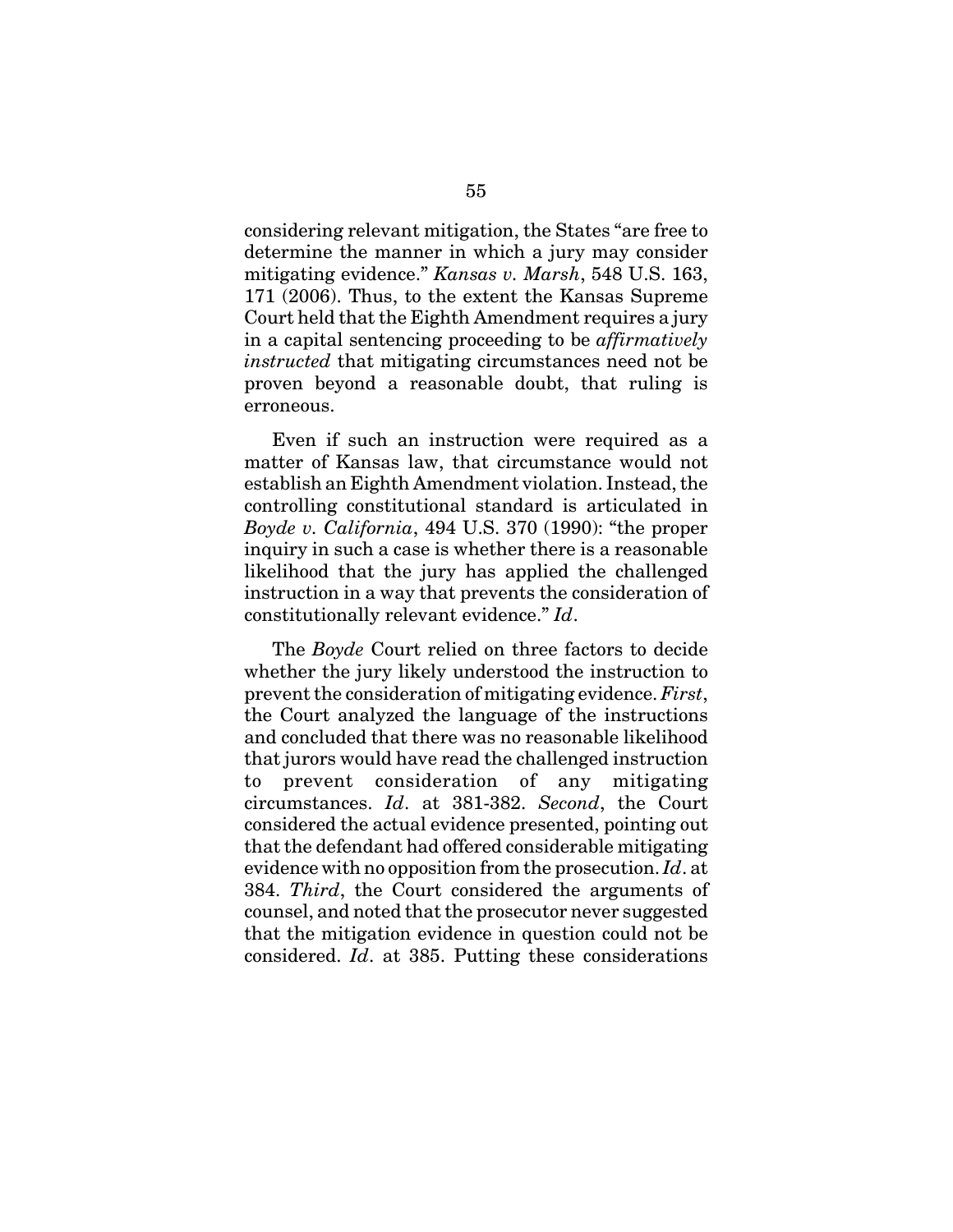together, the Court concluded that there was no reasonable likelihood the jury understood the instructions to prevent the consideration of relevant mitigating evidence.

Consideration of the three *Boyde* factors here leads to the inevitable conclusion that the jury instructions were constitutionally sound. As in *Gleason*, the jury was told that the "State has the burden to prove beyond a reasonable doubt that there are one or more aggravating circumstances and that they outweigh mitigating circumstances found to exist." RC App. 501 (Instruction No. 4). Critically, the jury was told in detail that it had complete freedom to consider and assess mitigating circumstances:

The determination of what are mitigating circumstances is for you as jurors to decide under the facts and circumstances of this case. Mitigating circumstances are to be determined by each individual juror when deciding whether the State has proved beyond a reasonable doubt that the death penalty should be imposed. The same mitigating circumstances do not need to be found by all members of the jury in order to be considered by an individual juror in arriving at his or her sentencing decisions.

#### RC App. 504 (Instruction No. 6).

The instructions on their face thus emphasize that jurors may consider virtually anything as mitigation, and that such circumstances are "to be determined by each individual juror." Nowhere do the instructions ever suggest that a burden of proof applies to mitigation. To the contrary, the fairest reading of them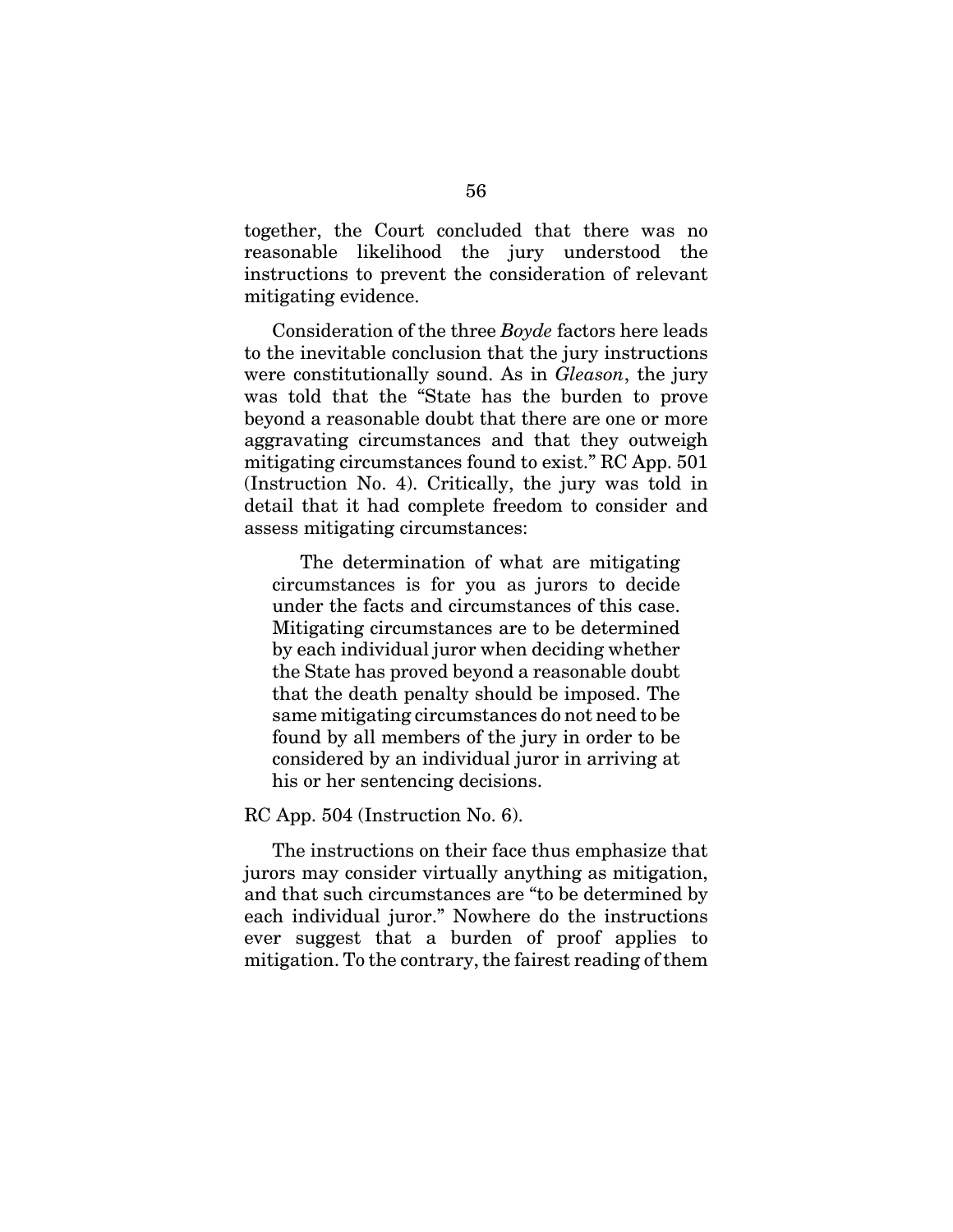is that determining and considering mitigation is within the unfettered discretion of each juror.

Indeed, there does not even have to be evidence *at all*, because the instruction also informed the jury that "[y]ou may further consider as a mitigating circumstance any other factor which you find may serve as a basis for imposing a sentence of less than death." RC App. 505. As a result, the instructions would permit a juror to vote for a life sentence even if virtually no mitigation evidence was presented, so long as the juror concluded that "any other factor" such as "mercy" or almost anything else outweighed any aggravating factors.

Moreover, at least three state supreme courts have reviewed virtually identical instructions and concluded that the most natural reading of such instructions is that there is *no* burden of proof for mitigation, not that the jury would be confused and think that a "beyond a reasonable doubt" standard applies. *People v. Welch*, 976 P.2d 754, 797 (Cal. 1999) ("because the trial court instructed specifically that the reasonable doubt standard applied (partially erroneously) to aggravating factors, and mentioned nothing about mitigating factors, the reasonable juror would infer that no such reasonable doubt standard applied to mitigating factors"); *Dawson v. State*, 637 A.2d 57, 64-65 (Del. 1994) ("in the absence of express guidance concerning the proper burden of proof to establish the existence of mitigating circumstances," court would *not* "assume that the jury applied the same 'beyond a reasonable doubt' standard of proof that it was instructed to use in determining whether the State had established the existence of statutory aggravating circumstances");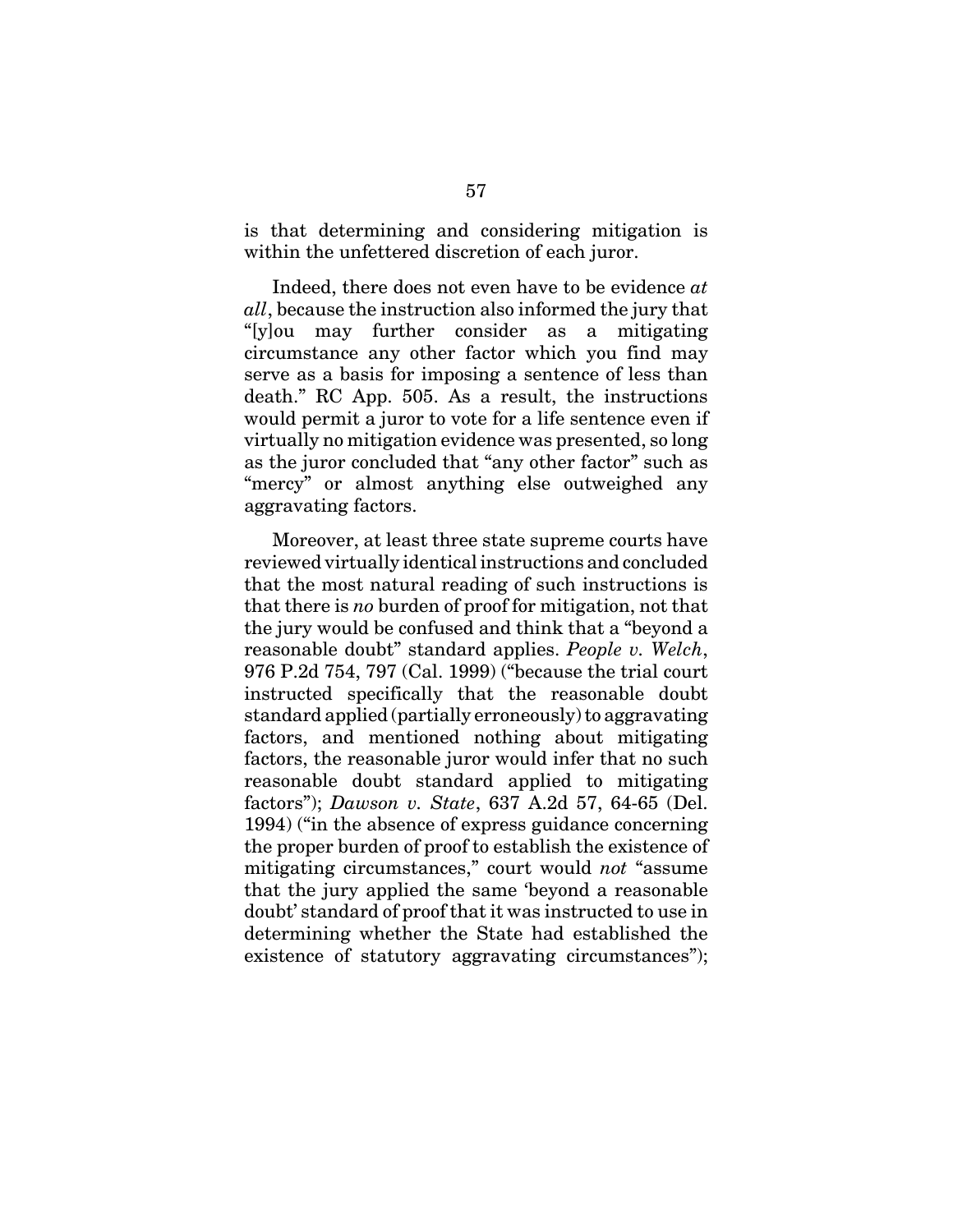*Matheney v. State*, 688 N.E.2d 883, 902 (Ind. 1997) ("All instructions to a jury on reasonable doubt place that burden on the State," and thus "[t]here is no inference in any portion of a trial that defendant's evidence comes under that scrutiny.").

Second, in its argument to open the penalty phase, the State expressly told the jurors they had considerable discretion to consider mitigation, broadly defined: "mitigators" are "whatever they choose to prove or show to lessen or to change any culpability under the death penalty statute." JA 62. Indeed, the State made clear that "[a]nything, in fairness, may be considered as extenuating or reducing the degree of culpability or blame which justifies a sentence of less than death …." JA 63-64.

Similarly, Jonathan's counsel told the jury that "[m]itigating evidence is what you decide it is. You decide how much mitigating evidence is worth." JA 68. And he emphasized the individualized nature of each juror's consideration: "what's important to one juror about mitigating might not be important to another." *Id*.

The State did not vigorously contest the existence of most of the mitigating circumstances presented. Apart from a battle of experts on the question whether either Carr presented actual scientific or medical evidence of demonstrable brain abnormalities, the State's argument focused almost entirely on the *weight* the jury should give the proposed mitigators. In fact, the State's case-in-chief in the penalty phase consisted entirely of resting on the evidence the State presented in the guilt phase. The State offered no new evidence or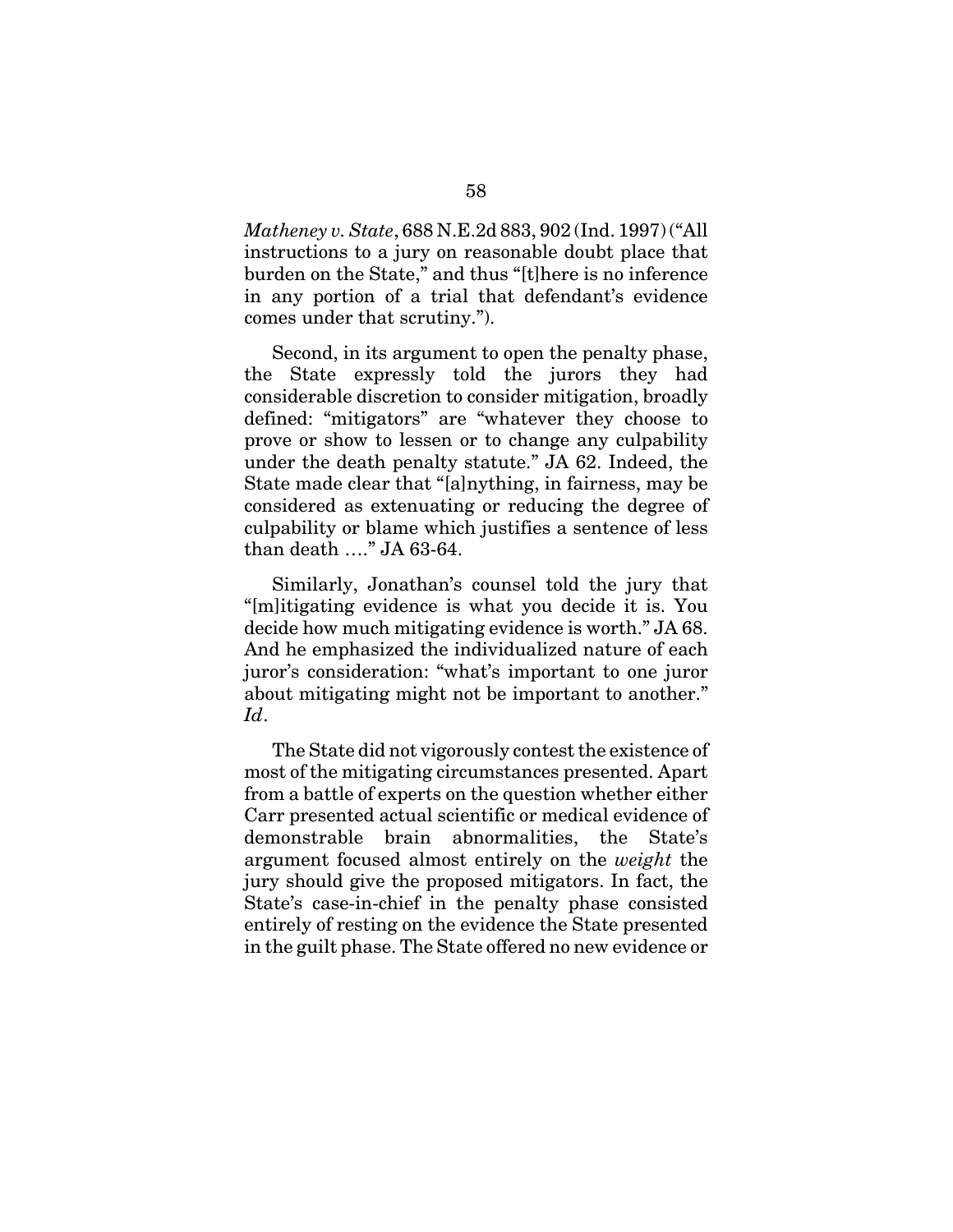witnesses to support its proof of aggravating factors. *See* JA 73-74.

The Carrs presented extensive evidence of their childhoods and how their lives paralleled risk factors the United States Department of Justice had identified in people who commit violent crimes. JA 408-409. This evidence included domestic violence in their home, alcohol and drug abuse by their parents, being abandoned, emotional detachment of their mother, family history of mental illness, and beatings they received when they misbehaved. JA 409-412, 415-417, 428, 430.

Reginald presented evidence of his early sexual conduct and drug dealing. JA 414. He further presented evidence that he tried to be a good father and that his children loved him. JA 418. And he emphasized that he would spend the rest of his life in prison if the jury chose to let him live. JA 420-421.

Jonathan presented evidence that he suffered when sent to another state to live with his aunt after he was accused of rape in the third grade. JA 427. He also presented evidence that he tried to commit suicide, perhaps twice, had a learning disability, and had no serious criminal record prior to these crimes. JA 428, 430. Jonathan also presented witnesses who remembered him as a good person growing up. JA 431- 432. Finally, Jonathan reminded the jury that he would spend at least 50 years in prison if the jury spared his life. JA 432-433.

The only real point of contention regarding the evidence was the claim made by both Reginald and Jonathan that they had demonstrable brain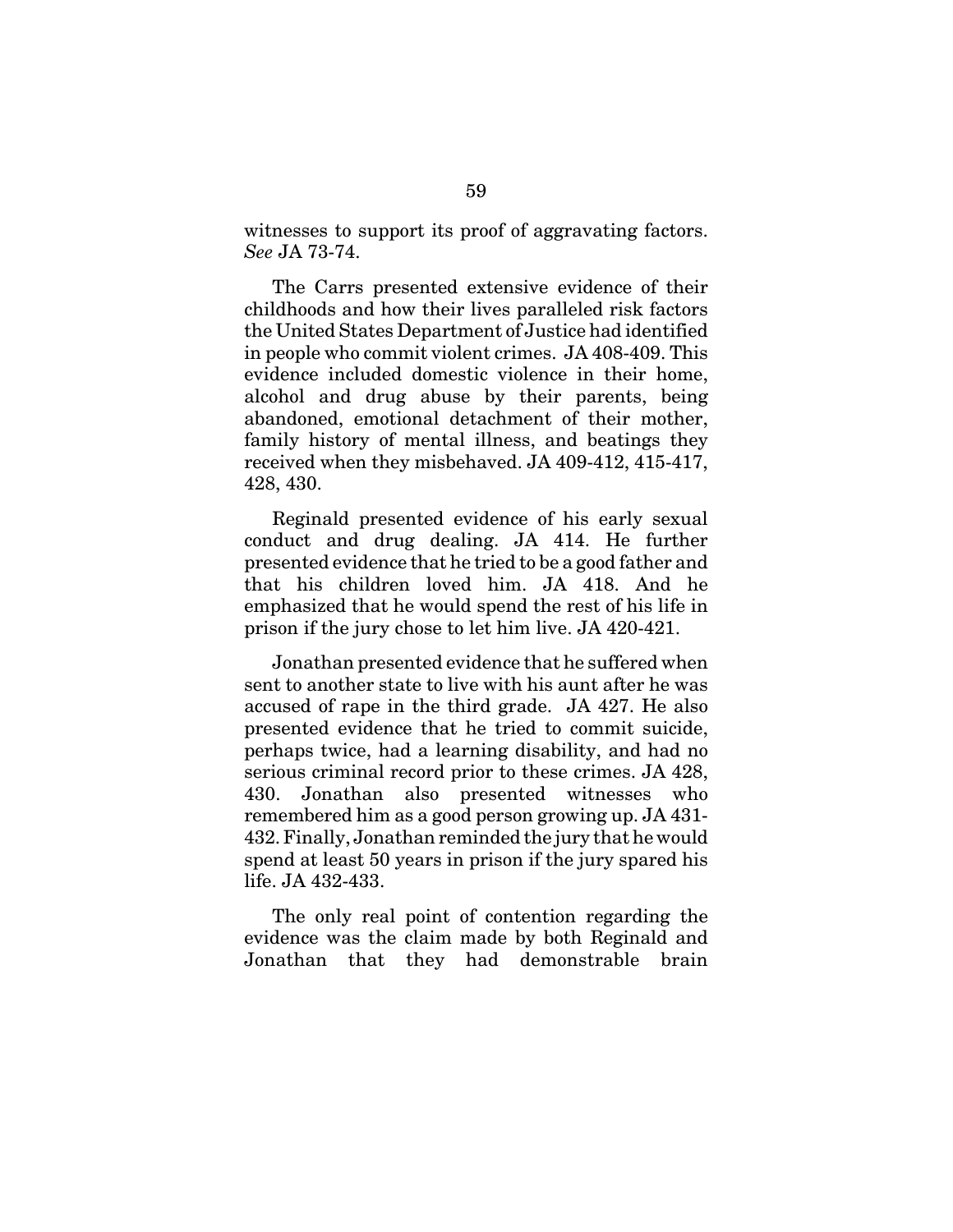abnormalities. Their expert, Dr. Preston, a retired doctor who was qualified as an expert in "nuclear medicine," testified about PET scans, and how they can demonstrate the presence of brain abnormalities. His opinion was that the PET scan of each Carr done in preparation for this case showed abnormal brain functioning. JA 201, 203-204; Sentencing Tr. Vol. 42, at 6-105.

The State's only rebuttal witness in the penalty proceeding, and its only rebuttal evidence, was Dr. Pay, a neuroradiologist, who testified about PET scans and whether those of the Carrs in fact showed brain abnormalities. He disagreed with Dr. Preston's conclusions, testifying that he had consulted with a number of his colleagues and their consensus was the PET scans showed each Carr had a normal brain. JA 370-371; Sentencing Tr. Vol. 46, at 34-90.

Finally, the parties' closing arguments (the third *Boyde* factor), also made clear the jurors' responsibility to consider all of the mitigating evidence, broadly defined, and did nothing to give the impression mitigation could not be considered unless proven beyond a reasonable doubt. The State acknowledged that there had been "quite a bit of [mitigation] evidence." JA 392. The State reiterated that what counts as a mitigating circumstance is "[s]omething for the jury to decide." JA 396. The State certainly challenged the weight to be given mitigation evidence in comparison to the heinous nature of the crimes. *E.g*., JA 398-399. But with the exception of the brain abnormality dispute, the State did not genuinely challenge the existence of the mitigating circumstances upon which either Carr relied. Rather, the State asked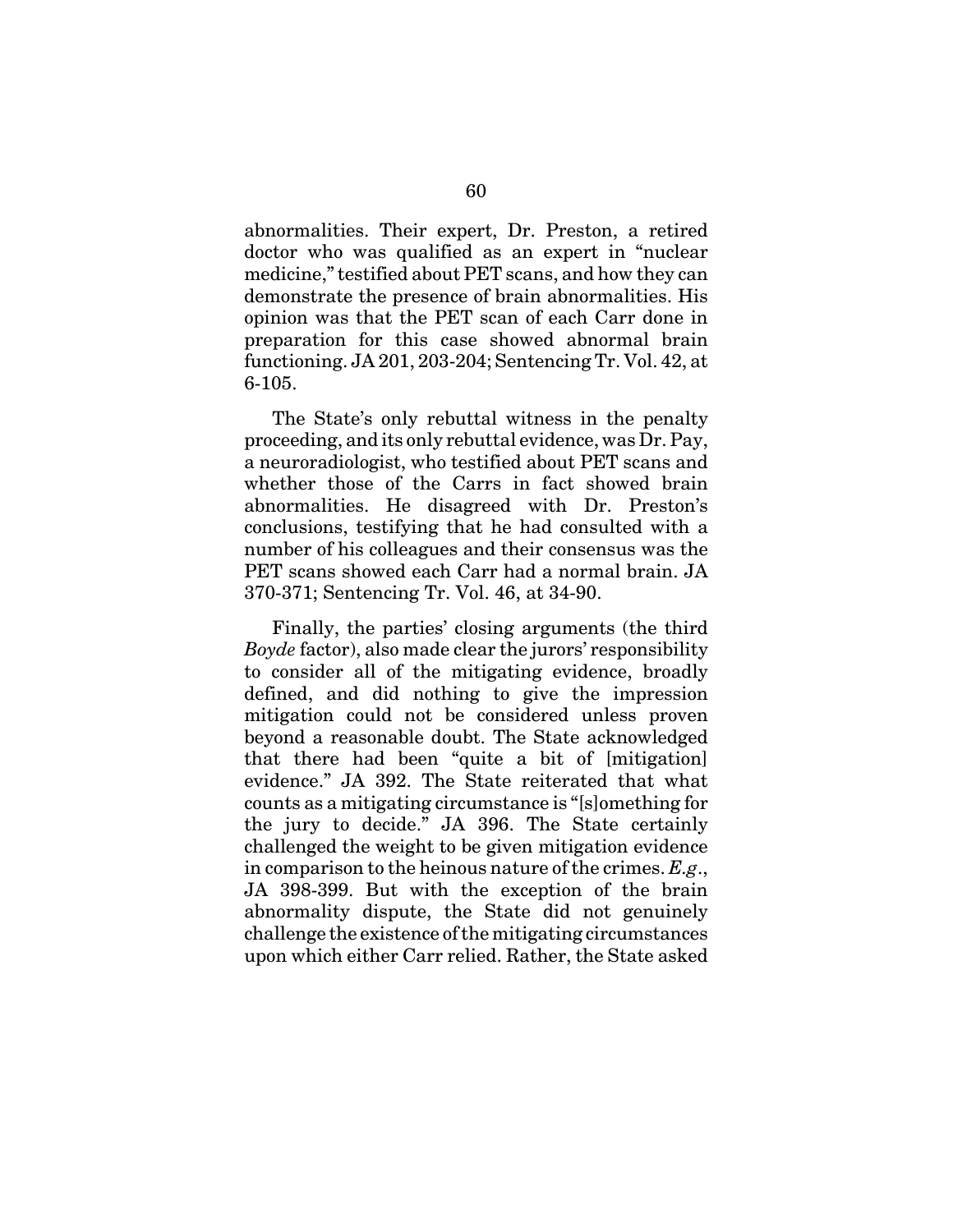the jury to consider whether anything either Carr presented reduced his "degree of moral culpability." JA 435. The State argued that the death penalty was appropriate for each Carr because the aggravating circumstances outweighed "any and all mitigation." JA 404-405, 434-436, 442-443.

Reginald's counsel emphasized that "[i]t is all for you to consider … whether you want to give [any particular mitigating circumstance] any weight." JA 408. Likewise, Jonathan's counsel emphasized that "it is for you to decide how much impact a bad family life has." JA 426.

Applying *Boyde*, there is no reasonable likelihood the jurors applied the instructions in this case to prevent the consideration of any relevant mitigating evidence either Carr presented, or to prevent the jurors from giving whatever individual effect they chose to such evidence. Certainly, no reasonable juror would have understood these instructions to prevent consideration of mitigating circumstance unless such factors were proven beyond a reasonable doubt.

Ultimately, there is no basis in this Court's precedent, in logic, or in the record for the Kansas Supreme Court's Eighth Amendment rulings.